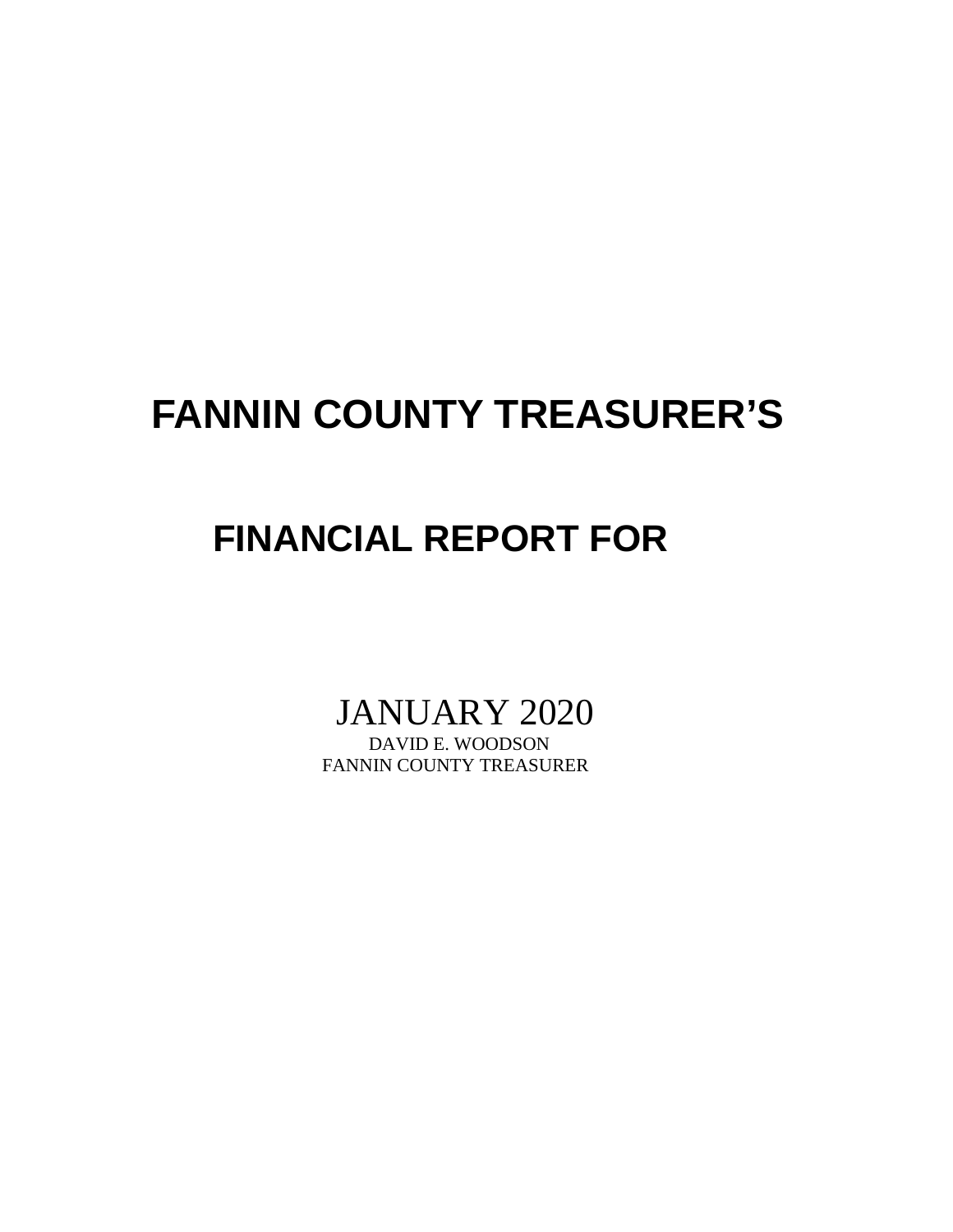### 02/06/2020 FUND DEPOSIT LISTING PAGE 1

| RECEIPT<br>NUMBER         | ------------------------------<br>RECEIVED<br>FROM                              | DATE<br>RECEIVED | DATE<br>DEPOSIT                  | DESCRIPTION<br>OF MONEY RECEIVED                     | BANK<br>ACCOUNT  | INCOME<br>ACCOUNT | REPORT<br>CODES | AMOUNT<br>RECEIVED |
|---------------------------|---------------------------------------------------------------------------------|------------------|----------------------------------|------------------------------------------------------|------------------|-------------------|-----------------|--------------------|
| GENERAL FUND              |                                                                                 |                  |                                  |                                                      |                  |                   |                 |                    |
| 0000200267-01 JP PCT # 3  | ======================================                                          |                  | 01-03-2020 01-03-2020 SEPT. 2019 |                                                      | $10 - 103 - 100$ | 10-318-130        |                 | 2,683.87           |
| 0000200267-02 JP PCT # 3  |                                                                                 |                  | 01-03-2020 01-03-2020 SEPT. 2019 |                                                      | $10 - 103 - 100$ | $10 - 340 - 560$  |                 | 88.50              |
| 0000200267-03 JP PCT # 3  |                                                                                 |                  | 01-03-2020 01-03-2020 SEPT. 2019 |                                                      | $10 - 103 - 100$ | $10 - 350 - 457$  |                 | 240.00             |
| 0000200267-04 JP PCT # 3  |                                                                                 |                  | 01-03-2020 01-03-2020 SEPT. 2019 |                                                      | $10 - 103 - 100$ | $10 - 370 - 166$  |                 | 16.47              |
| 0000200267-05 JP PCT # 3  |                                                                                 |                  | 01-03-2020 01-03-2020 SEPT. 2019 |                                                      | $10 - 103 - 100$ | $10 - 370 - 167$  |                 | 109.75             |
| 0000200267-06 JP PCT # 3  |                                                                                 |                  | 01-03-2020 01-03-2020 SEPT. 2019 |                                                      | $10 - 103 - 100$ | $10 - 340 - 457$  |                 | 954.18             |
| 0000200267-07 JP PCT # 3  |                                                                                 |                  | 01-03-2020 01-03-2020 SEPT. 2019 |                                                      | $10 - 103 - 100$ | $10 - 340 - 553$  |                 | 280.00             |
| 0000200268-01 JP PCT. # 3 |                                                                                 |                  | 01-03-2020 01-03-2020 OCT. 2019  |                                                      | $10 - 103 - 100$ | $10 - 318 - 130$  |                 | 2,383.81           |
| 0000200268-02 JP PCT. # 3 |                                                                                 |                  | 01-03-2020 01-03-2020 OCT. 2019  |                                                      | $10 - 103 - 100$ | $10 - 340 - 560$  |                 | 25.67              |
| 0000200268-03 JP PCT. # 3 |                                                                                 |                  | 01-03-2020 01-03-2020 OCT. 2019  |                                                      | $10 - 103 - 100$ | $10 - 350 - 457$  |                 | 1.50               |
| 0000200268-04 JP PCT. # 3 |                                                                                 |                  | 01-03-2020 01-03-2020 OCT. 2019  |                                                      | $10 - 103 - 100$ | $10 - 370 - 166$  |                 | 13.80              |
| 0000200268-05 JP PCT. # 3 |                                                                                 |                  | 01-03-2020 01-03-2020 OCT. 2019  |                                                      | $10 - 103 - 100$ | $10 - 370 - 167$  |                 | 92.02              |
| 0000200268-06 JP PCT. # 3 |                                                                                 |                  | 01-03-2020 01-03-2020 OCT. 2019  |                                                      | $10 - 103 - 100$ | $10 - 340 - 457$  |                 | 407.02             |
| 0000200268-07 JP PCT. # 3 |                                                                                 |                  | 01-03-2020 01-03-2020 OCT. 2019  |                                                      | 10-103-100       | $10 - 340 - 553$  |                 | 210.00             |
|                           | 0000200269-01 APPRAISAL DISTRICT                                                |                  | 01-03-2020 01-03-2020 TAXES      |                                                      | $10 - 103 - 100$ | $10 - 310 - 110$  |                 | 1,462,428.25       |
|                           | 0000200269-07 APPRAISAL DISTRICT                                                |                  | 01-03-2020 01-03-2020 TAXES      |                                                      | $10 - 103 - 100$ | $10 - 310 - 120$  |                 | 1,741.00           |
|                           | 0000200270-01 HEALTH & HUMAN SERVICES                                           |                  |                                  | 01-03-2020 01-03-2020 UTILITIES REIMBURSE 10-103-100 |                  | $10 - 370 - 147$  |                 | 1,093.98           |
| 0000200271-01 LEGEND BANK |                                                                                 |                  |                                  | 01-03-2020 01-03-2020 DEC. 2019 INTEREST 10-103-100  |                  | $10 - 360 - 100$  |                 | 776.47             |
| 0000200271-29 LEGEND BANK |                                                                                 |                  |                                  | 01-03-2020 01-03-2020 DEC. 2019 INTEREST 10-100-100  |                  | $10 - 360 - 100$  |                 | 14.79              |
| 0000200271-31 LEGEND BANK |                                                                                 |                  |                                  | 01-03-2020 01-03-2020 DEC. 2019 INTEREST 10-103-110  |                  | $10 - 360 - 110$  |                 | 12.59              |
| 0000200273-01 TEXPOOL     |                                                                                 |                  |                                  | 01-03-2020 01-03-2020 DEC. 2019 INTEREST             | 10-103-175       | $10 - 360 - 100$  |                 | 3,450.75           |
|                           | 0000200277-02 FROGNOT WATER SUPPLY                                              |                  |                                  | 01-07-2020 01-07-2020 ELECTION REIMBURSEM 10-103-100 |                  | $10 - 340 - 484$  |                 | 25.00              |
|                           | 0000200277-03 FROGNOT WATER SUPPLY                                              |                  |                                  | 01-07-2020 01-07-2020 ELECTION REIMBURSEM 10-103-100 |                  | 10-340-484        |                 | 25.00              |
|                           | 0000200277-04 FROGNOT WATER SUPPLY                                              |                  |                                  | 01-07-2020 01-07-2020 ELECTION REIMBURSEM 10-103-100 |                  | $10 - 340 - 484$  |                 | 12.00              |
|                           | 0000200277-05 FROGNOT WATER SUPPLY                                              |                  |                                  | 01-07-2020 01-07-2020 ELECTION REIMBURSEM 10-103-100 |                  | $10 - 340 - 484$  |                 | 75.00              |
|                           | 0000200277-06 FROGNOT WATER SUPPLY                                              |                  |                                  | 01-07-2020 01-07-2020 BIDS AND NOTICES               | 10-103-100       | $10 - 404 - 430$  |                 | 18.35              |
|                           | 0000200278-01 DISTRICT ATTORNEY TRUST                                           |                  |                                  | 01-07-2020 01-07-2020 DISTRICT ATTORNEY F 10-103-100 |                  | $10 - 340 - 475$  |                 | 8.00               |
| 0000200284-01 TAX A/C     |                                                                                 |                  |                                  | 01-08-2020 01-08-2020 WEEK OF 01/03/2020 10-103-100  |                  | $10 - 321 - 250$  |                 | 800.00             |
| 0000200285-01 TAX A/C     |                                                                                 |                  |                                  | 01-08-2020 01-08-2020 WEEK OF 12/27/19               | 10-103-100       | 10-321-200        |                 | 25.30              |
| 0000200286-01 TAX A/C     |                                                                                 |                  |                                  | 01-08-2020 01-08-2020 WEEK OF 12/27/19               | 10-103-100       | $10 - 321 - 200$  |                 | 1,138.95           |
| 0000200287-01 TAX A/C     |                                                                                 |                  |                                  | 01-08-2020 01-08-2020 WEEK OF 12/27/19 84 10-103-100 |                  | $10 - 321 - 250$  |                 | 420.00             |
| 0000200288-01 TAX A/C     |                                                                                 |                  |                                  | 01-08-2020 01-08-2020 WEEK OF 12/20/19               | 10-103-100       | $10 - 321 - 200$  |                 | 4.80               |
|                           | 0000200290-01 CONSTABLE PCT. # 2                                                |                  |                                  | 01-08-2020 01-08-2020 SERVE PAPERS                   | $10 - 103 - 100$ | $10 - 340 - 552$  |                 | 70.00              |
|                           | 0000200291-01 CONSTABLE PCT. # 2                                                |                  |                                  | 01-08-2020 01-08-2020 SERVE PAPERS                   | $10 - 103 - 100$ | $10 - 340 - 552$  |                 | 70.00              |
|                           | 0000200294-01 FANNIN COUNTY HEALTH INSP 01-08-2020 01-08-2020 DEC. 2019 PERMITS |                  |                                  |                                                      | $10 - 103 - 100$ | $10 - 320 - 300$  |                 | 7,155.00           |
|                           | 0000200294-02 FANNIN COUNTY HEALTH INSP 01-08-2020 01-08-2020 INTEREST          |                  |                                  |                                                      | $10 - 103 - 100$ | $10 - 360 - 100$  |                 | 0.17               |
| 0000200295-01 JP PCT. # 1 |                                                                                 |                  | 01-08-2020 01-08-2020 AUG. 2019  |                                                      | $10 - 103 - 100$ | $10 - 318 - 130$  |                 | 6,060.45           |
| 0000200295-02 JP PCT. # 1 |                                                                                 |                  | 01-08-2020 01-08-2020 AUG. 2019  |                                                      | $10 - 103 - 100$ | $10 - 340 - 560$  |                 | 121.29             |
| 0000200295-03 JP PCT. # 1 |                                                                                 |                  | 01-08-2020 01-08-2020 AUG. 2019  |                                                      | $10 - 103 - 100$ | $10 - 350 - 455$  |                 | 149.36             |
| 0000200295-04 JP PCT. # 1 |                                                                                 |                  | 01-08-2020 01-08-2020 AUG. 2019  |                                                      | $10 - 103 - 100$ | $10 - 370 - 163$  |                 | 4.23               |
| 0000200295-05 JP PCT. # 1 |                                                                                 |                  | 01-08-2020 01-08-2020 AUG. 2019  |                                                      | $10 - 103 - 100$ | $10 - 370 - 164$  |                 | 16.90              |
| 0000200295-06 JP PCT. # 1 |                                                                                 |                  | 01-08-2020 01-08-2020 AUG. 2019  |                                                      | $10 - 103 - 100$ | $10 - 370 - 166$  |                 | 39.58              |
| 0000200295-07 JP PCT. # 1 |                                                                                 |                  | 01-08-2020 01-08-2020 AUG. 2019  |                                                      | $10 - 103 - 100$ | $10 - 370 - 167$  |                 | 263.88             |
| 0000200295-08 JP PCT. # 1 |                                                                                 |                  | 01-08-2020 01-08-2020 AUG. 2019  |                                                      | $10 - 103 - 100$ | $10 - 340 - 455$  |                 | 2,825.04           |
| 0000200295-09 JP PCT. # 1 |                                                                                 |                  | 01-08-2020 01-08-2020 AUG. 2019  |                                                      | $10 - 103 - 100$ | $10 - 340 - 551$  |                 | 1,010.00           |
| 0000200295-10 JP PCT. # 1 |                                                                                 |                  | 01-08-2020 01-08-2020 AUG. 2019  |                                                      | $10 - 103 - 100$ | $10 - 340 - 552$  |                 | 70.00              |
| 0000200295-11 JP PCT. # 1 |                                                                                 |                  | 01-08-2020 01-08-2020 AUG. 2019  |                                                      | $10 - 103 - 100$ | $10 - 360 - 100$  |                 | 10.38              |
| 0000200296-01 JP PCT. # 1 |                                                                                 |                  | 01-08-2020 01-08-2020 SEPT. 2019 |                                                      | $10 - 103 - 100$ | $10 - 318 - 130$  |                 | 4,459.89           |
| 0000200296-02 JP PCT. # 1 |                                                                                 |                  | 01-08-2020 01-08-2020 SEPT. 2019 |                                                      | $10 - 103 - 100$ | $10 - 340 - 560$  |                 | 24.50              |
| 0000200296-03 JP PCT. # 1 |                                                                                 |                  | 01-08-2020 01-08-2020 SEPT. 2019 |                                                      | $10 - 103 - 100$ | $10 - 350 - 455$  |                 | 13.00              |
| 0000200296-04 JP PCT. # 1 |                                                                                 |                  | 01-08-2020 01-08-2020 SEPT. 2019 |                                                      | $10 - 103 - 100$ | $10 - 370 - 163$  |                 | 2.93               |
| 0000200296-05 JP PCT. # 1 |                                                                                 |                  | 01-08-2020 01-08-2020 SEPT. 2019 |                                                      | $10 - 103 - 100$ | $10 - 370 - 164$  |                 | 11.69              |
| 0000200296-06 JP PCT. # 1 |                                                                                 |                  | 01-08-2020 01-08-2020 SEPT. 2019 |                                                      | $10 - 103 - 100$ | $10 - 370 - 166$  |                 | 26.07              |
| 0000200296-07 JP PCT. # 1 |                                                                                 |                  | 01-08-2020 01-08-2020 SEPT. 2019 |                                                      | $10 - 103 - 100$ | $10 - 370 - 167$  |                 | 173.91             |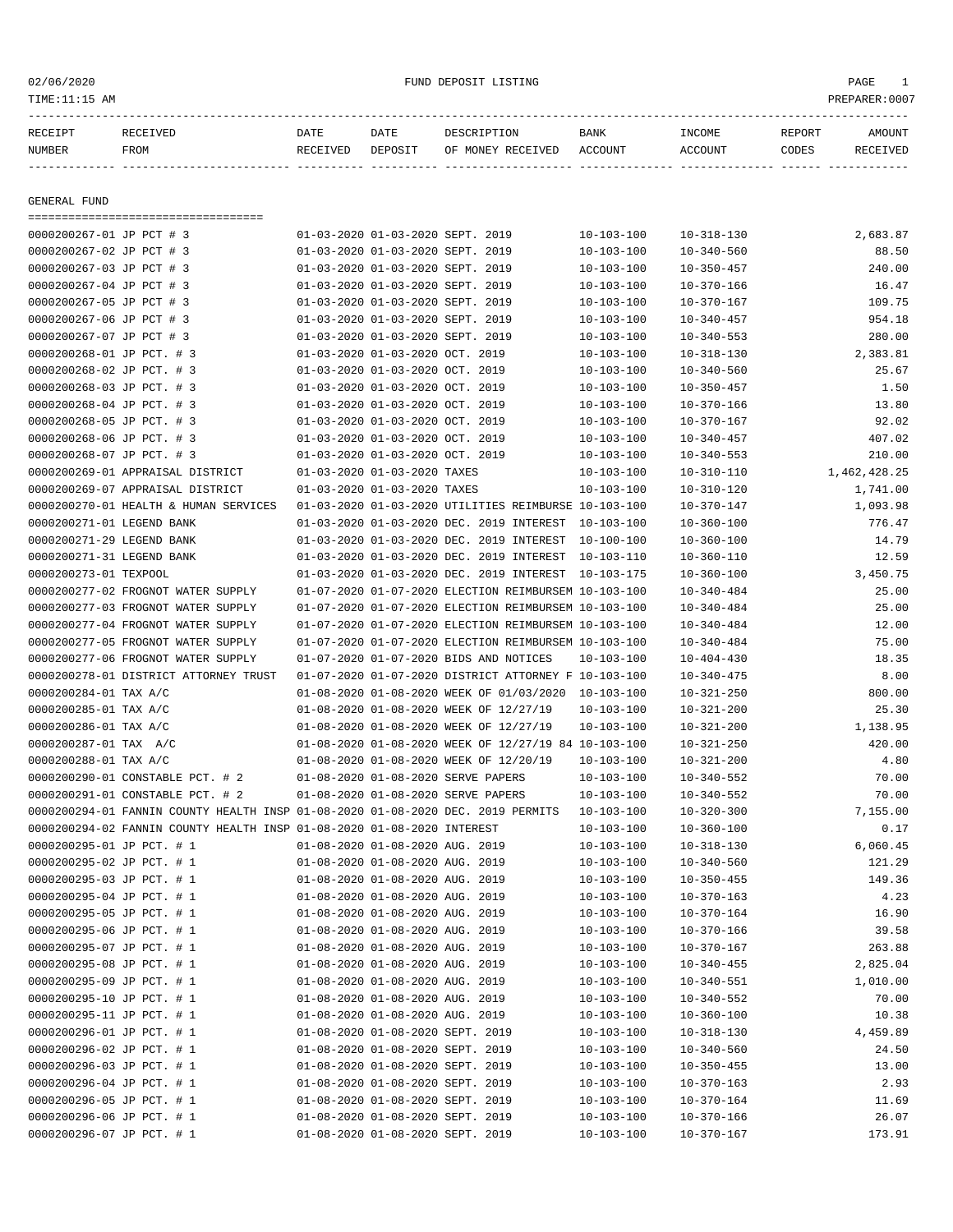| RECEIVED | DATE                                                                                                             | DATE    | DESCRIPTION       | BANK                                                                                                                                         | INCOME           | REPORT | AMOUNT   |
|----------|------------------------------------------------------------------------------------------------------------------|---------|-------------------|----------------------------------------------------------------------------------------------------------------------------------------------|------------------|--------|----------|
| FROM     | RECEIVED                                                                                                         | DEPOSIT | OF MONEY RECEIVED | ACCOUNT                                                                                                                                      | ACCOUNT          | CODES  | RECEIVED |
|          |                                                                                                                  |         |                   |                                                                                                                                              |                  |        |          |
|          |                                                                                                                  |         |                   |                                                                                                                                              |                  |        |          |
|          |                                                                                                                  |         |                   |                                                                                                                                              |                  |        |          |
|          |                                                                                                                  |         |                   |                                                                                                                                              |                  |        |          |
|          |                                                                                                                  |         |                   | $10 - 103 - 100$                                                                                                                             | $10 - 340 - 455$ |        | 1,762.28 |
|          |                                                                                                                  |         |                   | $10 - 103 - 100$                                                                                                                             | $10 - 340 - 551$ |        | 360.00   |
|          |                                                                                                                  |         |                   | $10 - 103 - 100$                                                                                                                             | $10 - 340 - 552$ |        | 70.00    |
|          |                                                                                                                  |         |                   | $10 - 103 - 100$                                                                                                                             | $10 - 360 - 100$ |        | 10.33    |
|          | 0000200296-08 JP PCT. # 1<br>0000200296-09 JP PCT. # 1<br>0000200296-10 JP PCT. # 1<br>0000200296-11 JP PCT. # 1 |         |                   | 01-08-2020 01-08-2020 SEPT. 2019<br>01-08-2020 01-08-2020 SEPT. 2019<br>01-08-2020 01-08-2020 SEPT. 2019<br>01-08-2020 01-08-2020 SEPT. 2019 |                  |        |          |

| 0000S00SA0-TT OR BCI' # T                                                                    |                             | 01-08-2020 01-08-2020 SEPT. 2019 |                                                            | $10 - 103 - 100$       | $10 - 300 - 100$                     | 10.33       |
|----------------------------------------------------------------------------------------------|-----------------------------|----------------------------------|------------------------------------------------------------|------------------------|--------------------------------------|-------------|
| 0000200297-01 JP PCT. # 1                                                                    |                             | 01-08-2020 01-08-2020 OCT. 2019  |                                                            | $10 - 103 - 100$       | $10 - 318 - 130$                     | 2,771.21    |
| 0000200297-02 JP PCT. # 1                                                                    |                             | 01-08-2020 01-08-2020 OCT. 2019  |                                                            | $10 - 103 - 100$       | $10 - 340 - 560$                     | 14.75       |
| 0000200297-03 JP PCT. # 1                                                                    |                             | 01-08-2020 01-08-2020 OCT. 2019  |                                                            | 10-103-100             | $10 - 350 - 455$                     | 446.20      |
| 0000200297-04 JP PCT. # 1                                                                    |                             | 01-08-2020 01-08-2020 OCT. 2019  |                                                            | $10 - 103 - 100$       | $10 - 370 - 163$                     | 3.17        |
| 0000200297-05 JP PCT. # 1                                                                    |                             | 01-08-2020 01-08-2020 OCT, 2019  |                                                            | $10 - 103 - 100$       | $10 - 370 - 164$                     | 12.68       |
| 0000200297-06 JP PCT. # 1                                                                    |                             | 01-08-2020 01-08-2020 OCT. 2019  |                                                            | $10 - 103 - 100$       | $10 - 370 - 166$                     | 16.38       |
| 0000200297-07 JP PCT. # 1                                                                    |                             | 01-08-2020 01-08-2020 OCT. 2019  |                                                            | $10 - 103 - 100$       | $10 - 370 - 167$                     | 109.15      |
| 0000200297-08 JP PCT. # 1                                                                    |                             | 01-08-2020 01-08-2020 OCT. 2019  |                                                            | $10 - 103 - 100$       | $10 - 340 - 455$                     | 882.82      |
| 0000200297-09 JP PCT. # 1                                                                    |                             | 01-08-2020 01-08-2020 OCT. 2019  |                                                            | $10 - 103 - 100$       | $10 - 340 - 551$                     | 500.00      |
| 0000200297-10 JP PCT. # 1                                                                    |                             | 01-08-2020 01-08-2020 OCT. 2019  |                                                            | $10 - 103 - 100$       | $10 - 340 - 552$                     | 70.00       |
| 0000200297-11 JP PCT. # 1                                                                    |                             | 01-08-2020 01-08-2020 OCT. 2019  |                                                            | $10 - 103 - 100$       | $10 - 360 - 100$                     | 3.39        |
| 0000200299-01 SECURUS                                                                        |                             |                                  | 01-09-2020 01-09-2020 ANNUAL TRUEUP FOR J 10-103-100       |                        | $10 - 319 - 420$                     | 7,843.91    |
| 0000200301-01 TAX A/C                                                                        |                             |                                  | 01-09-2020 01-09-2020 WEEK OF 01/03/2020 10-103-100        |                        | $10 - 321 - 200$                     | 2,430.50    |
| 0000200302-01 APPRAISAL DISTRICT                                                             |                             | 01-10-2020 01-10-2020 TAXES      |                                                            | 10-103-100             | $10 - 310 - 110$                     | 432,835.69  |
| 0000200302-07 APPRAISAL DISTRICT                                                             | 01-10-2020 01-10-2020 TAXES |                                  |                                                            | $10 - 103 - 100$       | $10 - 310 - 120$                     | 13,968.62   |
| 0000200303-01 COMPTROLLER                                                                    |                             |                                  | 01-10-2020 01-10-2020 NOV. 2019 LOCAL SAL 10-103-100       |                        | $10 - 318 - 160$                     | 78,517.49   |
| 0000200307-01 CONSTABLE PCT. # 1                                                             |                             |                                  | 01-13-2020 01-13-2020 SERVE PAPERS                         | $10 - 103 - 100$       | $10 - 340 - 551$                     | 70.00       |
| 0000200308-01 FANNIN COUNTY SHERIFF'S                                                        |                             |                                  | 01-13-2020 01-13-2020 PRISONER TRANSPORT 10-103-100        |                        | $10 - 560 - 428$                     | 6.07        |
| 0000200309-01 BOND SUPERVISION                                                               |                             |                                  | 01-13-2020 01-13-2020 WEEK OF 01/06/2020 10-103-100        |                        | $10 - 340 - 573$                     | 4,615.00    |
| 0000200310-01 VISION MEDIA GROUP, INC. 01-13-2020 01-13-2020 JAN. 2020 - TOWER R 10-103-100  |                             |                                  |                                                            |                        | $10 - 370 - 100$                     | 200.00      |
| 0000200311-01 TAC                                                                            |                             |                                  | 01-14-2020 01-14-2020 R&M 2014 DODGE CHAR 10-103-100       |                        | $10 - 560 - 454$                     | 404.55      |
| 0000200312-01 TAC                                                                            |                             |                                  | $01-14-2020$ $01-14-2020$ R&M - 2019 FORD EXP $10-103-100$ |                        | $10 - 560 - 454$                     | 1,380.20    |
| 0000200313-02 city of bailey                                                                 |                             |                                  | 01-16-2020 01-16-2020 EARLY & ELECTION DA 10-103-100       |                        | 10-340-484                           | 137.42      |
| 0000200313-03 city of bailey                                                                 |                             |                                  | 01-16-2020 01-16-2020 EARLY & ELECTION DA 10-103-100       |                        | $10 - 404 - 430$                     | 18.35       |
| 0000200324-01 COMPTROLLER                                                                    |                             |                                  | 01-17-2020 01-17-2020 ALCOHLIC BEVERAGE L 10-103-100       |                        | $10 - 320 - 200$                     | 4,829.03    |
| 0000200325-01 APPRAISAL DISTRICT                                                             |                             | 01-17-2020 01-17-2020 TAXES      |                                                            | $10 - 103 - 100$       | $10 - 310 - 110$                     | 747,409.60  |
| 0000200325-02 APPRAISAL DISTRICT                                                             |                             | 01-17-2020 01-17-2020 TAXES      |                                                            | $10 - 103 - 100$       | $10 - 321 - 901$                     | 499.87      |
| 0000200325-08 APPRAISAL DISTRICT                                                             |                             | 01-17-2020 01-17-2020 TAXES      |                                                            | $10 - 103 - 100$       | $10 - 310 - 120$                     | 6,843.39    |
| 0000200326-01 TAX A/C                                                                        |                             |                                  | $01-17-2020$ $01-17-2020$ TABC - DEC. 2019 - 10-103-100    |                        | $10 - 320 - 200$                     | 60.00       |
| 0000200327-01 TAX A/C                                                                        |                             |                                  | 01-17-2020 01-17-2020 WEEK OF 01/10/2020 10-103-100        |                        | $10 - 321 - 250$                     | 945.00      |
| 0000200328-01 TAX A/C                                                                        |                             |                                  | 01-17-2020 01-17-2020 WEEK OF 01/10/2020 10-103-100        |                        | $10 - 321 - 200$                     | 2,495.05    |
| 0000200329-01 TAX A/C                                                                        |                             |                                  | 01-17-2020 01-17-2020 2019 VIT OVERAGES                    | $10 - 103 - 100$       | $10 - 310 - 110$                     | 383.16      |
| 0000200331-01 HEALTH & HUMAN SERVICES  01-21-2020 01-21-2020 UTILITIES REIMBURSE 10-103-100  |                             |                                  |                                                            |                        | 10-370-147                           | 1,039.66    |
| 0000200333-01 FANNIN COUNTY SHERIFF'S D 01-22-2020 01-22-2020 FEB.- DEC. 2019 CIV 10-103-100 |                             |                                  |                                                            |                        | $10 - 340 - 560$                     | 13,558.60   |
| 0000200333-02 FANNIN COUNTY SHERIFF'S D 01-22-2020 01-22-2020 FEB. - DEC. 2019 IN 10-103-100 |                             |                                  |                                                            |                        | $10 - 360 - 100$                     | 70.88       |
| 0000200334-01 SHERIFF CASH BOND ACCT. 01-22-2020 01-22-2020 FY2019 - FY2019 INT 10-103-100   |                             |                                  |                                                            |                        | $10 - 360 - 100$                     | 263.02      |
| 0000200335-01 SHERIFF TRUST ACCT.                                                            |                             |                                  | 01-22-2020 01-22-2020 FY2011 - FY2019 INT 10-103-100       |                        | $10 - 360 - 100$                     | 9.24        |
|                                                                                              |                             |                                  |                                                            |                        |                                      |             |
| 0000200337-01 RUSSELL GRAVES                                                                 |                             |                                  | 01-23-2020 01-23-2020 BUILDING PERMIT                      | $10 - 103 - 100$       | $10 - 340 - 655$<br>$10 - 321 - 901$ | 150.00      |
| 0000200338-01 APPRAISAL DISTRICT                                                             |                             | 01-24-2020 01-24-2020 TAXES      |                                                            | $10 - 103 - 100$       |                                      | 104.98      |
| 0000200338-02 APPRAISAL DISTRICT                                                             |                             | 01-24-2020 01-24-2020 TAXES      |                                                            | $10 - 103 - 100$       | $10 - 310 - 110$                     | 515, 382.47 |
| 0000200338-08 APPRAISAL DISTRICT                                                             |                             |                                  | 01-24-2020 01-24-2020 TAXES                                | 10-103-100  10-310-120 |                                      | 8,188.08    |
| 0000200340-01 TAX A/C                                                                        |                             |                                  | 01-27-2020 01-27-2020 WEEK OF 01/17/2020 10-103-100        |                        | $10 - 321 - 250$                     | 955.00      |
| 0000200341-01 TAX A/C                                                                        |                             |                                  | 01-27-2020 01-27-2020 WEEK OF 01/17/2020 10-103-100        |                        | $10 - 321 - 200$                     | 1,814.25    |
| 0000200342-01 ERIC ORDUNA                                                                    |                             |                                  | 01-27-2020 01-27-2020 PLATT FEE - CREDIT 10-103-100        |                        | $10 - 340 - 652$                     | 75.00       |
| 0000200344-01 NORTH TEXAS TOLLWAY                                                            |                             |                                  | 01-27-2020 01-27-2020 VEHICLE REGISTRATIO 10-103-100       |                        | $10 - 321 - 252$                     | 199.12      |
| 0000200351-01 TAX A/C                                                                        |                             |                                  | 01-28-2020 01-28-2020 WEEK OF 01/10/2020 10-103-100        |                        | $10 - 321 - 200$                     | 4.60        |
| 0000200352-01 TAX A/C                                                                        |                             |                                  | 01-28-2020 01-28-2020 WEEK OF 01/03/2020 10-103-100        |                        | $10 - 321 - 200$                     | 151.80      |
| 0000200358-01 TAX A/C                                                                        |                             |                                  | 01-29-2020 01-29-2020 WEEK OF 01/17/2020 10-103-100        |                        | $10 - 321 - 200$                     | 36.80       |
| 0000200359-01 COMPTROLLER                                                                    |                             | 01-30-2020 01-30-2020 LONGEVITY  |                                                            | $10 - 103 - 100$       | $10 - 370 - 151$                     | 1,260.00    |
| 0000200360-01 TEXAS A & M AGRILIFE                                                           |                             |                                  | 01-30-2020 01-30-2020 UTILITIES REIMBURSE 10-103-100       |                        | $10 - 370 - 147$                     | 672.00      |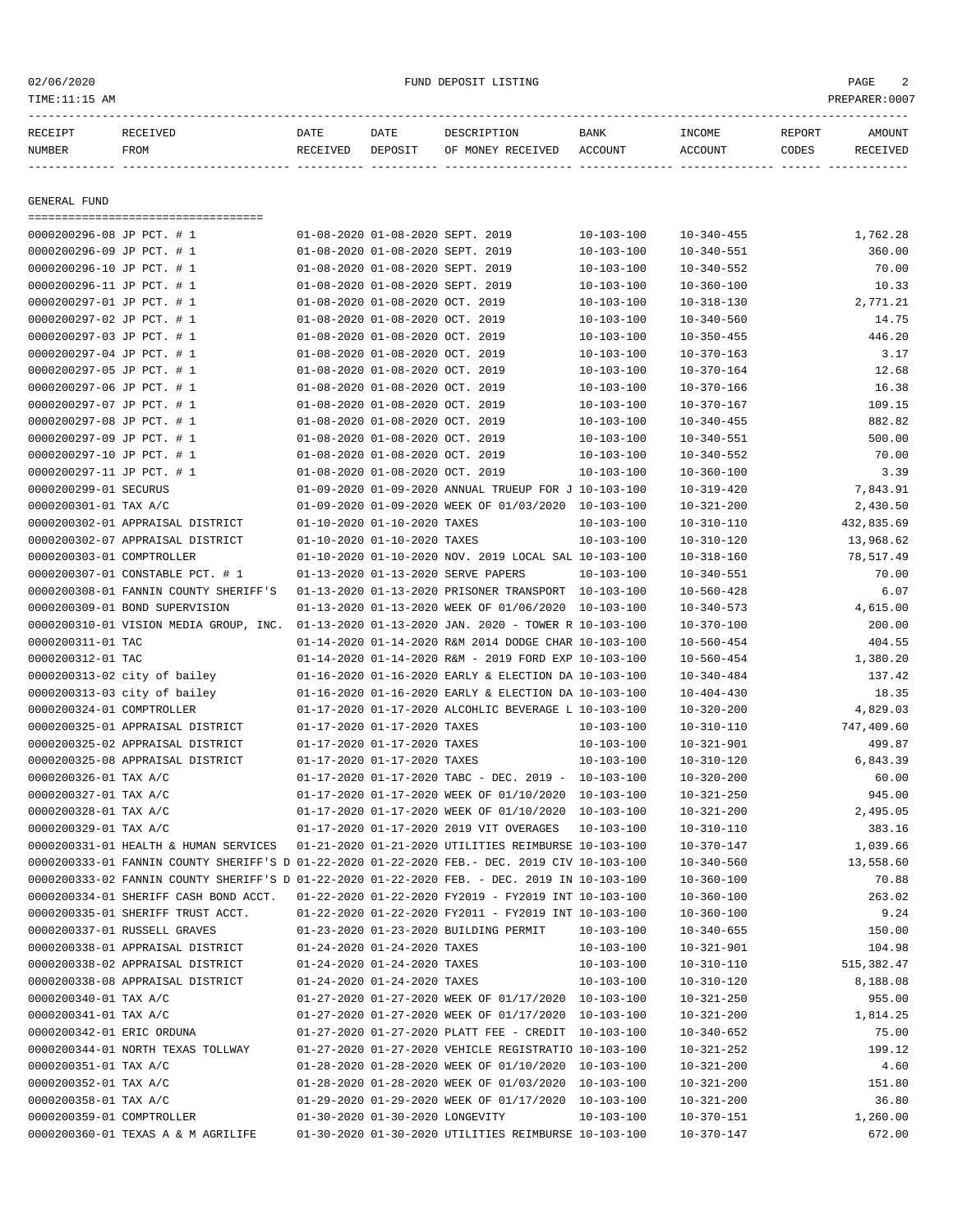02/06/2020 FUND DEPOSIT LISTING PAGE 3

| RECEIPT | <b>RECEIVED</b> | DATE     | DATE    | DESCRIPTION       | <b>BANK</b> | INCOME  | REPORT | <b>AMOUNT</b>   |
|---------|-----------------|----------|---------|-------------------|-------------|---------|--------|-----------------|
| NUMBER  | FROM            | RECEIVED | DEPOSIT | OF MONEY RECEIVED | ACCOUNT     | ACCOUNT | CODES  | <b>RECEIVED</b> |
|         |                 |          |         |                   |             |         |        |                 |

GENERAL FUND

| ====================================                                             |                                  |                                          |                  |                  |            |
|----------------------------------------------------------------------------------|----------------------------------|------------------------------------------|------------------|------------------|------------|
| 0000200361-01 CONSTABLE PCT. # 1                                                 |                                  | 01-30-2020 01-30-2020 SERVE PAPERS       | $10 - 103 - 100$ | $10 - 340 - 551$ | 70.00      |
| 0000200362-01 COMPTROLLER - JUDICIARY                                            |                                  | 01-30-2020 01-30-2020 D.A.SALARY REIMB.  | $10 - 103 - 100$ | $10 - 370 - 143$ | 9,166.67   |
| 0000200363-01 TAX A/C                                                            |                                  | 01-30-2020 01-30-2020 WEEK OF 01/24/2020 | $10 - 103 - 100$ | $10 - 321 - 200$ | 1,324.35   |
| 0000200364-01 TAX A/C                                                            |                                  | 01-30-2020 01-30-2020 WEEK OF 01/24/2020 | $10 - 103 - 100$ | $10 - 321 - 250$ | 765.00     |
| 0000200365-01 COUNTY CLERK                                                       | 01-30-2020 01-30-2020 SEPT. 2019 |                                          | $10 - 103 - 100$ | $10 - 318 - 130$ | 5,499.61   |
| 0000200365-02 COUNTY CLERK                                                       | 01-30-2020 01-30-2020 SEPT. 2019 |                                          | $10 - 103 - 100$ | $10 - 340 - 560$ | 1,812.41   |
| 0000200365-03 COUNTY CLERK                                                       | 01-30-2020 01-30-2020 SEPT. 2019 |                                          | $10 - 103 - 100$ | $10 - 340 - 403$ | 24, 282.95 |
| 0000200365-04 COUNTY CLERK                                                       | 01-30-2020 01-30-2020 SEPT. 2019 |                                          | $10 - 103 - 100$ | $10 - 370 - 162$ | 270.00     |
| 0000200365-05 COUNTY CLERK                                                       | 01-30-2020 01-30-2020 SEPT. 2019 |                                          | $10 - 103 - 100$ | $10 - 370 - 163$ | 44.80      |
| 0000200365-06 COUNTY CLERK                                                       | 01-30-2020 01-30-2020 SEPT. 2019 |                                          | $10 - 103 - 100$ | $10 - 370 - 164$ | 179.20     |
| 0000200365-07 COUNTY CLERK                                                       | 01-30-2020 01-30-2020 SEPT. 2019 |                                          | $10 - 103 - 100$ | $10 - 370 - 166$ | 9.23       |
| 0000200365-08 COUNTY CLERK                                                       | 01-30-2020 01-30-2020 SEPT. 2019 |                                          | $10 - 103 - 100$ | $10 - 370 - 167$ | 61.10      |
| 0000200365-09 COUNTY CLERK                                                       | 01-30-2020 01-30-2020 SEPT. 2019 |                                          | $10 - 103 - 100$ | $10 - 340 - 400$ | 64.00      |
| 0000200365-10 COUNTY CLERK                                                       | 01-30-2020 01-30-2020 SEPT. 2019 |                                          | $10 - 103 - 100$ | $10 - 340 - 475$ | 468.98     |
| 0000200365-11 COUNTY CLERK                                                       | 01-30-2020 01-30-2020 SEPT. 2019 |                                          | $10 - 103 - 100$ | $10 - 340 - 601$ | 90.00      |
| 0000200365-12 COUNTY CLERK                                                       | 01-30-2020 01-30-2020 SEPT. 2019 |                                          | $10 - 103 - 100$ | $10 - 318 - 132$ | 928.16     |
| 0000200365-13 COUNTY CLERK                                                       | 01-30-2020 01-30-2020 SEPT. 2019 |                                          | $10 - 103 - 100$ | $10 - 360 - 100$ | 36.36      |
| 0000200367-01 APPRAISAL DISTRICT                                                 | 01-31-2020 01-31-2020 TAXES      |                                          | $10 - 103 - 100$ | $10 - 310 - 110$ | 621,522.95 |
| 0000200367-02 APPRAISAL DISTRICT                                                 | 01-31-2020 01-31-2020 TAXES      |                                          | $10 - 103 - 100$ | $10 - 321 - 901$ | 13.33      |
| 0000200367-08 APPRAISAL DISTRICT                                                 | 01-31-2020 01-31-2020 TAXES      |                                          | $10 - 103 - 100$ | $10 - 310 - 120$ | 4,816.77   |
| 0000200368-01 SURETY BAIL BOND TRUST FU 01-31-2020 01-31-2020 10% COMM.ON SURETY |                                  |                                          | $10 - 103 - 100$ | $10 - 352 - 100$ | 193.50     |
| 0000200368-02 SURETY BAIL BOND TRUST FU 01-31-2020 01-31-2020 COURT COSTS/ARREST |                                  |                                          | $10 - 103 - 100$ | $10 - 409 - 489$ | 1,741.50   |

FUND TOTAL 4,032,376.72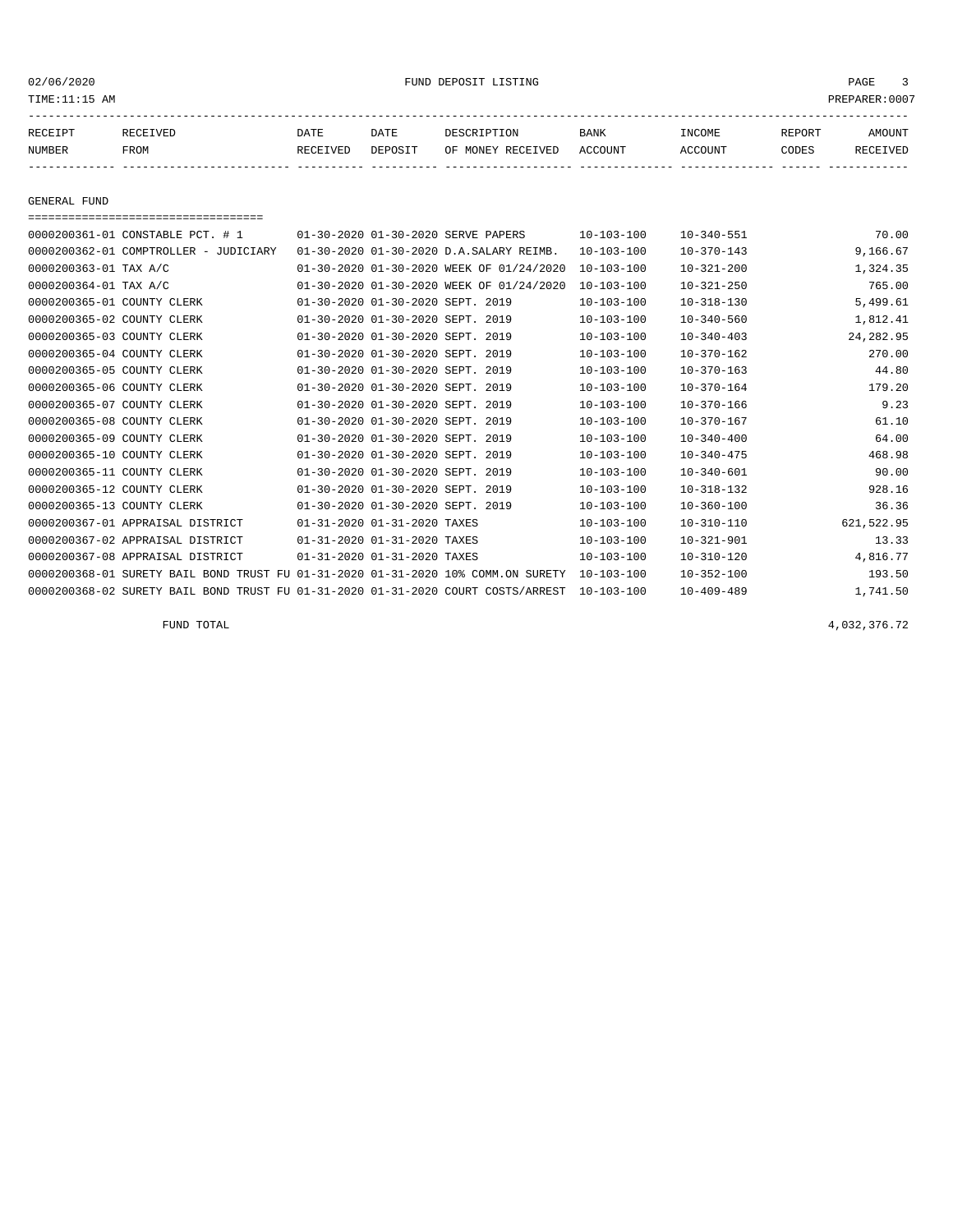02/06/2020 FUND DEPOSIT LISTING PAGE 1

| RECEIPT | RECEIVED | DATE     | DATE    | DESCRIPTION       | <b>BANK</b> | INCOME  | REPORT | <b>AMOUNT</b> |
|---------|----------|----------|---------|-------------------|-------------|---------|--------|---------------|
| NUMBER  | FROM     | RECEIVED | DEPOSIT | OF MONEY RECEIVED | ACCOUNT     | ACCOUNT | CODES  | RECEIVED      |
|         |          |          |         |                   |             |         |        |               |
|         |          |          |         |                   |             |         |        |               |

#### COURTHOUSE SECURITY

| ================================== |                                                |                  |                  |          |
|------------------------------------|------------------------------------------------|------------------|------------------|----------|
| 0000200267-08 JP PCT # 3           | 01-03-2020 01-03-2020 SEPT. 2019               | 11-103-100       | $11 - 340 - 651$ | 82.32    |
| 0000200268-08 JP PCT. # 3          | $01 - 03 - 2020$ $01 - 03 - 2020$ $0CT$ . 2019 | $11 - 103 - 100$ | $11 - 340 - 651$ | 69.05    |
| 0000200271-02 LEGEND BANK          | 01-03-2020 01-03-2020 DEC. 2019 INTEREST       | $11 - 103 - 100$ | $11 - 360 - 100$ | 24.46    |
| 0000200295-12 JP PCT. # 1          | 01-08-2020 01-08-2020 AUG. 2019                | $11 - 103 - 100$ | $11 - 340 - 651$ | 197.92   |
| 0000200296-12 JP PCT. # 1          | 01-08-2020 01-08-2020 SEPT. 2019               | $11 - 103 - 100$ | $11 - 340 - 651$ | 130.44   |
| 0000200297-12 JP PCT. # 1          | $01 - 08 - 2020$ $01 - 08 - 2020$ $0CT$ . 2019 | $11 - 103 - 100$ | $11 - 340 - 651$ | 81.89    |
| 0000200365-14 COUNTY CLERK         | 01-30-2020 01-30-2020 SEPT. 2019               | $11 - 103 - 100$ | $11 - 340 - 600$ | 1,558.45 |

FUND TOTAL  $2,144.53$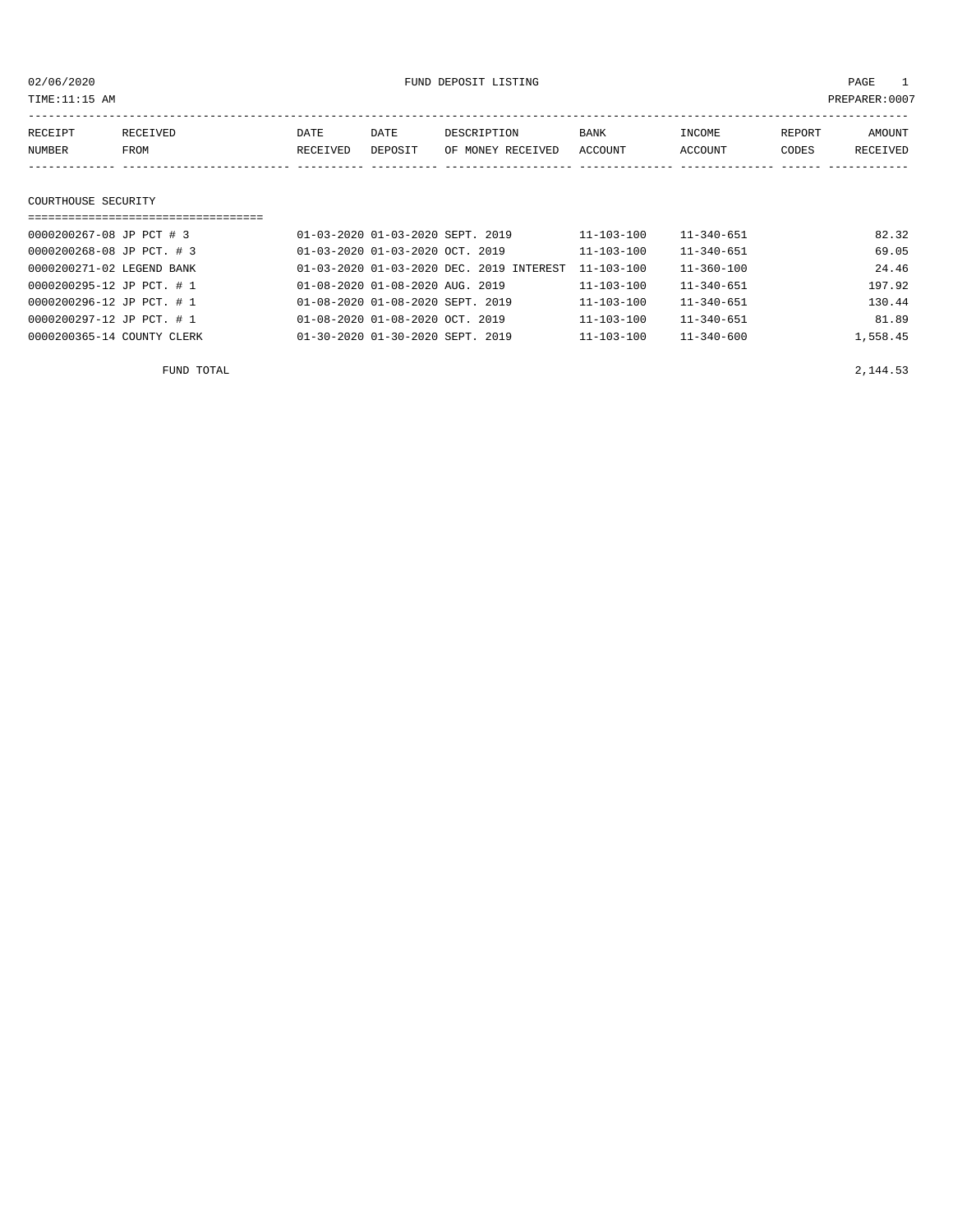TIME:11:15 AM PREPARER:0007

| RECEIPT | RECEIVED              | DATE     | DATE    | DESCRIPTION       | <b>BANK</b> | INCOME  | REPORT | AMOUNT   |  |  |  |  |
|---------|-----------------------|----------|---------|-------------------|-------------|---------|--------|----------|--|--|--|--|
| NUMBER  | FROM                  | RECEIVED | DEPOSIT | OF MONEY RECEIVED | ACCOUNT     | ACCOUNT | CODES  | RECEIVED |  |  |  |  |
|         |                       |          |         |                   |             |         |        |          |  |  |  |  |
|         |                       |          |         |                   |             |         |        |          |  |  |  |  |
|         | CO.CLK.VITAL STAT.FEE |          |         |                   |             |         |        |          |  |  |  |  |
|         |                       |          |         |                   |             |         |        |          |  |  |  |  |

| 0000200271-03 LEGEND BANK  | 01-03-2020 01-03-2020 DEC, 2019 INTEREST 12-103-100 |                  | $12 - 360 - 100$ | 0.78  |
|----------------------------|-----------------------------------------------------|------------------|------------------|-------|
| 0000200365-15 COUNTY CLERK | 01-30-2020 01-30-2020 SEPT. 2019                    | $12 - 103 - 100$ | $12 - 370 - 134$ | 91.00 |

FUND TOTAL 81.78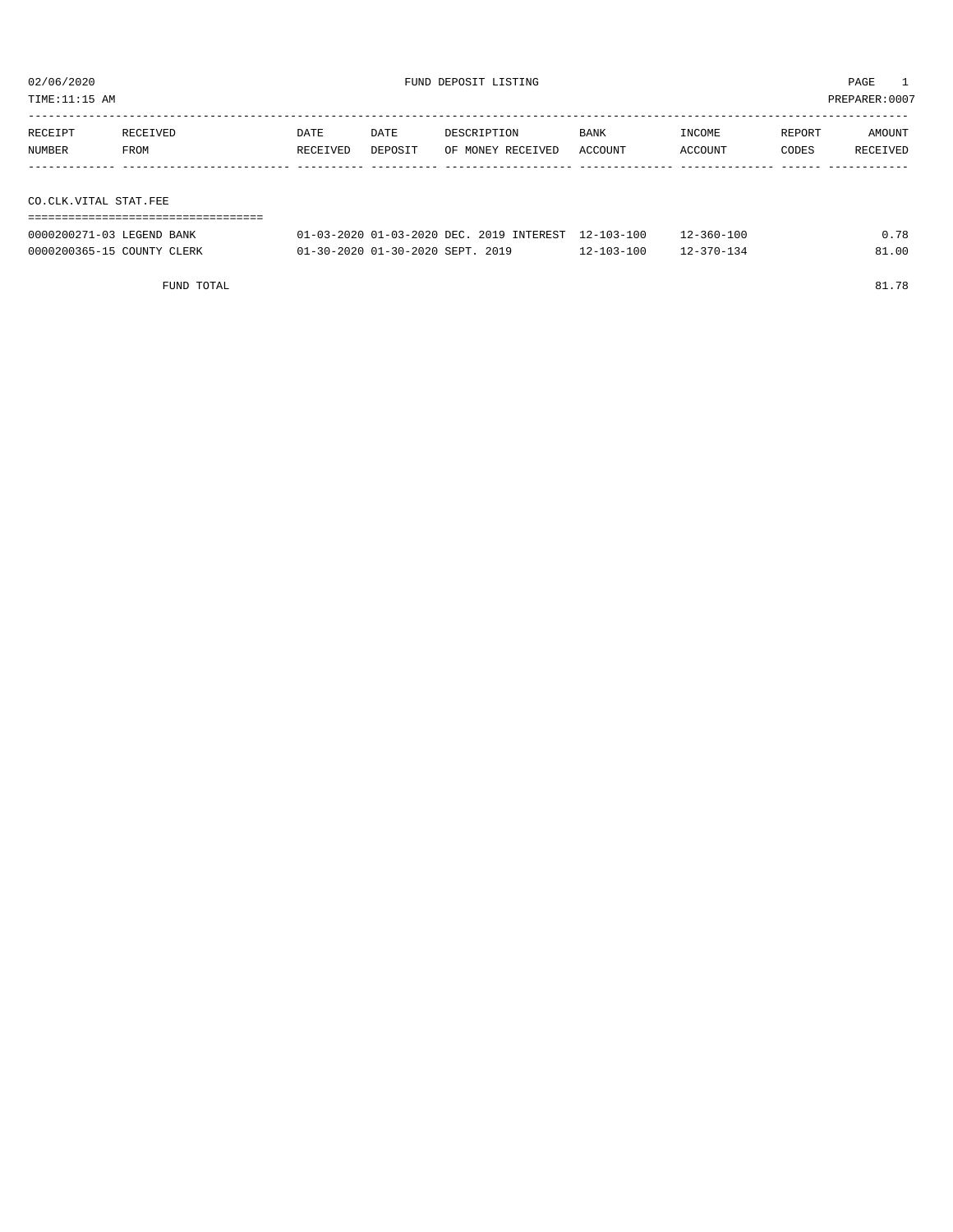### 02/06/2020 FUND DEPOSIT LISTING PAGE 1

| RECEIPT               | RECEIVED                       | DATE     | DATE                            | DESCRIPTION       | <b>BANK</b>      | INCOME           | REPORT | <b>AMOUNT</b> |
|-----------------------|--------------------------------|----------|---------------------------------|-------------------|------------------|------------------|--------|---------------|
| NUMBER                | FROM                           | RECEIVED | DEPOSIT                         | OF MONEY RECEIVED | ACCOUNT          | ACCOUNT          | CODES  | RECEIVED      |
|                       |                                |          |                                 |                   |                  |                  |        |               |
|                       |                                |          |                                 |                   |                  |                  |        |               |
| BAIL BONDS TRUST FUND |                                |          |                                 |                   |                  |                  |        |               |
|                       | ============================   |          |                                 |                   |                  |                  |        |               |
|                       | 0000200274-01 DOC'S BAIL BONDS |          | 01-03-2020 01-03-2020 BOND FEES |                   | $13 - 103 - 113$ | $13 - 345 - 113$ |        | 75.00         |

| 0000200275-01 CARPENTER'S BAIL BONDS   | 01-03-2020 01-03-2020 BOND FEES | $13 - 103 - 113$ | $13 - 345 - 113$ | 60.00  |
|----------------------------------------|---------------------------------|------------------|------------------|--------|
| 0000200276-01 FANNIN COUNTY BAIL BONDS | 01-03-2020 01-03-2020 BOND FEES | $13 - 103 - 113$ | $13 - 345 - 113$ | 45.00  |
| 0000200320-01 FANNIN COUNTY BAIL BONDS | 01-16-2020 01-16-2020 BOND FEES | $13 - 103 - 113$ | $13 - 345 - 113$ | 150.00 |
| 0000200321-01 DOC'S BAIL BONDS         | 01-16-2020 01-16-2020 BOND FEES | $13 - 103 - 113$ | $13 - 345 - 113$ | 165.00 |
| 0000200322-01 CARPENTER'S BAIL BONDS   | 01-16-2020 01-16-2020 BOND FEES | $13 - 103 - 113$ | $13 - 345 - 113$ | 75.00  |
| 0000200354-01 FANNIN COUNTY BAIL BONDS | 01-29-2020 01-29-2020 BOND FEES | $13 - 103 - 113$ | $13 - 345 - 113$ | 105.00 |
| 0000200355-01 DOC'S BAIL BONDS         | 01-29-2020 01-29-2020 BOND FEES | $13 - 103 - 113$ | $13 - 345 - 113$ | 45.00  |
| 0000200356-01 CARPENTER'S BAIL BONDS   | 01-29-2020 01-29-2020 BOND FEES | $13 - 103 - 113$ | $13 - 345 - 113$ | 90.00  |

FUND TOTAL 810.00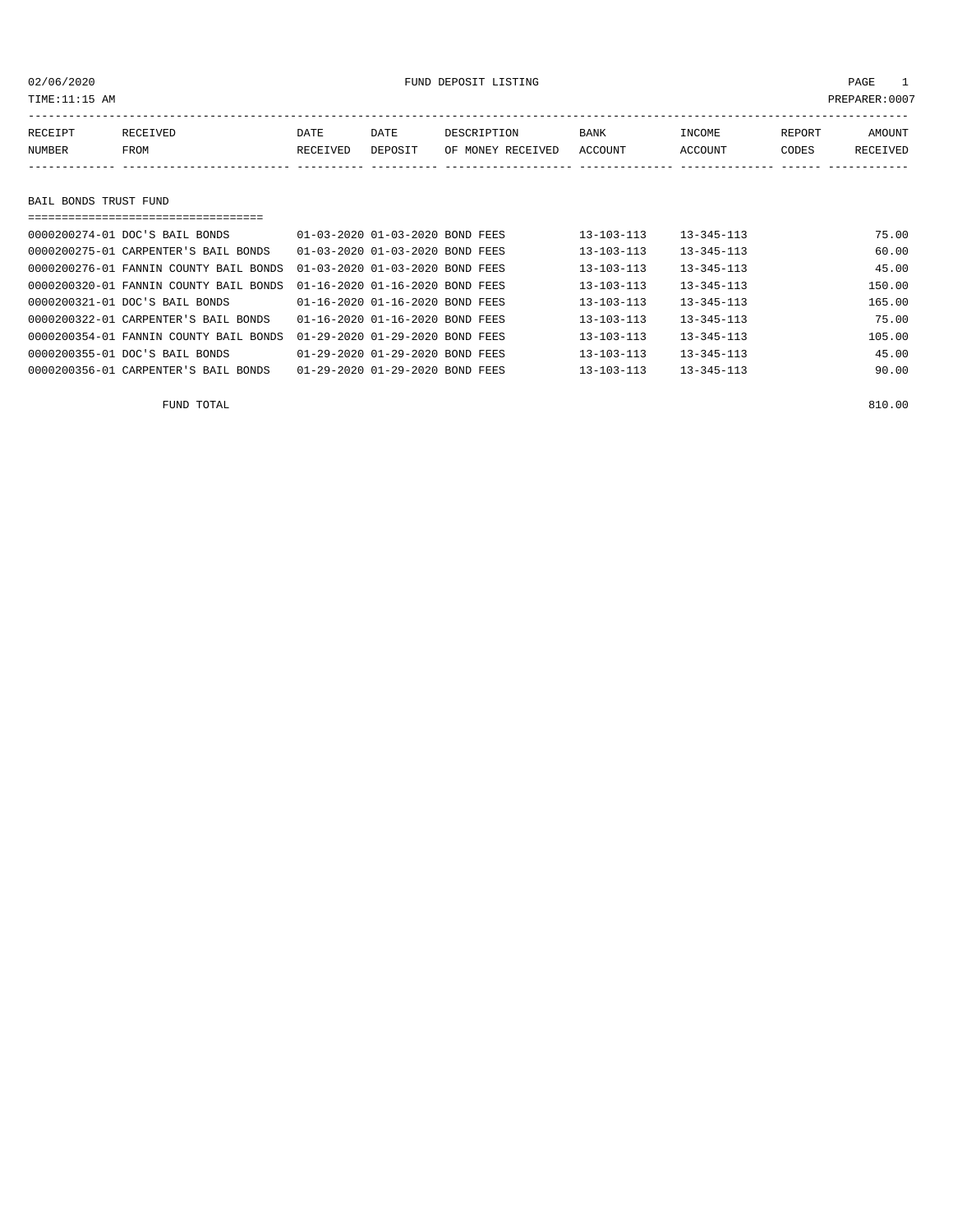| 02/06/2020                |            |          |                                 | FUND DEPOSIT LISTING             |                  |                  |        | PAGE<br>$\overline{1}$ |
|---------------------------|------------|----------|---------------------------------|----------------------------------|------------------|------------------|--------|------------------------|
| TIME:11:15 AM             |            |          |                                 |                                  |                  |                  |        | PREPARER:0007          |
|                           |            |          |                                 |                                  |                  |                  |        |                        |
| RECEIPT                   | RECEIVED   | DATE     | DATE                            | DESCRIPTION                      | BANK             | INCOME           | REPORT | AMOUNT                 |
| NUMBER                    | FROM       | RECEIVED | DEPOSIT                         | OF MONEY RECEIVED                | ACCOUNT          | ACCOUNT          | CODES  | RECEIVED               |
|                           |            |          |                                 |                                  |                  |                  |        |                        |
|                           |            |          |                                 |                                  |                  |                  |        |                        |
| JUSTICE CT.BLDG.SECURITY  |            |          |                                 |                                  |                  |                  |        |                        |
|                           |            |          |                                 |                                  |                  |                  |        |                        |
| 0000200267-09 JP PCT # 3  |            |          |                                 | 01-03-2020 01-03-2020 SEPT. 2019 | $14 - 103 - 100$ | $14 - 370 - 457$ |        | 27.46                  |
| 0000200268-09 JP PCT. # 3 |            |          | 01-03-2020 01-03-2020 OCT. 2019 |                                  | 14-103-100       | $14 - 370 - 457$ |        | 23.02                  |
| 0000200295-13 JP PCT. # 1 |            |          | 01-08-2020 01-08-2020 AUG.      | 2019                             | $14 - 103 - 100$ | $14 - 370 - 455$ |        | 65.97                  |
| 0000200296-13 JP PCT. # 1 |            |          |                                 | 01-08-2020 01-08-2020 SEPT. 2019 | $14 - 103 - 100$ | $14 - 370 - 455$ |        | 43.48                  |
| 0000200297-13 JP PCT. # 1 |            |          | 01-08-2020 01-08-2020 OCT. 2019 |                                  | $14 - 103 - 100$ | $14 - 370 - 455$ |        | 27.30                  |
|                           |            |          |                                 |                                  |                  |                  |        |                        |
|                           | FUND TOTAL |          |                                 |                                  |                  |                  |        | 187.23                 |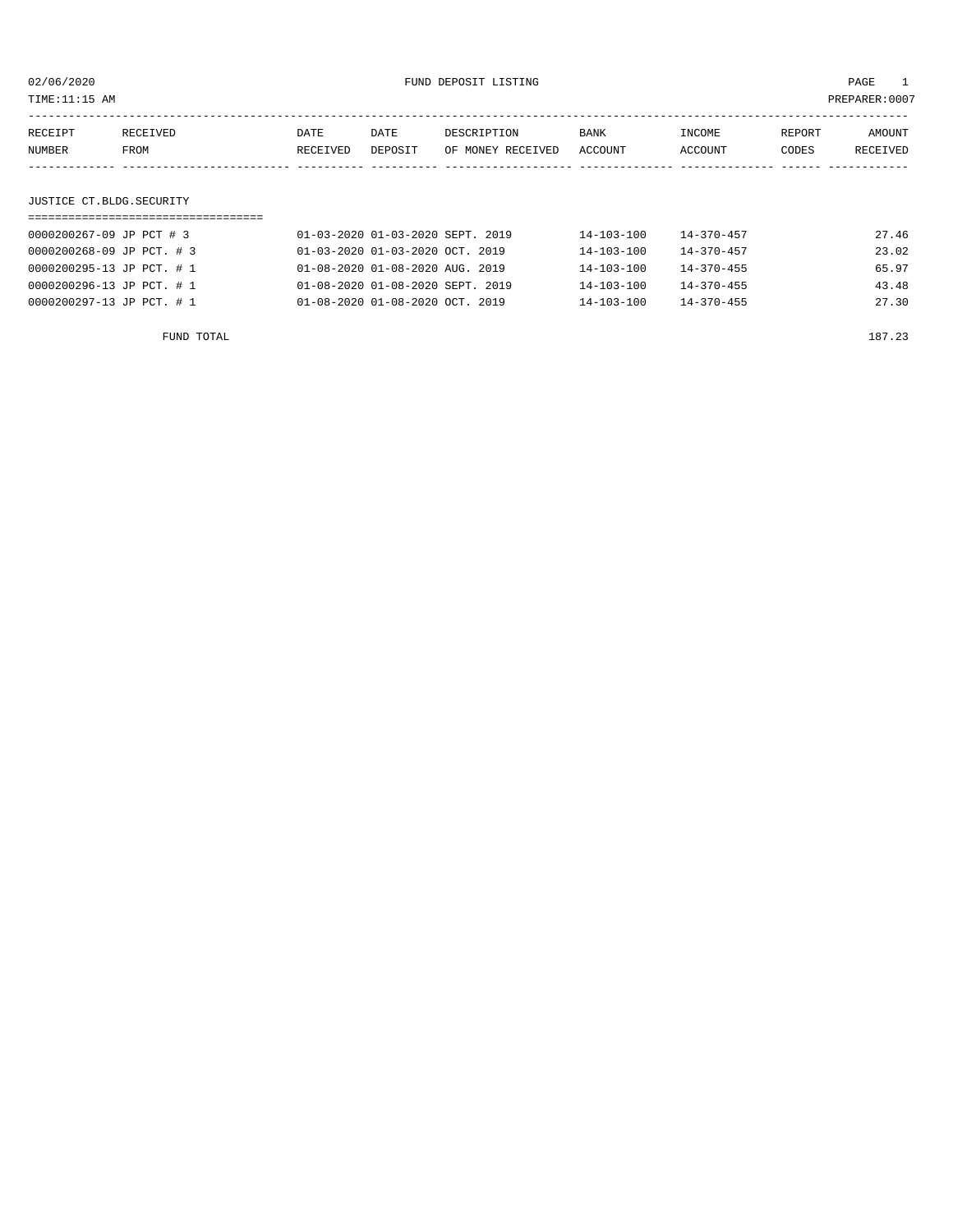| TIME:11:15 AM            | PREPARER:0007 |          |         |                   |         |         |        |          |
|--------------------------|---------------|----------|---------|-------------------|---------|---------|--------|----------|
|                          |               |          |         |                   |         |         |        |          |
| RECEIPT                  | RECEIVED      | DATE     | DATE    | DESCRIPTION       | BANK    | INCOME  | REPORT | AMOUNT   |
| NUMBER                   | FROM          | RECEIVED | DEPOSIT | OF MONEY RECEIVED | ACCOUNT | ACCOUNT | CODES  | RECEIVED |
|                          |               |          |         |                   |         |         |        |          |
|                          |               |          |         |                   |         |         |        |          |
| PROBATE JUDGES EDUCATION |               |          |         |                   |         |         |        |          |

===================================

| 0000200365-16 COUNTY CLERK | 01-30-2020 01-30-2020 SEPT. 2019 | 17-103-100 | 17-340-131 | 60.00 |
|----------------------------|----------------------------------|------------|------------|-------|
|                            |                                  |            |            |       |

FUND TOTAL 60.00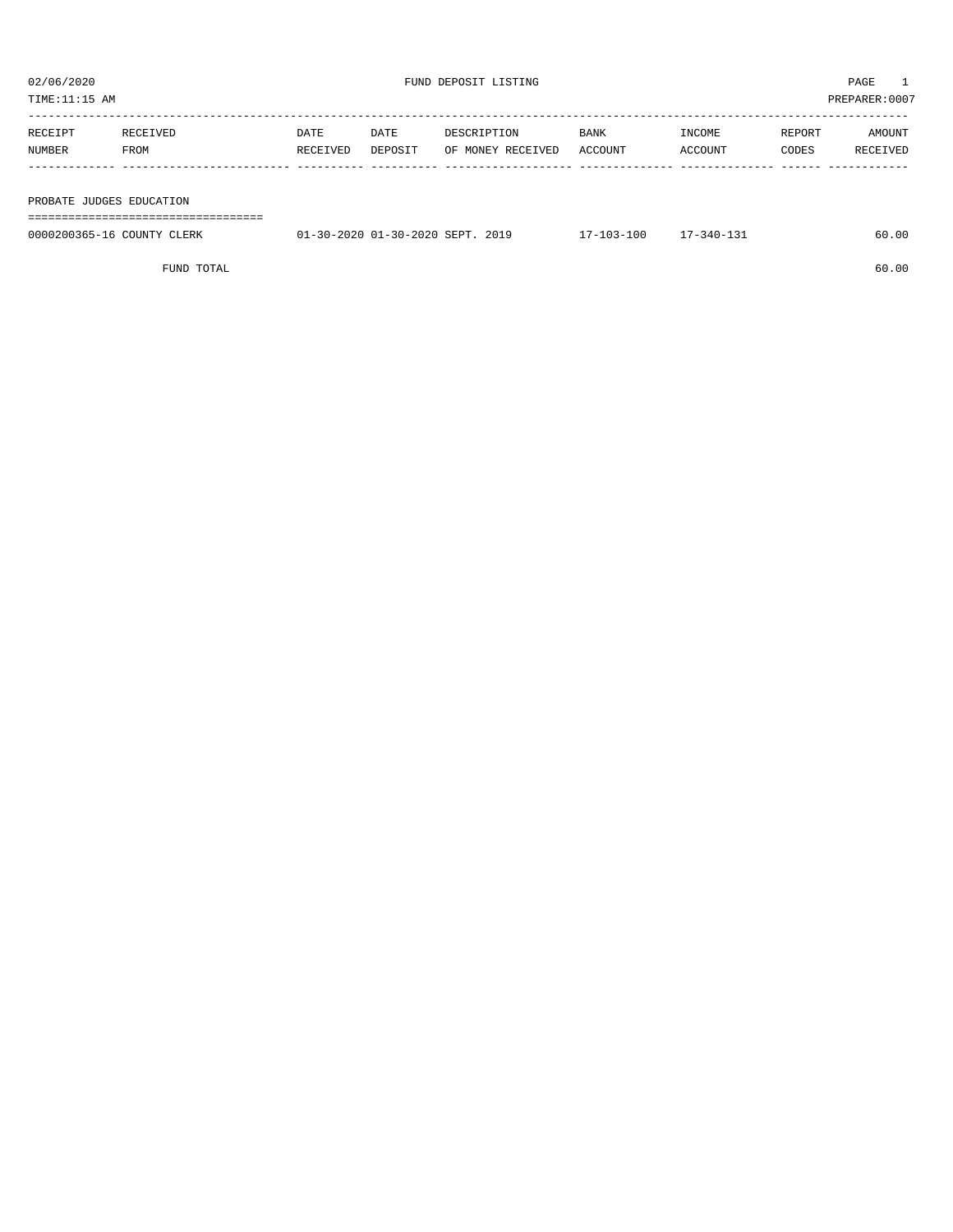TIME:11:15 AM PREPARER:0007

| RECEIPT | RECEIVED               | DATE     | DATE    | DESCRIPTION       | BANK    | INCOME  | REPORT | AMOUNT   |  |  |
|---------|------------------------|----------|---------|-------------------|---------|---------|--------|----------|--|--|
| NUMBER  | FROM                   | RECEIVED | DEPOSIT | OF MONEY RECEIVED | ACCOUNT | ACCOUNT | CODES  | RECEIVED |  |  |
|         |                        |          |         |                   |         |         |        |          |  |  |
|         |                        |          |         |                   |         |         |        |          |  |  |
|         | CO.CLERK RECORD MNGMT. |          |         |                   |         |         |        |          |  |  |
|         |                        |          |         |                   |         |         |        |          |  |  |

| 0000200271-04 LEGEND BANK       | 01-03-2020 01-03-2020 DEC. 2019 INTEREST 18-103-100 |                  | $18 - 360 - 100$ | 11.50    |
|---------------------------------|-----------------------------------------------------|------------------|------------------|----------|
| 0000200353-01 DATA PRESERVATION | 01-28-2020 01-28-2020 FTP SOFTWARE                  | $18 - 103 - 100$ | 18-370-131       | 437.50   |
| 0000200365-17 COUNTY CLERK      | 01-30-2020 01-30-2020 SEPT. 2019                    | $18 - 103 - 100$ | $18 - 370 - 133$ | 7,397.84 |

FUND TOTAL  $7,846.84$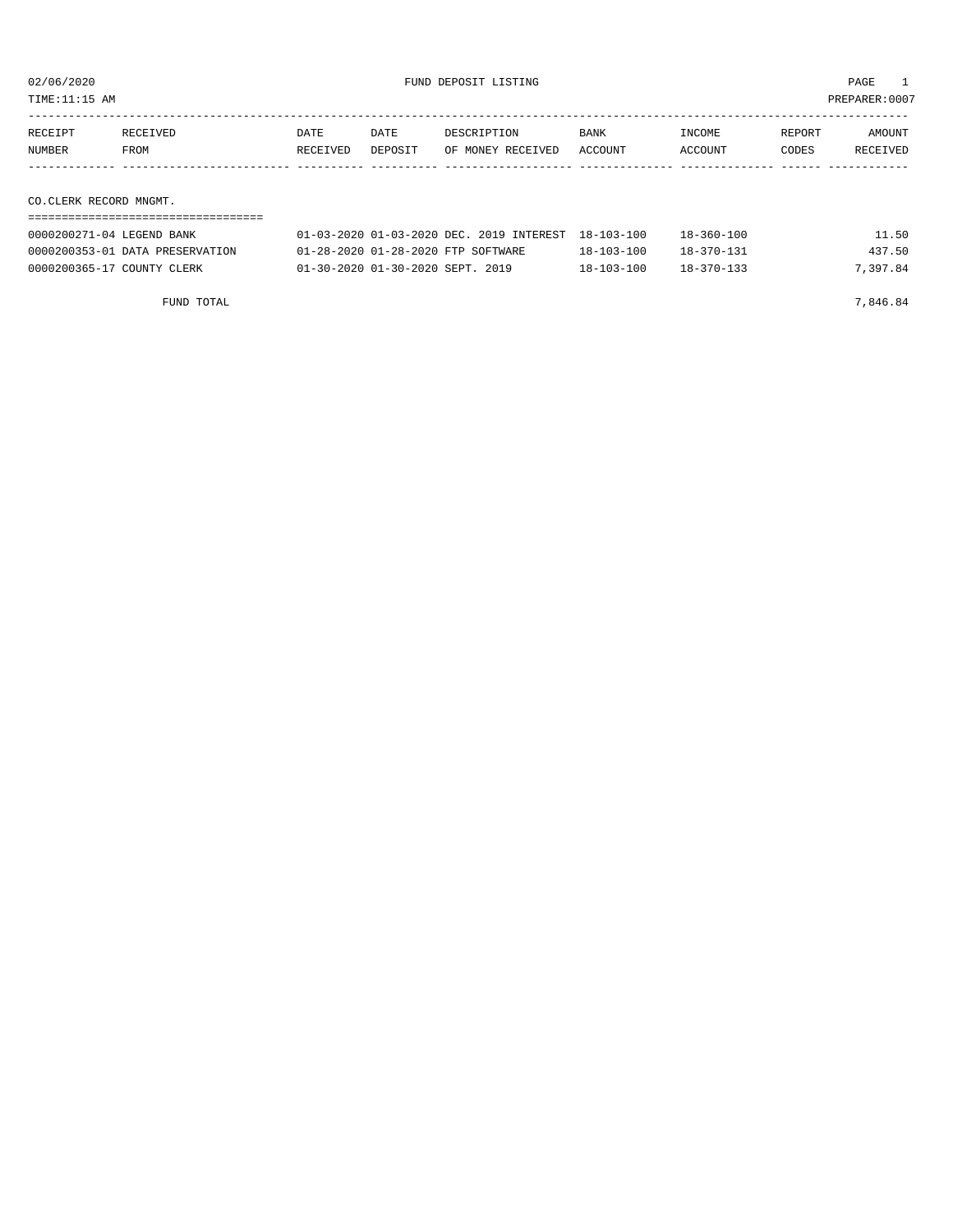TIME:11:15 AM PREPARER:0007

| RECEIPT | <b>RECEIVED</b> | DATE     | DATE    | DESCRIPTION       | <b>BANK</b> | INCOME  | REPORT | AMOUNT   |
|---------|-----------------|----------|---------|-------------------|-------------|---------|--------|----------|
| NUMBER  | FROM            | RECEIVED | DEPOSIT | OF MONEY RECEIVED | ACCOUNT     | ACCOUNT | CODES  | RECEIVED |
|         |                 |          |         |                   |             |         |        |          |

DIST.CLK.RECORDS MNGMT.

===================================

| 0000200271-05 LEGEND BANK | 01-03-2020 01-03-2020 DEC. 2019 INTEREST 19-103-100 |  | 19-360-100 | 2.57 |
|---------------------------|-----------------------------------------------------|--|------------|------|
|                           |                                                     |  |            |      |

FUND TOTAL  $2.57$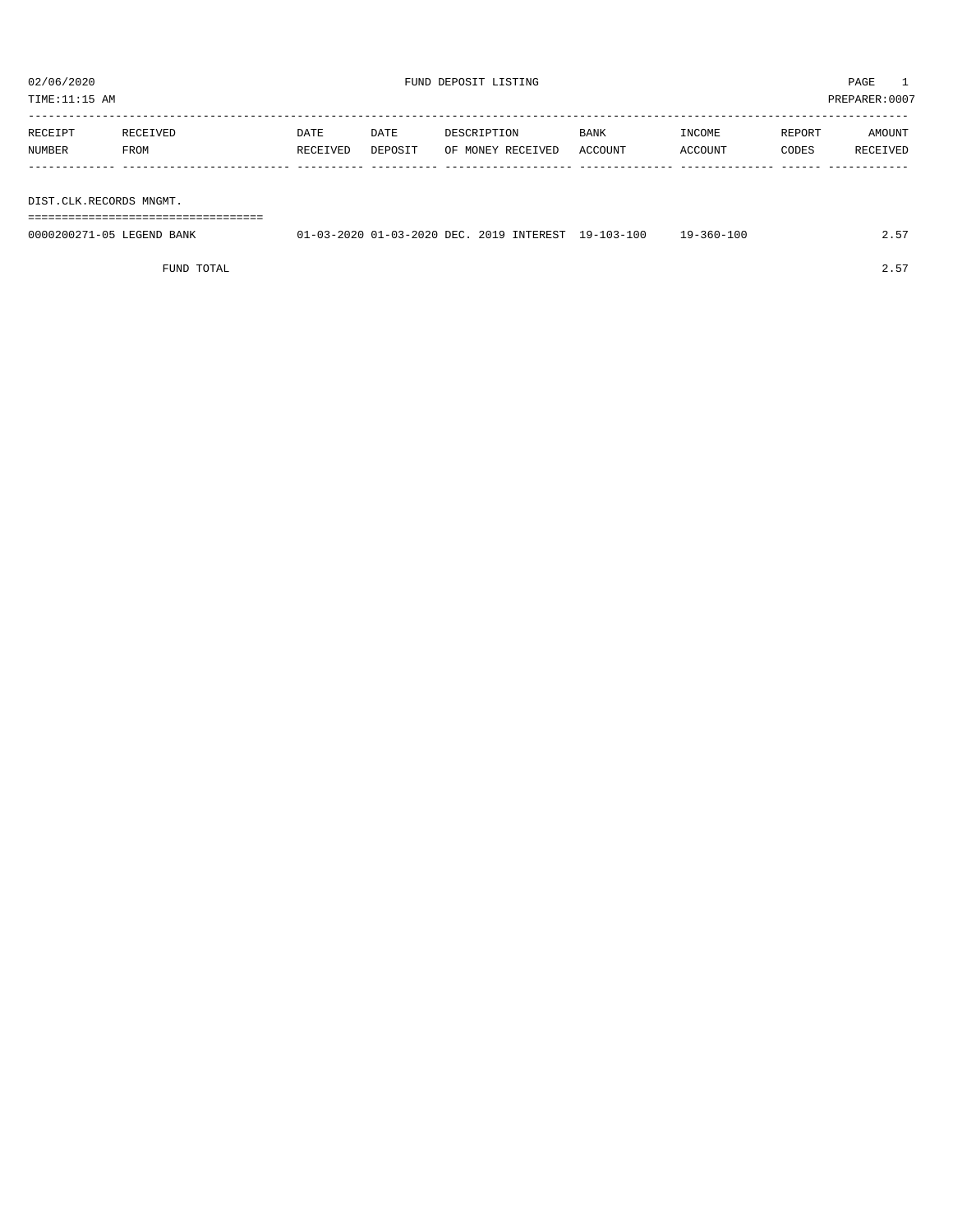| TIME:11:15 AM             | PREPARER: 0007 |          |         |                                          |            |                  |        |          |  |
|---------------------------|----------------|----------|---------|------------------------------------------|------------|------------------|--------|----------|--|
|                           |                |          |         |                                          |            |                  |        |          |  |
| RECEIPT                   | RECEIVED       | DATE     | DATE    | DESCRIPTION                              | BANK       | INCOME           | REPORT | AMOUNT   |  |
| NUMBER                    | FROM           | RECEIVED | DEPOSIT | OF MONEY RECEIVED                        | ACCOUNT    | ACCOUNT          | CODES  | RECEIVED |  |
|                           |                |          |         |                                          |            |                  |        |          |  |
|                           |                |          |         |                                          |            |                  |        |          |  |
| COUNTY OFFICES REC.MNGMT. |                |          |         |                                          |            |                  |        |          |  |
|                           |                |          |         |                                          |            |                  |        |          |  |
| 0000200271-06 LEGEND BANK |                |          |         | 01-03-2020 01-03-2020 DEC. 2019 INTEREST | 20-103-100 | $20 - 360 - 100$ |        | 12.51    |  |

0000200365-18 COUNTY CLERK 01-30-2020 01-30-2020 SEPT. 2019 20-103-100 20-370-135 407.05

FUND TOTAL 419.56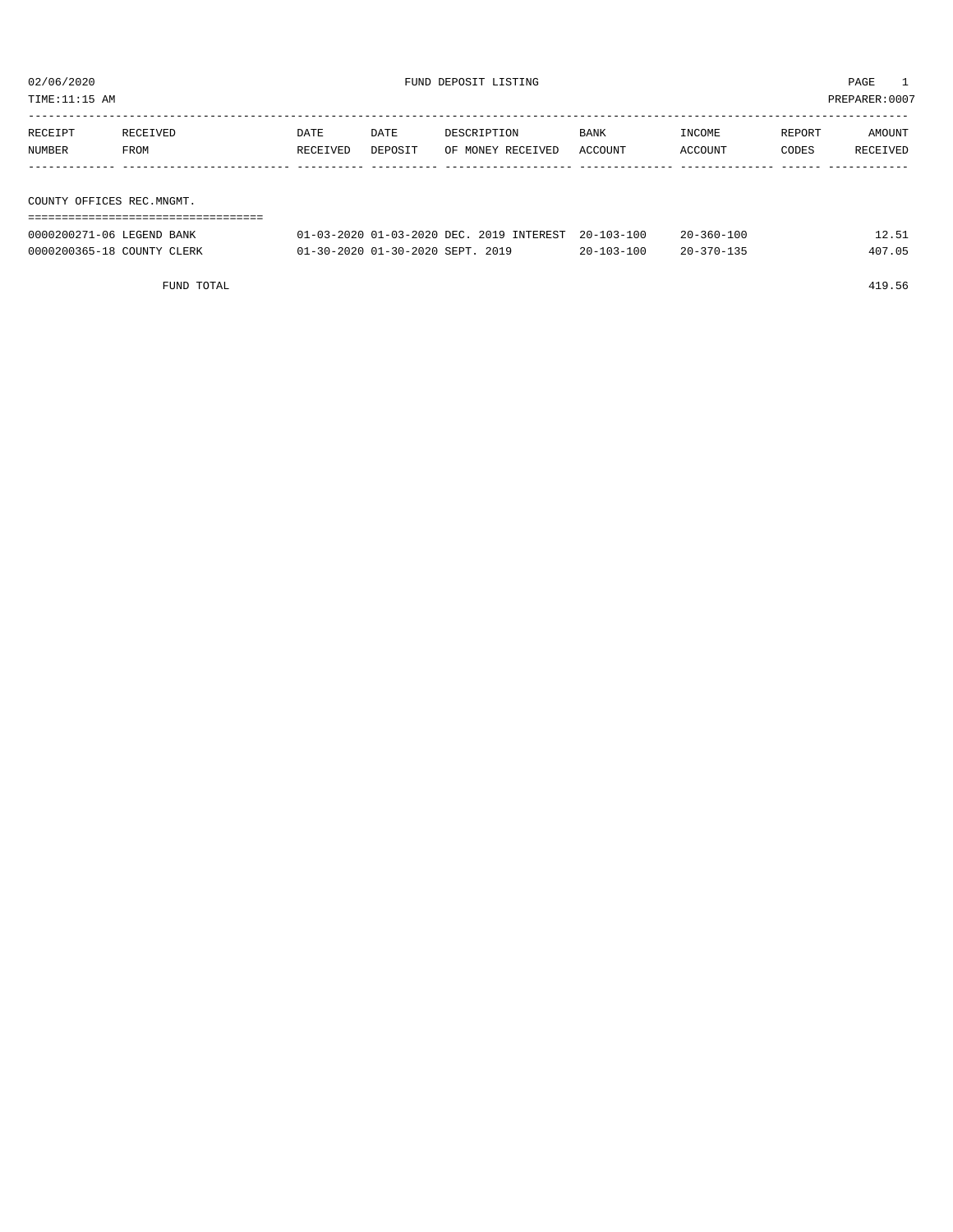### 02/06/2020 FUND DEPOSIT LISTING PAGE 1

| DATE<br>DATE<br>BANK<br>INCOME<br>DESCRIPTION<br>REPORT<br>RECEIPT<br>RECEIVED         | <b>AMOUNT</b> |
|----------------------------------------------------------------------------------------|---------------|
| OF MONEY RECEIVED ACCOUNT<br>ACCOUNT<br>NUMBER<br>DEPOSIT<br>FROM<br>RECEIVED<br>CODES | RECEIVED      |
|                                                                                        |               |

FANNIN CO. R & B #1 FUND

| ------------------------------------- |                                                      |                  |                  |            |
|---------------------------------------|------------------------------------------------------|------------------|------------------|------------|
| 0000200267-11 JP PCT # 3              | 01-03-2020 01-03-2020 SEPT. 2019                     | $21 - 103 - 100$ | $21 - 350 - 457$ | 265.48     |
| 0000200268-11 JP PCT. # 3             | 01-03-2020 01-03-2020 OCT. 2019                      | $21 - 103 - 100$ | $21 - 350 - 457$ | 348.21     |
| 0000200269-03 APPRAISAL DISTRICT      | 01-03-2020 01-03-2020 TAXES                          | $21 - 103 - 100$ | $21 - 310 - 110$ | 92,528.26  |
| 0000200269-09 APPRAISAL DISTRICT      | 01-03-2020 01-03-2020 TAXES                          | $21 - 103 - 100$ | $21 - 310 - 120$ | 110.15     |
| 0000200271-07 LEGEND BANK             | 01-03-2020 01-03-2020 DEC. 2019 INTEREST             | $21 - 103 - 100$ | $21 - 360 - 100$ | 33.84      |
| 0000200273-02 TEXPOOL                 | 01-03-2020 01-03-2020 DEC. 2019 INTEREST             | $21 - 103 - 175$ | $21 - 360 - 100$ | 25.10      |
| 0000200285-02 TAX A/C                 | 01-08-2020 01-08-2020 WEEK OF 12/27/19               | $21 - 103 - 100$ | $21 - 321 - 300$ | 22.42      |
| 0000200286-02 TAX A/C                 | 01-08-2020 01-08-2020 WEEK OF 12/27/19               | $21 - 103 - 100$ | $21 - 321 - 300$ | 692.92     |
| 0000200288-02 TAX A/C                 | 01-08-2020 01-08-2020 WEEK OF 12/20/19               | $21 - 103 - 100$ | $21 - 321 - 300$ | 2.04       |
| 0000200289-01 STEVE EDWARDS           | 01-08-2020 01-08-2020 REIMBURSEMENT FOR B 21-103-100 |                  | $21 - 621 - 458$ | 245.90     |
| 0000200295-15 JP PCT. # 1             | 01-08-2020 01-08-2020 AUG. 2019                      | $21 - 103 - 100$ | $21 - 350 - 455$ | 650.51     |
| 0000200296-15 JP PCT. # 1             | 01-08-2020 01-08-2020 SEPT. 2019                     | $21 - 103 - 100$ | $21 - 350 - 455$ | 574.88     |
| 0000200297-15 JP PCT. # 1             | 01-08-2020 01-08-2020 OCT. 2019                      | $21 - 103 - 100$ | $21 - 350 - 455$ | 298.87     |
| 0000200301-02 TAX A/C                 | 01-09-2020 01-09-2020 WEEK OF 01/03/2020 21-103-100  |                  | $21 - 321 - 300$ | 1,546.84   |
| 0000200301-06 TAX A/C                 | 01-09-2020 01-09-2020 WEEK OF 01/03/2020             | $21 - 103 - 100$ | $21 - 321 - 200$ | 4,595.49   |
| 0000200302-03 APPRAISAL DISTRICT      | 01-10-2020 01-10-2020 TAXES                          | $21 - 103 - 100$ | $21 - 310 - 110$ | 27,385.64  |
| 0000200302-09 APPRAISAL DISTRICT      | 01-10-2020 01-10-2020 TAXES                          | $21 - 103 - 100$ | $21 - 310 - 120$ | 883.80     |
| 0000200303-02 COMPTROLLER             | 01-10-2020 01-10-2020 NOV. 2019 LOCAL SAL 21-103-100 |                  | $21 - 318 - 160$ | 4,513.35   |
| 0000200325-04 APPRAISAL DISTRICT      | 01-17-2020 01-17-2020 TAXES                          | $21 - 103 - 100$ | $21 - 310 - 110$ | 47,288.82  |
| 0000200325-10 APPRAISAL DISTRICT      | 01-17-2020 01-17-2020 TAXES                          | $21 - 103 - 100$ | $21 - 310 - 120$ | 432.98     |
| 0000200328-02 TAX A/C                 | 01-17-2020 01-17-2020 WEEK OF 01/10/2020             | $21 - 103 - 100$ | $21 - 321 - 300$ | 1,520.35   |
| 0000200328-06 TAX A/C                 | 01-17-2020 01-17-2020 WEEK OF 01/10/2020             | $21 - 103 - 100$ | $21 - 321 - 200$ | 8,414.00   |
| 0000200329-03 TAX A/C                 | 01-17-2020 01-17-2020 2019 VIT OVERAGES              | $21 - 103 - 100$ | $21 - 310 - 110$ | 24.24      |
| 0000200338-04 APPRAISAL DISTRICT      | 01-24-2020 01-24-2020 TAXES                          | $21 - 103 - 100$ | $21 - 310 - 110$ | 32,608.40  |
| 0000200338-10 APPRAISAL DISTRICT      | 01-24-2020 01-24-2020 TAXES                          | $21 - 103 - 100$ | $21 - 310 - 120$ | 518.06     |
| 0000200341-02 TAX A/C                 | 01-27-2020 01-27-2020 WEEK OF 01/17/2020             | $21 - 103 - 100$ | $21 - 321 - 300$ | 1,149.43   |
| 0000200341-06 TAX A/C                 | 01-27-2020 01-27-2020 WEEK OF 01/17/2020             | $21 - 103 - 100$ | $21 - 321 - 200$ | 6,296.47   |
| 0000200351-02 TAX A/C                 | 01-28-2020 01-28-2020 WEEK OF 01/10/2020             | $21 - 103 - 100$ | $21 - 321 - 300$ | 4.08       |
| 0000200351-06 TAX A/C                 | 01-28-2020 01-28-2020 WEEK OF 01/10/2020             | $21 - 103 - 100$ | $21 - 321 - 200$ | 132.04     |
| 0000200352-02 TAX A/C                 | 01-28-2020 01-28-2020 WEEK OF 01/03/2020             | $21 - 103 - 100$ | $21 - 321 - 300$ | 134.51     |
| 0000200352-06 TAX A/C                 | 01-28-2020 01-28-2020 WEEK OF 01/03/2020             | $21 - 103 - 100$ | $21 - 321 - 200$ | 10,979.41  |
| 0000200358-02 TAX A/C                 | 01-29-2020 01-29-2020 WEEK OF 01/17/2020             | $21 - 103 - 100$ | $21 - 321 - 300$ | 32.61      |
| 0000200358-06 TAX A/C                 | 01-29-2020 01-29-2020 WEEK OF 01/17/2020             | $21 - 103 - 100$ | $21 - 321 - 200$ | 2,145.02   |
| 0000200363-02 TAX A/C                 | 01-30-2020 01-30-2020 WEEK OF 01/24/2020             | $21 - 103 - 100$ | $21 - 321 - 300$ | 947.67     |
| 0000200363-06 TAX A/C                 | 01-30-2020 01-30-2020 WEEK OF 01/24/2020             | $21 - 103 - 100$ | $21 - 321 - 200$ | 5,997.69   |
| 0000200365-20 COUNTY CLERK            | 01-30-2020 01-30-2020 SEPT. 2019                     | $21 - 103 - 100$ | $21 - 350 - 403$ | 223.35     |
| 0000200367-04 APPRAISAL DISTRICT      | 01-31-2020 01-31-2020 TAXES                          | $21 - 103 - 100$ | $21 - 310 - 110$ | 39, 323.94 |
| 0000200367-10 APPRAISAL DISTRICT      | 01-31-2020 01-31-2020 TAXES                          | $21 - 103 - 100$ | $21 - 310 - 120$ | 304.76     |

FUND TOTAL 293,201.53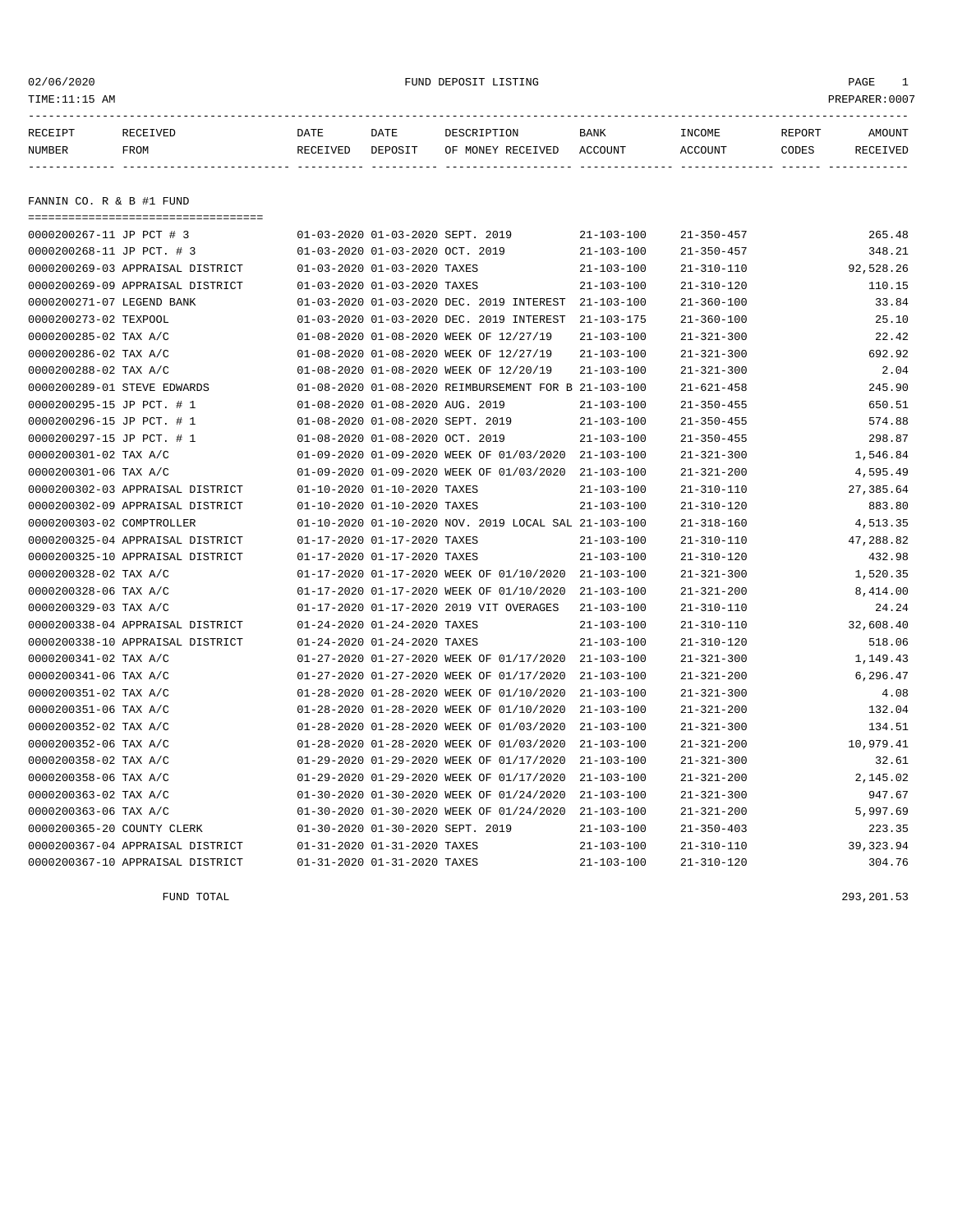| 02/06/2020<br>TIME:11:15 AM |                                      |                                  |                 | FUND DEPOSIT LISTING             |                  |                   |                 | PAGE<br>$\overline{1}$<br>PREPARER:0007 |
|-----------------------------|--------------------------------------|----------------------------------|-----------------|----------------------------------|------------------|-------------------|-----------------|-----------------------------------------|
| RECEIPT<br>NUMBER           | RECEIVED<br>FROM                     | DATE<br>RECEIVED                 | DATE<br>DEPOSIT | DESCRIPTION<br>OF MONEY RECEIVED | BANK<br>ACCOUNT  | INCOME<br>ACCOUNT | REPORT<br>CODES | AMOUNT<br>RECEIVED                      |
| FANNIN CO. R & B #2 FUND    |                                      |                                  |                 |                                  |                  |                   |                 |                                         |
|                             |                                      |                                  |                 |                                  |                  |                   |                 |                                         |
|                             | 0000200265-01 RAYMOND SMITH          | 01-02-2020 01-02-2020 CULVERT    |                 |                                  | $22 - 103 - 100$ | $22 - 370 - 145$  |                 | 224.10                                  |
| 0000200267-12 JP PCT # 3    |                                      | 01-03-2020 01-03-2020 SEPT. 2019 |                 |                                  | 22-103-100       | $22 - 350 - 457$  |                 | 309.25                                  |
| 0000200268-12 JP PCT. # 3   |                                      | 01-03-2020 01-03-2020 OCT. 2019  |                 |                                  | 22-103-100       | $22 - 350 - 457$  |                 | 405.62                                  |
|                             | 0000200269-04 APPRAISAL DISTRICT     | 01-03-2020 01-03-2020 TAXES      |                 |                                  | 22-103-100       | $22 - 310 - 110$  |                 | 107,783.16                              |
|                             | $0000200269 - 10$ Appratsal District | 01-03-2020 01-03-2020 TAXES      |                 |                                  | 22-103-100       | $22 - 310 - 120$  |                 | 12832                                   |

|                            | 0000200269-04 APPRAISAL DISTRICT | 01-03-2020 01-03-2020 TAXES      |                                                      | $22 - 103 - 100$ | $22 - 310 - 110$ | 107,783.16 |
|----------------------------|----------------------------------|----------------------------------|------------------------------------------------------|------------------|------------------|------------|
|                            | 0000200269-10 APPRAISAL DISTRICT | 01-03-2020 01-03-2020 TAXES      |                                                      | $22 - 103 - 100$ | $22 - 310 - 120$ | 128.32     |
| 0000200271-08 LEGEND BANK  |                                  |                                  | 01-03-2020 01-03-2020 DEC. 2019 INTEREST 22-103-100  |                  | $22 - 360 - 100$ | 47.24      |
| 0000200273-03 TEXPOOL      |                                  |                                  | 01-03-2020 01-03-2020 DEC. 2019 INTEREST             | 22-103-175       | $22 - 360 - 100$ | 359.14     |
| 0000200285-03 TAX A/C      |                                  |                                  | 01-08-2020 01-08-2020 WEEK OF 12/27/19               | $22 - 103 - 100$ | $22 - 321 - 300$ | 26.11      |
| 0000200286-03 TAX A/C      |                                  |                                  | 01-08-2020 01-08-2020 WEEK OF 12/27/19               | $22 - 103 - 100$ | $22 - 321 - 300$ | 807.16     |
| 0000200288-03 TAX A/C      |                                  |                                  | 01-08-2020 01-08-2020 WEEK OF 12/20/19               | $22 - 103 - 100$ | $22 - 321 - 300$ | 2.37       |
| 0000200295-16 JP PCT. # 1  |                                  | 01-08-2020 01-08-2020 AUG. 2019  |                                                      | $22 - 103 - 100$ | $22 - 350 - 455$ | 757.76     |
| 0000200296-16 JP PCT. # 1  |                                  | 01-08-2020 01-08-2020 SEPT. 2019 |                                                      | $22 - 103 - 100$ | $22 - 350 - 455$ | 669.66     |
| 0000200297-16 JP PCT. # 1  |                                  | 01-08-2020 01-08-2020 OCT. 2019  |                                                      | $22 - 103 - 100$ | $22 - 350 - 455$ | 348.15     |
| 0000200301-03 TAX A/C      |                                  |                                  | 01-09-2020 01-09-2020 WEEK OF 01/03/2020             | 22-103-100       | $22 - 321 - 300$ | 1,801.87   |
| 0000200301-07 TAX A/C      |                                  |                                  | 01-09-2020 01-09-2020 WEEK OF 01/03/2020             | $22 - 103 - 100$ | $22 - 321 - 200$ | 5,353.14   |
|                            | 0000200302-04 APPRAISAL DISTRICT | 01-10-2020 01-10-2020 TAXES      |                                                      | $22 - 103 - 100$ | $22 - 310 - 110$ | 31,900.64  |
|                            | 0000200302-10 APPRAISAL DISTRICT | 01-10-2020 01-10-2020 TAXES      |                                                      | $22 - 103 - 100$ | $22 - 310 - 120$ | 1,029.51   |
| 0000200303-03 COMPTROLLER  |                                  |                                  | 01-10-2020 01-10-2020 NOV. 2019 LOCAL SAL 22-103-100 |                  | $22 - 318 - 160$ | 5,257.46   |
|                            | 0000200325-05 APPRAISAL DISTRICT | 01-17-2020 01-17-2020 TAXES      |                                                      | $22 - 103 - 100$ | 22-310-110       | 55,085.21  |
|                            | 0000200325-11 APPRAISAL DISTRICT | 01-17-2020 01-17-2020 TAXES      |                                                      | $22 - 103 - 100$ | $22 - 310 - 120$ | 504.37     |
| 0000200328-03 TAX A/C      |                                  |                                  | 01-17-2020 01-17-2020 WEEK OF 01/10/2020 22-103-100  |                  | $22 - 321 - 300$ | 1,771.00   |
| 0000200328-07 TAX A/C      |                                  |                                  | 01-17-2020 01-17-2020 WEEK OF 01/10/2020             | $22 - 103 - 100$ | $22 - 321 - 200$ | 9,801.19   |
| 0000200329-04 TAX A/C      |                                  |                                  | 01-17-2020 01-17-2020 2019 VIT OVERAGES              | $22 - 103 - 100$ | $22 - 310 - 110$ | 28.24      |
|                            | 0000200338-05 APPRAISAL DISTRICT | 01-24-2020 01-24-2020 TAXES      |                                                      | $22 - 103 - 100$ | $22 - 310 - 110$ | 37,984.46  |
|                            | 0000200338-11 APPRAISAL DISTRICT | 01-24-2020 01-24-2020 TAXES      |                                                      | $22 - 103 - 100$ | $22 - 310 - 120$ | 603.48     |
| 0000200341-03 TAX A/C      |                                  |                                  | 01-27-2020 01-27-2020 WEEK OF 01/17/2020             | 22-103-100       | $22 - 321 - 300$ | 1,338.94   |
| 0000200341-07 TAX A/C      |                                  |                                  | 01-27-2020 01-27-2020 WEEK OF 01/17/2020             | $22 - 103 - 100$ | $22 - 321 - 200$ | 7,334.56   |
| 0000200351-03 TAX A/C      |                                  |                                  | 01-28-2020 01-28-2020 WEEK OF 01/10/2020             | $22 - 103 - 100$ | $22 - 321 - 300$ | 4.75       |
| 0000200351-07 TAX A/C      |                                  |                                  | 01-28-2020 01-28-2020 WEEK OF 01/10/2020             | 22-103-100       | $22 - 321 - 200$ | 153.81     |
| 0000200352-03 TAX A/C      |                                  |                                  | 01-28-2020 01-28-2020 WEEK OF 01/03/2020             | $22 - 103 - 100$ | $22 - 321 - 300$ | 156.68     |
| 0000200352-07 TAX A/C      |                                  |                                  | 01-28-2020 01-28-2020 WEEK OF 01/03/2020             | $22 - 103 - 100$ | $22 - 321 - 200$ | 12,789.56  |
| 0000200358-03 TAX A/C      |                                  |                                  | 01-29-2020 01-29-2020 WEEK OF 01/17/2020             | $22 - 103 - 100$ | $22 - 321 - 300$ | 37.98      |
| 0000200358-07 TAX A/C      |                                  |                                  | 01-29-2020 01-29-2020 WEEK OF 01/17/2020             | $22 - 103 - 100$ | $22 - 321 - 200$ | 2,498.67   |
| 0000200363-03 TAX A/C      |                                  |                                  | 01-30-2020 01-30-2020 WEEK OF 01/24/2020             | $22 - 103 - 100$ | $22 - 321 - 300$ | 1,103.91   |
| 0000200363-07 TAX A/C      |                                  |                                  | 01-30-2020 01-30-2020 WEEK OF 01/24/2020             | 22-103-100       | $22 - 321 - 200$ | 6,986.51   |
| 0000200365-21 COUNTY CLERK |                                  | 01-30-2020 01-30-2020 SEPT. 2019 |                                                      | $22 - 103 - 100$ | $22 - 350 - 403$ | 260.17     |
|                            | 0000200367-05 APPRAISAL DISTRICT | 01-31-2020 01-31-2020 TAXES      |                                                      | $22 - 103 - 100$ | $22 - 310 - 110$ | 45,807.18  |
|                            | 0000200367-11 APPRAISAL DISTRICT | 01-31-2020 01-31-2020 TAXES      |                                                      | $22 - 103 - 100$ | $22 - 310 - 120$ | 355.00     |
|                            |                                  |                                  |                                                      |                  |                  |            |

FUND TOTAL  $341,816.33$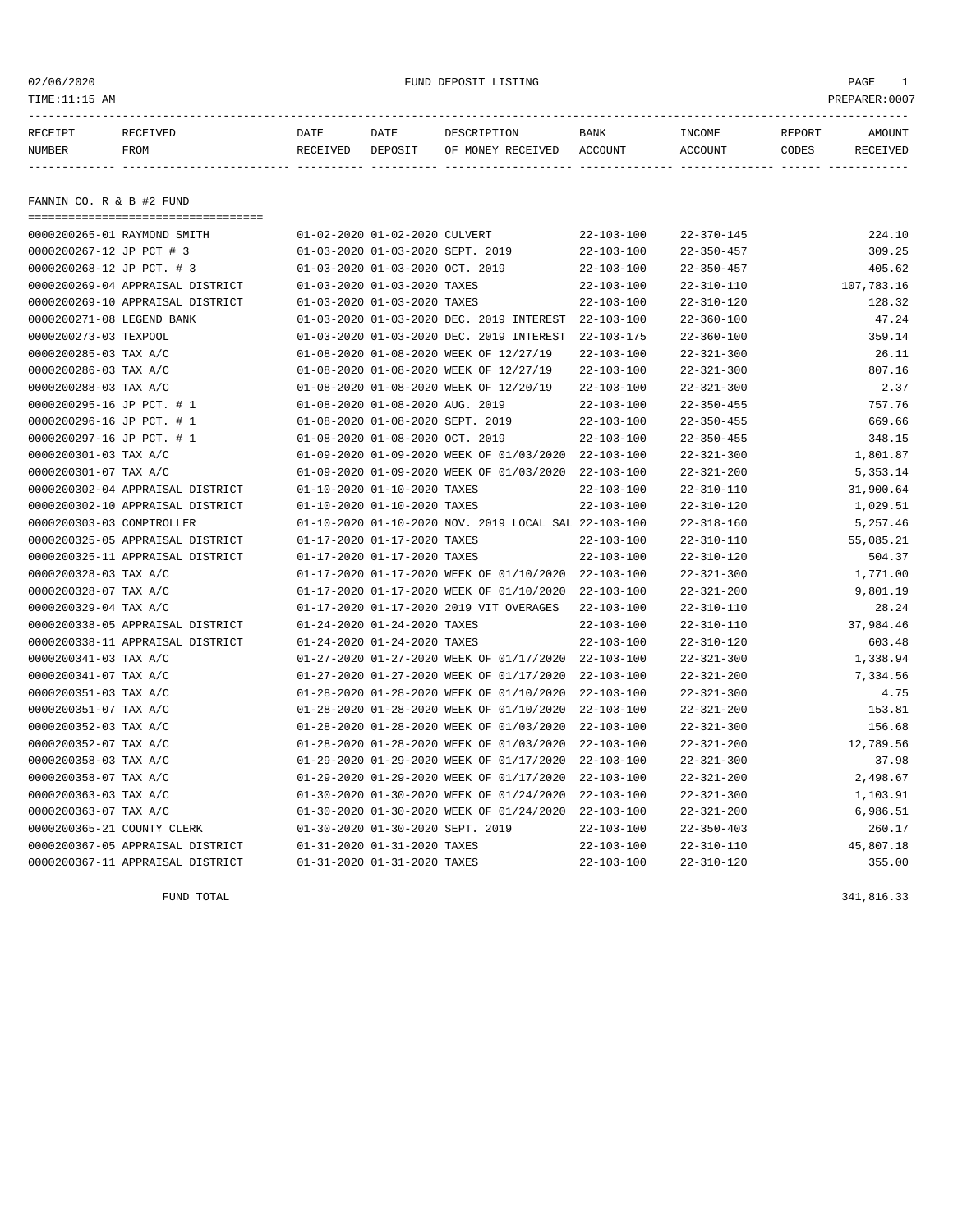### 02/06/2020 FUND DEPOSIT LISTING PAGE 1

| RECEIPT       | RECEIVED | DATE     | DATE    | DESCRIPTION               | <b>BANK</b> | INCOME  | REPORT | AMOUNT   |
|---------------|----------|----------|---------|---------------------------|-------------|---------|--------|----------|
| <b>NUMBER</b> | FROM     | RECEIVED | DEPOSIT | OF MONEY RECEIVED ACCOUNT |             | ACCOUNT | CODES  | RECEIVED |
|               |          |          |         |                           |             |         |        |          |
|               |          |          |         |                           |             |         |        |          |

FANNIN CO. R & B #3 FUND

| -----------------------------------   |                                                      |                  |                  |            |
|---------------------------------------|------------------------------------------------------|------------------|------------------|------------|
| 0000200267-13 JP PCT # 3              | 01-03-2020 01-03-2020 SEPT. 2019                     | $23 - 103 - 100$ | $23 - 350 - 457$ | 463.87     |
| 0000200268-13 JP PCT. # 3             | 01-03-2020 01-03-2020 OCT. 2019                      | $23 - 103 - 100$ | $23 - 350 - 457$ | 608.43     |
| 0000200269-05 APPRAISAL DISTRICT      | 01-03-2020 01-03-2020 TAXES                          | $23 - 103 - 100$ | $23 - 310 - 110$ | 161,674.74 |
| 0000200269-11 APPRAISAL DISTRICT      | 01-03-2020 01-03-2020 TAXES                          | $23 - 103 - 100$ | $23 - 310 - 120$ | 192.47     |
| 0000200271-09 LEGEND BANK             | 01-03-2020 01-03-2020 DEC. 2019 INTEREST             | $23 - 103 - 100$ | $23 - 360 - 100$ | 86.44      |
| 0000200272-01 IGNACIO RAMIREZ         | 01-03-2020 01-03-2020 CULVERT                        | $23 - 103 - 100$ | $23 - 370 - 145$ | 430.00     |
| 0000200273-04 TEXPOOL                 | 01-03-2020 01-03-2020 DEC. 2019 INTEREST             | 23-103-175       | $23 - 360 - 100$ | 439.48     |
| 0000200285-04 TAX A/C                 | 01-08-2020 01-08-2020 WEEK OF 12/27/19               | $23 - 103 - 100$ | $23 - 321 - 300$ | 39.17      |
| 0000200286-04 TAX A/C                 | 01-08-2020 01-08-2020 WEEK OF 12/27/19               | $23 - 103 - 100$ | $23 - 321 - 300$ | 1,210.74   |
| 0000200288-04 TAX A/C                 | 01-08-2020 01-08-2020 WEEK OF 12/20/19               | $23 - 103 - 100$ | $23 - 321 - 300$ | 3.56       |
| 0000200295-17 JP PCT. # 1             | 01-08-2020 01-08-2020 AUG. 2019                      | $23 - 103 - 100$ | $23 - 350 - 455$ | 1,136.63   |
| 0000200296-17 JP PCT. # 1             | 01-08-2020 01-08-2020 SEPT. 2019                     | $23 - 103 - 100$ | $23 - 350 - 455$ | 1,004.48   |
| 0000200297-17 JP PCT. # 1             | 01-08-2020 01-08-2020 OCT. 2019                      | $23 - 103 - 100$ | $23 - 350 - 455$ | 522.22     |
| 0000200301-04 TAX A/C                 | 01-09-2020 01-09-2020 WEEK OF 01/03/2020 23-103-100  |                  | $23 - 321 - 300$ | 2,702.80   |
| 0000200301-08 TAX A/C                 | 01-09-2020 01-09-2020 WEEK OF 01/03/2020             | 23-103-100       | $23 - 321 - 200$ | 8,029.70   |
| 0000200302-05 APPRAISAL DISTRICT      | 01-10-2020 01-10-2020 TAXES                          | $23 - 103 - 100$ | $23 - 310 - 110$ | 47,850.96  |
| 0000200302-11 APPRAISAL DISTRICT      | 01-10-2020 01-10-2020 TAXES                          | $23 - 103 - 100$ | $23 - 310 - 120$ | 1,544.26   |
| 0000200303-04 COMPTROLLER             | 01-10-2020 01-10-2020 NOV. 2019 LOCAL SAL 23-103-100 |                  | $23 - 318 - 160$ | 7,886.17   |
| 0000200314-01 JASON MINNICK           | 01-16-2020 01-16-2020 CULVERT                        | $23 - 103 - 100$ | $23 - 370 - 145$ | 485.00     |
| 0000200315-01 C. BAILEY               | 01-16-2020 01-16-2020 CULVERT                        | $23 - 103 - 100$ | $23 - 370 - 145$ | 374.00     |
| 0000200325-06 APPRAISAL DISTRICT      | 01-17-2020 01-17-2020 TAXES                          | $23 - 103 - 100$ | $23 - 310 - 110$ | 82,627.82  |
| 0000200325-12 APPRAISAL DISTRICT      | 01-17-2020 01-17-2020 TAXES                          | $23 - 103 - 100$ | $23 - 310 - 120$ | 756.55     |
| 0000200328-04 TAX A/C                 | 01-17-2020 01-17-2020 WEEK OF 01/10/2020             | 23-103-100       | $23 - 321 - 300$ | 2,656.51   |
| 0000200328-08 TAX A/C                 | 01-17-2020 01-17-2020 WEEK OF 01/10/2020             | $23 - 103 - 100$ | $23 - 321 - 200$ | 14,701.79  |
| 0000200329-05 TAX A/C                 | 01-17-2020 01-17-2020 2019 VIT OVERAGES              | $23 - 103 - 100$ | $23 - 310 - 110$ | 42.36      |
| 0000200336-01 FANNIN COUNTY OPERATING | 01-22-2020 01-22-2020 R & M MACHINERY PAR 23-103-100 |                  | $23 - 623 - 458$ | 22.00      |
| 0000200338-06 APPRAISAL DISTRICT      | 01-24-2020 01-24-2020 TAXES                          | $23 - 103 - 100$ | $23 - 310 - 110$ | 56,976.69  |
| 0000200338-12 APPRAISAL DISTRICT      | 01-24-2020 01-24-2020 TAXES                          | $23 - 103 - 100$ | $23 - 310 - 120$ | 905.21     |
| 0000200341-04 TAX A/C                 | 01-27-2020 01-27-2020 WEEK OF 01/17/2020 23-103-100  |                  | $23 - 321 - 300$ | 2,008.40   |
| 0000200341-08 TAX A/C                 | 01-27-2020 01-27-2020 WEEK OF 01/17/2020             | $23 - 103 - 100$ | $23 - 321 - 200$ | 11,001.83  |
| 0000200345-01 CITY OF HONEY GROVE     | 01-27-2020 01-27-2020 FUEL                           | $23 - 103 - 100$ | $23 - 370 - 145$ | 115.13     |
| 0000200351-04 TAX A/C                 | 01-28-2020 01-28-2020 WEEK OF 01/10/2020 23-103-100  |                  | $23 - 321 - 300$ | 7.12       |
| 0000200351-08 TAX A/C                 | 01-28-2020 01-28-2020 WEEK OF 01/10/2020             | $23 - 103 - 100$ | $23 - 321 - 200$ | 230.72     |
| 0000200352-04 TAX A/C                 | 01-28-2020 01-28-2020 WEEK OF 01/03/2020             | $23 - 103 - 100$ | $23 - 321 - 300$ | 235.03     |
| 0000200352-08 TAX A/C                 | 01-28-2020 01-28-2020 WEEK OF 01/03/2020             | $23 - 103 - 100$ | $23 - 321 - 200$ | 19,184.34  |
| 0000200357-01 BILLY JONES             | 01-29-2020 01-29-2020 CULVERT                        | $23 - 103 - 100$ | $23 - 370 - 145$ | 374.00     |
| 0000200358-04 TAX A/C                 | 01-29-2020 01-29-2020 WEEK OF 01/17/2020 23-103-100  |                  | $23 - 321 - 300$ | 56.98      |
| 0000200358-08 TAX A/C                 | 01-29-2020 01-29-2020 WEEK OF 01/17/2020             | $23 - 103 - 100$ | $23 - 321 - 200$ | 3,748.00   |
| 0000200363-04 TAX A/C                 | 01-30-2020 01-30-2020 WEEK OF 01/24/2020             | $23 - 103 - 100$ | $23 - 321 - 300$ | 1,655.86   |
| 0000200363-08 TAX A/C                 | 01-30-2020 01-30-2020 WEEK OF 01/24/2020             | $23 - 103 - 100$ | $23 - 321 - 200$ | 10,479.77  |
| 0000200365-22 COUNTY CLERK            | 01-30-2020 01-30-2020 SEPT. 2019                     | $23 - 103 - 100$ | $23 - 350 - 403$ | 390.26     |
| 0000200367-06 APPRAISAL DISTRICT      | 01-31-2020 01-31-2020 TAXES                          | $23 - 103 - 100$ | $23 - 310 - 110$ | 68,710.76  |
| 0000200367-12 APPRAISAL DISTRICT      | 01-31-2020 01-31-2020 TAXES                          | $23 - 103 - 100$ | $23 - 310 - 120$ | 532.50     |
|                                       |                                                      |                  |                  |            |

FUND TOTAL 514,104.75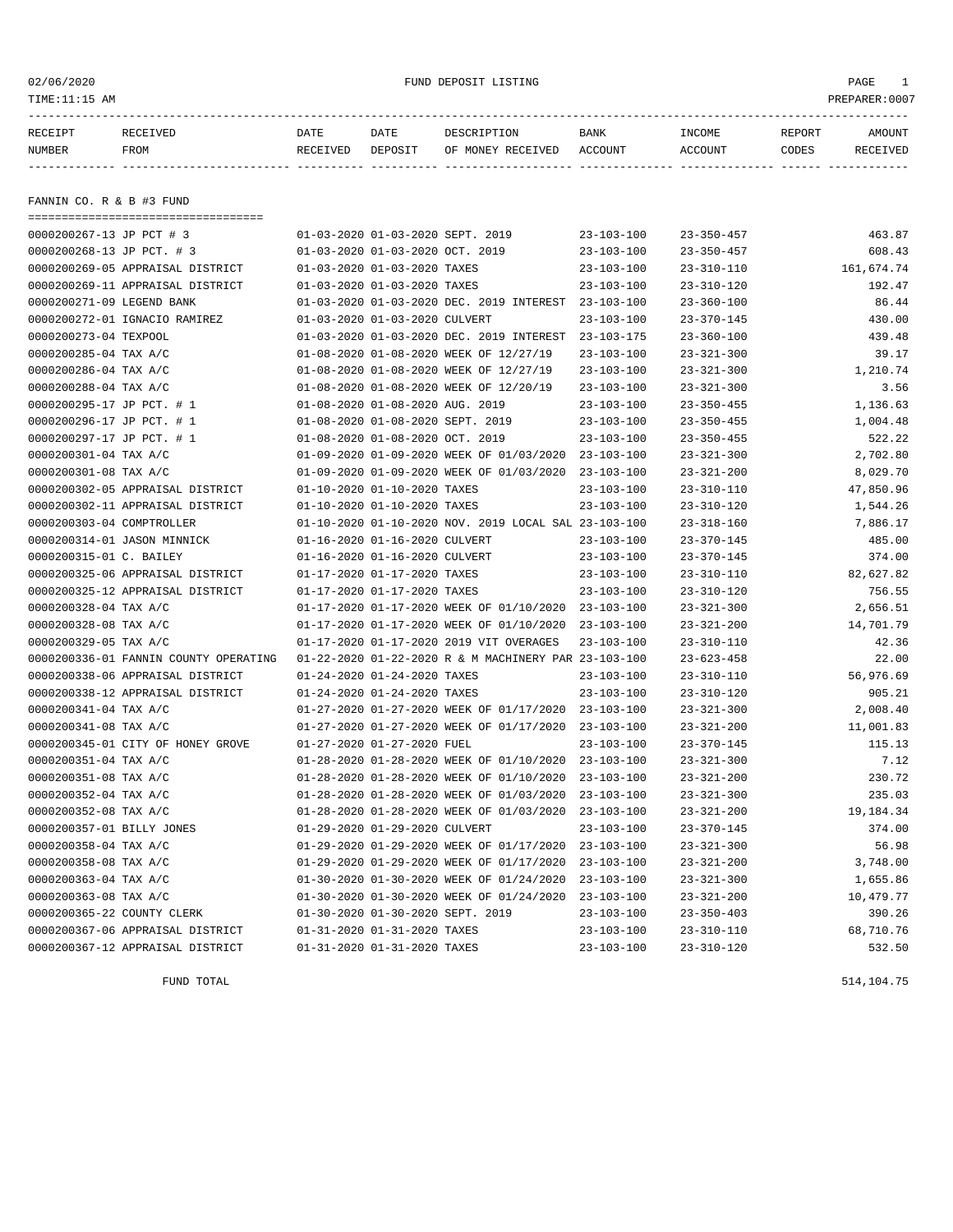### 02/06/2020 FUND DEPOSIT LISTING PAGE 1

| RECEIPT       | RECEIVED    | DATE     | DATE    | DESCRIPTION               | BANK | <b>TNCOME</b> | REPORT | <b>AMOUNT</b>   |
|---------------|-------------|----------|---------|---------------------------|------|---------------|--------|-----------------|
| <b>NUMBER</b> | <b>FROM</b> | RECEIVED | DEPOSIT | OF MONEY RECEIVED ACCOUNT |      | ACCOUNT       | CODES  | <b>RECEIVED</b> |
|               |             |          |         |                           |      |               |        |                 |

FANNIN CO. R & B #4 FUND

| ----------------------------------- |                                                      |                  |                  |             |
|-------------------------------------|------------------------------------------------------|------------------|------------------|-------------|
| 0000200267-14 JP PCT # 3            | 01-03-2020 01-03-2020 SEPT. 2019                     | $24 - 103 - 100$ | $24 - 350 - 457$ | 264.05      |
| 0000200268-14 JP PCT. # 3           | 01-03-2020 01-03-2020 OCT. 2019                      | $24 - 103 - 100$ | $24 - 350 - 457$ | 346.34      |
| 0000200269-06 APPRAISAL DISTRICT    | 01-03-2020 01-03-2020 TAXES                          | $24 - 103 - 100$ | $24 - 310 - 110$ | 92,028.83   |
| 0000200269-12 APPRAISAL DISTRICT    | 01-03-2020 01-03-2020 TAXES                          | $24 - 103 - 100$ | $24 - 310 - 120$ | 109.56      |
| 0000200271-10 LEGEND BANK           | 01-03-2020 01-03-2020 DEC. 2019 INTEREST             | $24 - 103 - 100$ | $24 - 360 - 100$ | 38.97       |
| 0000200273-05 TEXPOOL               | 01-03-2020 01-03-2020 DEC. 2019 INTEREST             | $24 - 103 - 175$ | $24 - 360 - 100$ | 150.40      |
| 0000200285-05 TAX A/C               | 01-08-2020 01-08-2020 WEEK OF 12/27/19               | $24 - 103 - 100$ | $24 - 321 - 300$ | 22.30       |
| 0000200286-05 TAX A/C               | 01-08-2020 01-08-2020 WEEK OF 12/27/19               | $24 - 103 - 100$ | $24 - 321 - 300$ | 689.18      |
| 0000200288-05 TAX A/C               | 01-08-2020 01-08-2020 WEEK OF 12/20/19               | $24 - 103 - 100$ | $24 - 321 - 300$ | 2.03        |
| 0000200295-18 JP PCT. # 1           | 01-08-2020 01-08-2020 AUG. 2019                      | $24 - 103 - 100$ | $24 - 350 - 455$ | 647.00      |
| 0000200296-18 JP PCT. # 1           | 01-08-2020 01-08-2020 SEPT. 2019                     | $24 - 103 - 100$ | $24 - 350 - 455$ | 571.78      |
| 0000200297-18 JP PCT. # 1           | 01-08-2020 01-08-2020 OCT. 2019                      | $24 - 103 - 100$ | $24 - 350 - 455$ | 297.26      |
| 0000200298-01 69 METAL RECYCLERS    | 01-09-2020 01-09-2020 SALE OF SCRAP IRON 24-103-100  |                  | $24 - 370 - 138$ | 160.80      |
| 0000200301-05 TAX A/C               | 01-09-2020 01-09-2020 WEEK OF 01/03/2020             | $24 - 103 - 100$ | $24 - 321 - 300$ | 1,538.49    |
| 0000200301-09 TAX A/C               | 01-09-2020 01-09-2020 WEEK OF 01/03/2020             | $24 - 103 - 100$ | $24 - 321 - 200$ | 4,570.68    |
| 0000200302-06 APPRAISAL DISTRICT    | 01-10-2020 01-10-2020 TAXES                          | $24 - 103 - 100$ | $24 - 310 - 110$ | 27, 237.83  |
| 0000200302-12 APPRAISAL DISTRICT    | 01-10-2020 01-10-2020 TAXES                          | $24 - 103 - 100$ | $24 - 310 - 120$ | 879.03      |
| 0000200303-05 COMPTROLLER           | 01-10-2020 01-10-2020 NOV. 2019 LOCAL SAL 24-103-100 |                  | $24 - 318 - 160$ | 4,488.99    |
| 0000200306-01 DODD CITY VFW         | 01-10-2020 01-10-2020 FUEL                           | $24 - 103 - 100$ | $24 - 370 - 145$ | 408.98      |
| 0000200317-01 69 METAL RECYCLERS    | 01-16-2020 01-16-2020 SALE OF SCRAP IRON 24-103-100  |                  | $24 - 370 - 138$ | 214.90      |
| 0000200325-07 APPRAISAL DISTRICT    | 01-17-2020 01-17-2020 TAXES                          | $24 - 103 - 100$ | $24 - 310 - 110$ | 47,033.58   |
| 0000200325-13 APPRAISAL DISTRICT    | 01-17-2020 01-17-2020 TAXES                          | $24 - 103 - 100$ | $24 - 310 - 120$ | 430.65      |
| 0000200328-05 TAX A/C               | 01-17-2020 01-17-2020 WEEK OF 01/10/2020 24-103-100  |                  | $24 - 321 - 300$ | 1,512.14    |
| 0000200328-09 TAX A/C               | 01-17-2020 01-17-2020 WEEK OF 01/10/2020             | 24-103-100       | $24 - 321 - 200$ | 8,368.59    |
| 0000200329-06 TAX A/C               | 01-17-2020 01-17-2020 2019 VIT OVERAGES              | $24 - 103 - 100$ | $24 - 310 - 110$ | 24.11       |
| 0000200338-07 APPRAISAL DISTRICT    | 01-24-2020 01-24-2020 TAXES                          | $24 - 103 - 100$ | $24 - 310 - 110$ | 32, 432.40  |
| 0000200338-13 APPRAISAL DISTRICT    | 01-24-2020 01-24-2020 TAXES                          | $24 - 103 - 100$ | $24 - 310 - 120$ | 515.27      |
| 0000200341-05 TAX A/C               | 01-27-2020 01-27-2020 WEEK OF 01/17/2020             | 24-103-100       | $24 - 321 - 300$ | 1,143.23    |
| 0000200341-09 TAX A/C               | 01-27-2020 01-27-2020 WEEK OF 01/17/2020             | $24 - 103 - 100$ | $24 - 321 - 200$ | 6,262.49    |
| 0000200351-05 TAX A/C               | 01-28-2020 01-28-2020 WEEK OF 01/10/2020             | $24 - 103 - 100$ | $24 - 321 - 300$ | 4.05        |
| 0000200351-09 TAX A/C               | 01-28-2020 01-28-2020 WEEK OF 01/10/2020             | $24 - 103 - 100$ | $24 - 321 - 200$ | 131.33      |
| 0000200352-05 TAX A/C               | 01-28-2020 01-28-2020 WEEK OF 01/03/2020             | $24 - 103 - 100$ | $24 - 321 - 300$ | 133.78      |
| 0000200352-09 TAX A/C               | 01-28-2020 01-28-2020 WEEK OF 01/03/2020             | $24 - 103 - 100$ | $24 - 321 - 200$ | 10,920.14   |
| 0000200358-05 TAX A/C               | 01-29-2020 01-29-2020 WEEK OF 01/17/2020             | $24 - 103 - 100$ | $24 - 321 - 300$ | 32.43       |
| 0000200358-09 TAX A/C               | 01-29-2020 01-29-2020 WEEK OF 01/17/2020             | 24-103-100       | $24 - 321 - 200$ | 2,133.44    |
| 0000200363-05 TAX A/C               | 01-30-2020 01-30-2020 WEEK OF 01/24/2020             | $24 - 103 - 100$ | $24 - 321 - 300$ | 942.56      |
| 0000200363-09 TAX A/C               | 01-30-2020 01-30-2020 WEEK OF 01/24/2020             | $24 - 103 - 100$ | $24 - 321 - 200$ | 5,965.32    |
| 0000200365-23 COUNTY CLERK          | 01-30-2020 01-30-2020 SEPT. 2019                     | $24 - 103 - 100$ | $24 - 350 - 403$ | 222.14      |
| 0000200367-07 APPRAISAL DISTRICT    | 01-31-2020 01-31-2020 TAXES                          | $24 - 103 - 100$ | $24 - 310 - 110$ | 39, 111, 68 |
| 0000200367-13 APPRAISAL DISTRICT    | 01-31-2020 01-31-2020 TAXES                          | $24 - 103 - 100$ | $24 - 310 - 120$ | 303.12      |

FUND TOTAL 292,289.85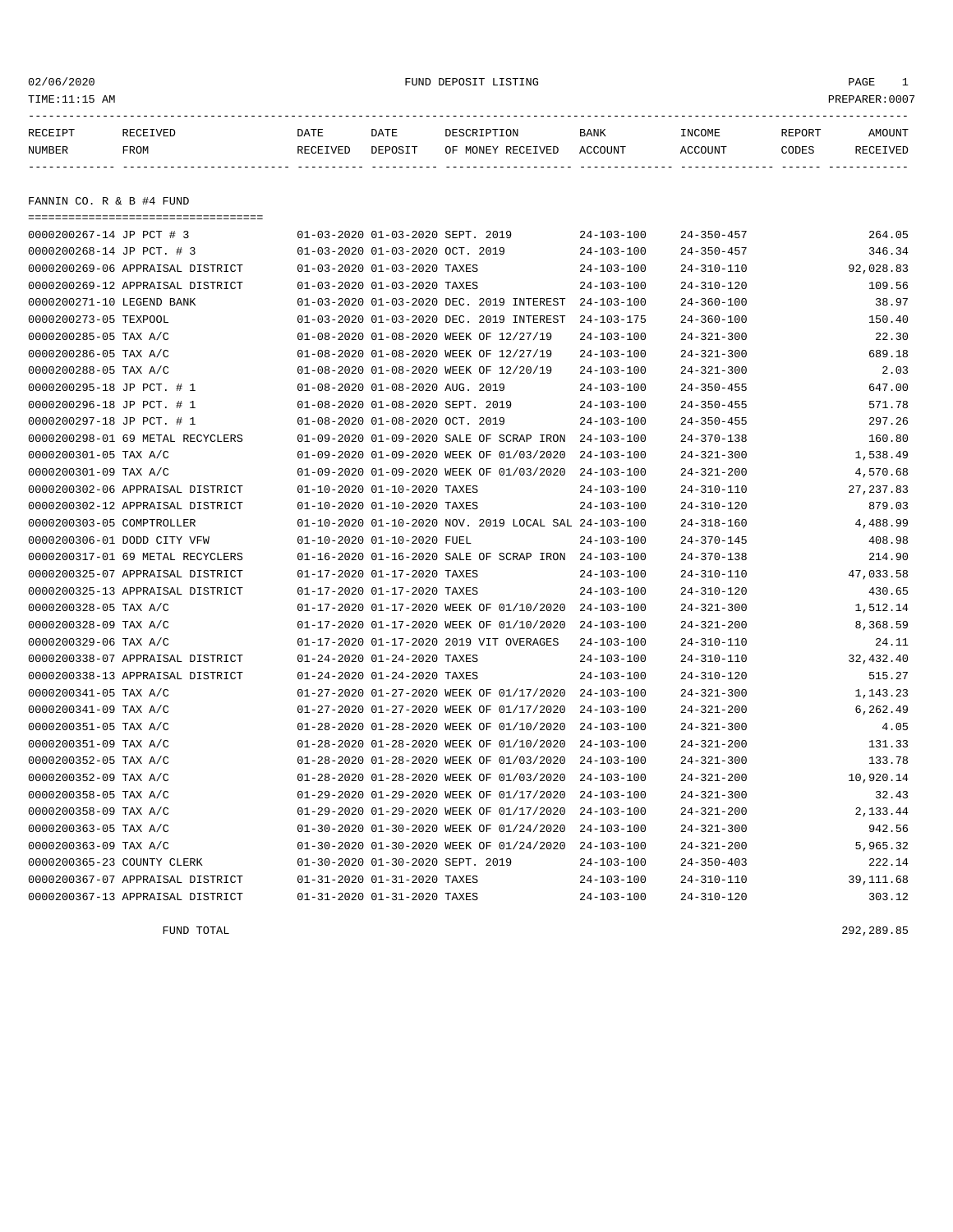TIME:11:15 AM PREPARER:0007

| RECEIVED | DATE     | DATE    | DESCRIPTION | BANK              | INCOME  | REPORT | AMOUNT   |
|----------|----------|---------|-------------|-------------------|---------|--------|----------|
| FROM     | RECEIVED | DEPOSIT |             |                   | ACCOUNT | CODES  | RECEIVED |
|          |          |         |             |                   |         |        |          |
|          |          |         |             |                   |         |        |          |
|          |          |         |             | OF MONEY RECEIVED | ACCOUNT |        |          |

## J.P.#1 JUST.CT.TECHNOLOGY

| 0000200271-11 LEGEND BANK | 01-03-2020 01-03-2020 DEC. 2019 INTEREST 26-103-100 |                  | 26-360-100       | 10.39  |
|---------------------------|-----------------------------------------------------|------------------|------------------|--------|
| 0000200295-14 JP PCT. # 1 | 01-08-2020 01-08-2020 AUG. 2019                     | $26 - 103 - 100$ | $26 - 370 - 455$ | 263.88 |
| 0000200296-14 JP PCT. # 1 | 01-08-2020 01-08-2020 SEPT. 2019                    | $26 - 103 - 100$ | $26 - 370 - 455$ | 173.91 |
| 0000200297-14 JP PCT. # 1 | 01-08-2020 01-08-2020 OCT. 2019                     | $26 - 103 - 100$ | $26 - 370 - 455$ | 109.15 |

FUND TOTAL 557.33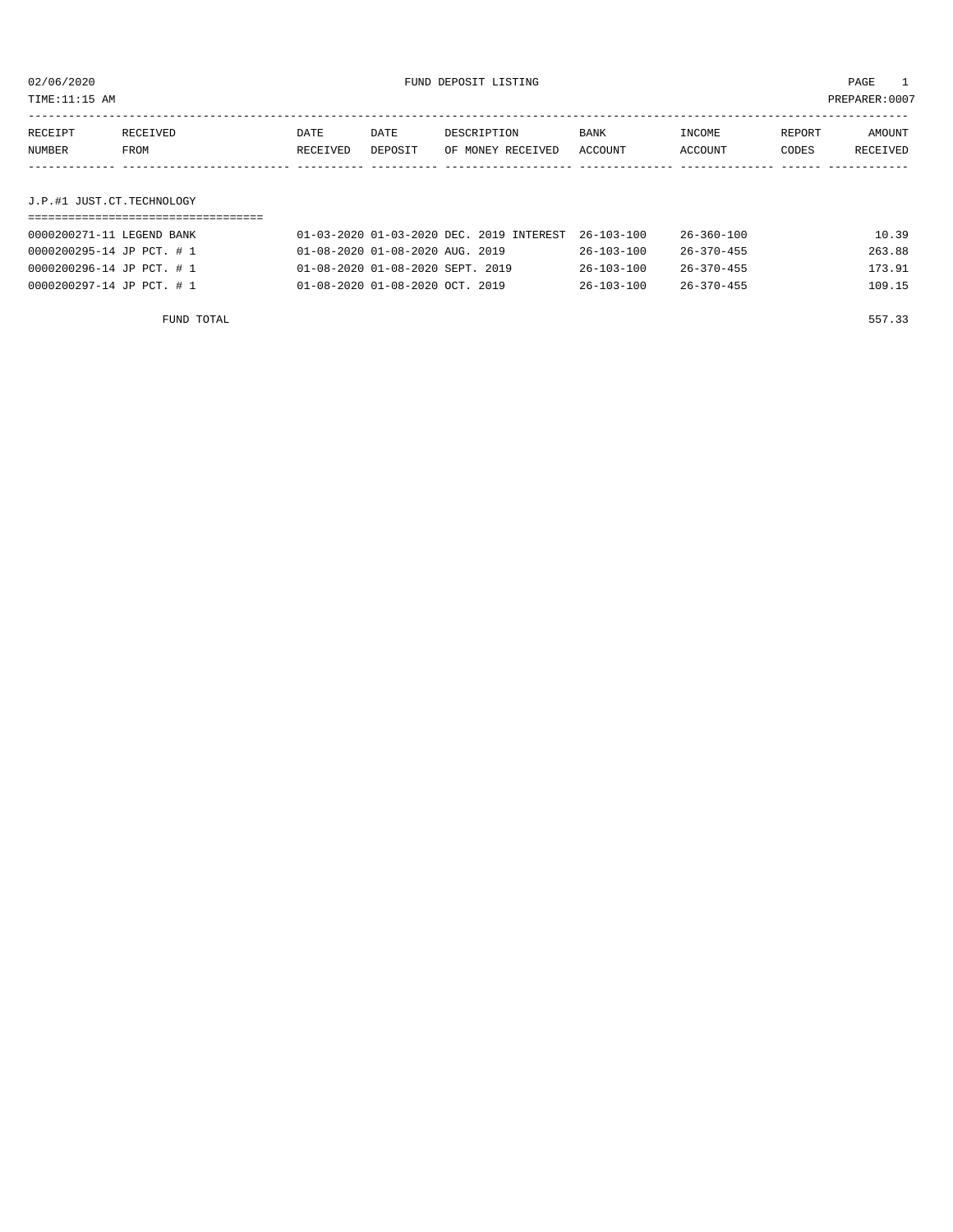| PREPARER: 0007<br>TIME:11:15 AM |                  |                         |                 |                                  |                        |                   |                 |                    |  |
|---------------------------------|------------------|-------------------------|-----------------|----------------------------------|------------------------|-------------------|-----------------|--------------------|--|
| RECEIPT<br>NUMBER               | RECEIVED<br>FROM | <b>DATE</b><br>RECEIVED | DATE<br>DEPOSIT | DESCRIPTION<br>OF MONEY RECEIVED | <b>BANK</b><br>ACCOUNT | INCOME<br>ACCOUNT | REPORT<br>CODES | AMOUNT<br>RECEIVED |  |
| J.P.#2 JUST.CT.TECHNOLOGY       |                  |                         |                 |                                  |                        |                   |                 |                    |  |

===================================

| 0000200271<br>LEGEND<br>BANK | $-03-2020$ DEC<br>2020 | 100<br>2019<br>INTEREST<br>$\sim$ $\sim$<br>$103 -$<br>$\sqrt{2}$ | $-100$<br>∴≾bU<br>$\lambda$ |  |
|------------------------------|------------------------|-------------------------------------------------------------------|-----------------------------|--|
|                              |                        |                                                                   |                             |  |

FUND TOTAL 2.01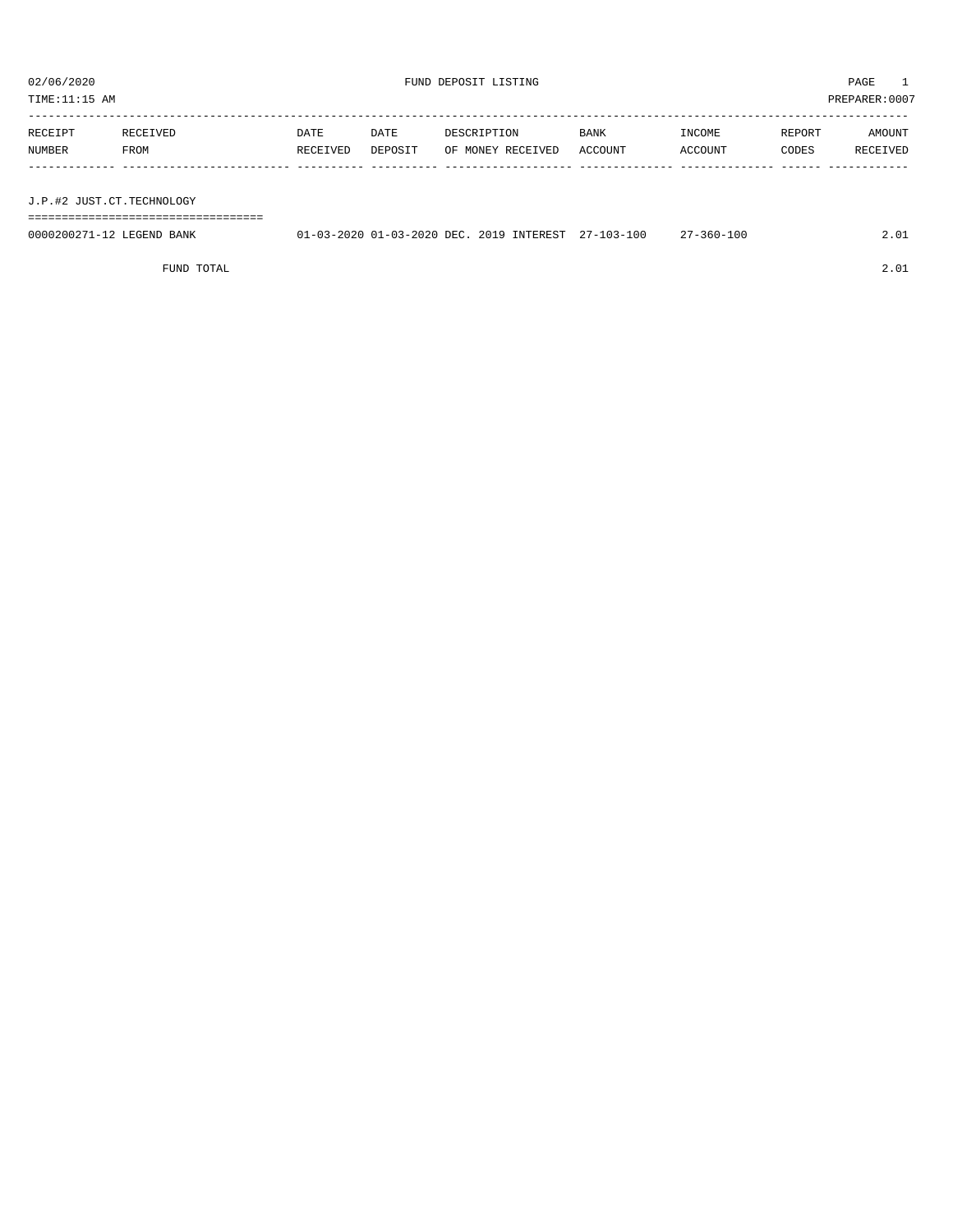TIME:11:15 AM PREPARER:0007

| RECEIPT | RECEIVED | DATE     | DATE    | DESCRIPTION       | BANK    | INCOME  | REPORT | AMOUNT   |
|---------|----------|----------|---------|-------------------|---------|---------|--------|----------|
| NUMBER  | FROM     | RECEIVED | DEPOSIT | OF MONEY RECEIVED | ACCOUNT | ACCOUNT | CODES  | RECEIVED |
|         |          |          |         |                   |         |         |        |          |
|         |          |          |         |                   |         |         |        |          |

## J.P.#3 JUST.CT.TECHNOLOGY

| 0000200267-10 JP PCT # 3  | 01-03-2020 01-03-2020 SEPT. 2019                    | 28-103-100       | $28 - 370 - 456$ | 109.75 |
|---------------------------|-----------------------------------------------------|------------------|------------------|--------|
| 0000200268-10 JP PCT. # 3 | 01-03-2020 01-03-2020 OCT. 2019                     | $28 - 103 - 100$ | $28 - 370 - 456$ | 92.01  |
| 0000200271-13 LEGEND BANK | 01-03-2020 01-03-2020 DEC. 2019 INTEREST 28-103-100 |                  | 28-360-100       | 1.23   |

FUND TOTAL 202.99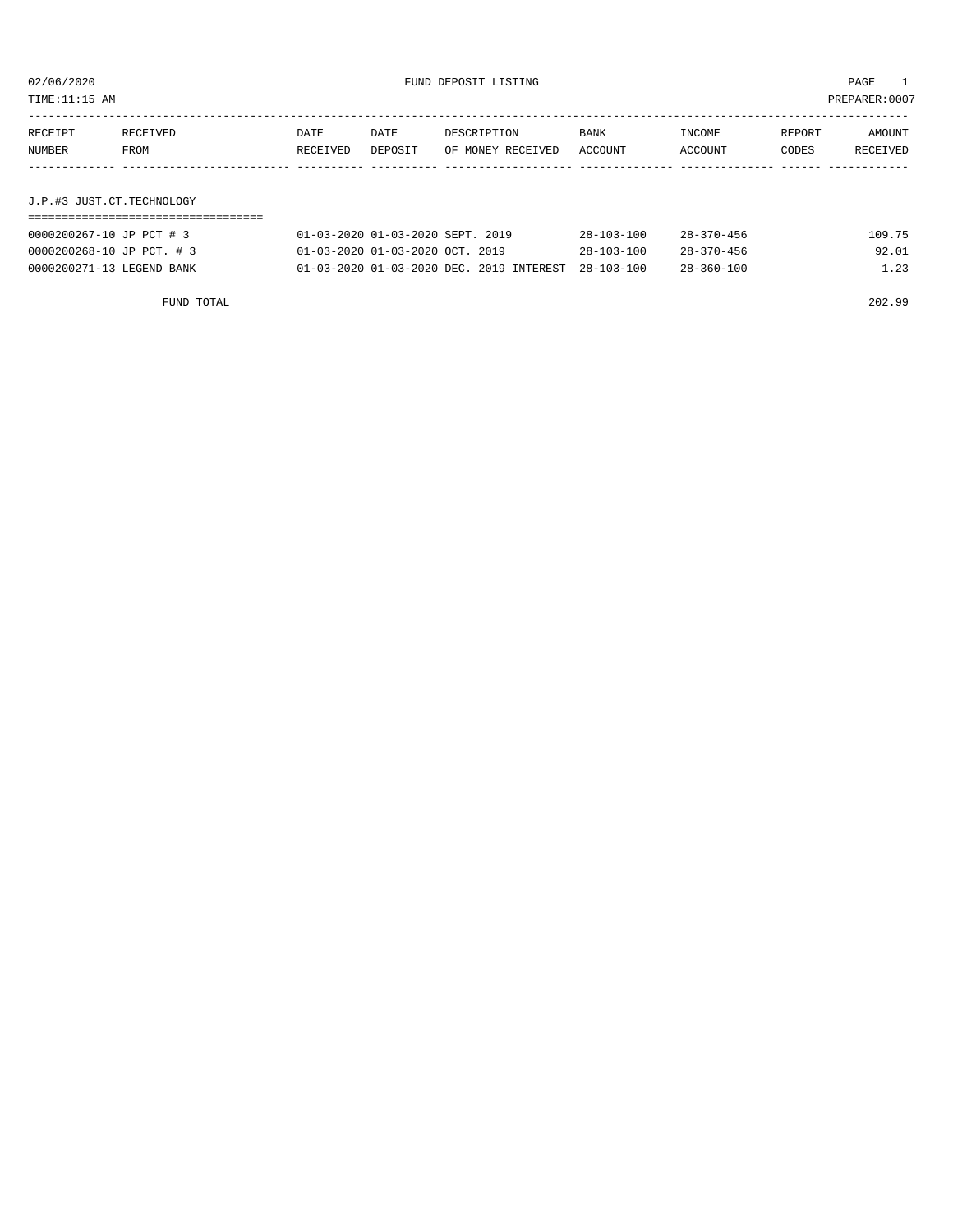TIME:11:15 AM PREPARER:0007

| RECEIPT | RECEIVED | DATE     | DATE    | DESCRIPTION       | <b>BANK</b> | INCOME         | REPORT | AMOUNT   |
|---------|----------|----------|---------|-------------------|-------------|----------------|--------|----------|
| NUMBER  | FROM     | RECEIVED | DEPOSIT | OF MONEY RECEIVED | ACCOUNT     | <b>ACCOUNT</b> | CODES  | RECEIVED |
|         |          |          |         |                   |             |                |        |          |

#### DISTRICT CT.RECORDS ARCHIVE

===================================

| 0000200271-14 LEGEND BANK | 01-03-2020 01-03-2020 DEC. 2019 INTEREST 34-103-100 |  | $34 - 360 - 100$ |  |
|---------------------------|-----------------------------------------------------|--|------------------|--|
|                           |                                                     |  |                  |  |

FUND TOTAL 6.92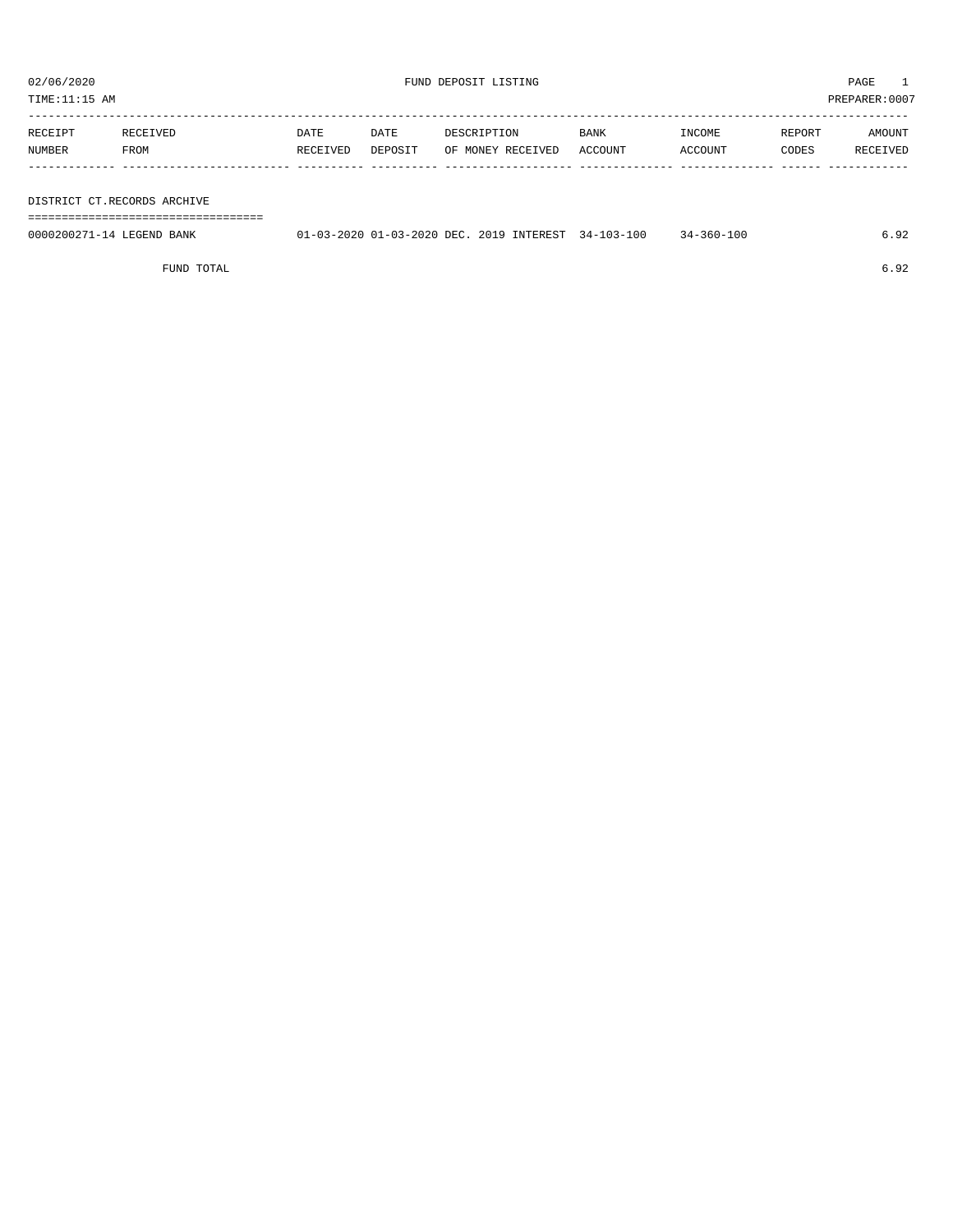TIME:11:15 AM PREPARER:0007

| RECEIPT | RECEIVED | DATE     | DATE    | DESCRIPTION       | BANK    | INCOME  | REPORT | AMOUNT   |
|---------|----------|----------|---------|-------------------|---------|---------|--------|----------|
| NUMBER  | FROM     | RECEIVED | DEPOSIT | OF MONEY RECEIVED | ACCOUNT | ACCOUNT | CODES  | RECEIVED |
|         |          |          |         |                   |         |         |        |          |
|         |          |          |         |                   |         |         |        |          |

#### LAW LIBRARY FUND

| ,,,,,,,,,,,,,,,,,,,,,,,,,,,,,, |                                                     |                  |                  |        |
|--------------------------------|-----------------------------------------------------|------------------|------------------|--------|
| 0000200271-15 LEGEND BANK      | 01-03-2020 01-03-2020 DEC. 2019 INTEREST 35-103-100 |                  | $35 - 360 - 100$ | 37.41  |
| 0000200365-19 COUNTY CLERK     | 01-30-2020 01-30-2020 SEPT. 2019                    | $35 - 103 - 100$ | $35 - 340 - 403$ | 630.00 |

FUND TOTAL 667.41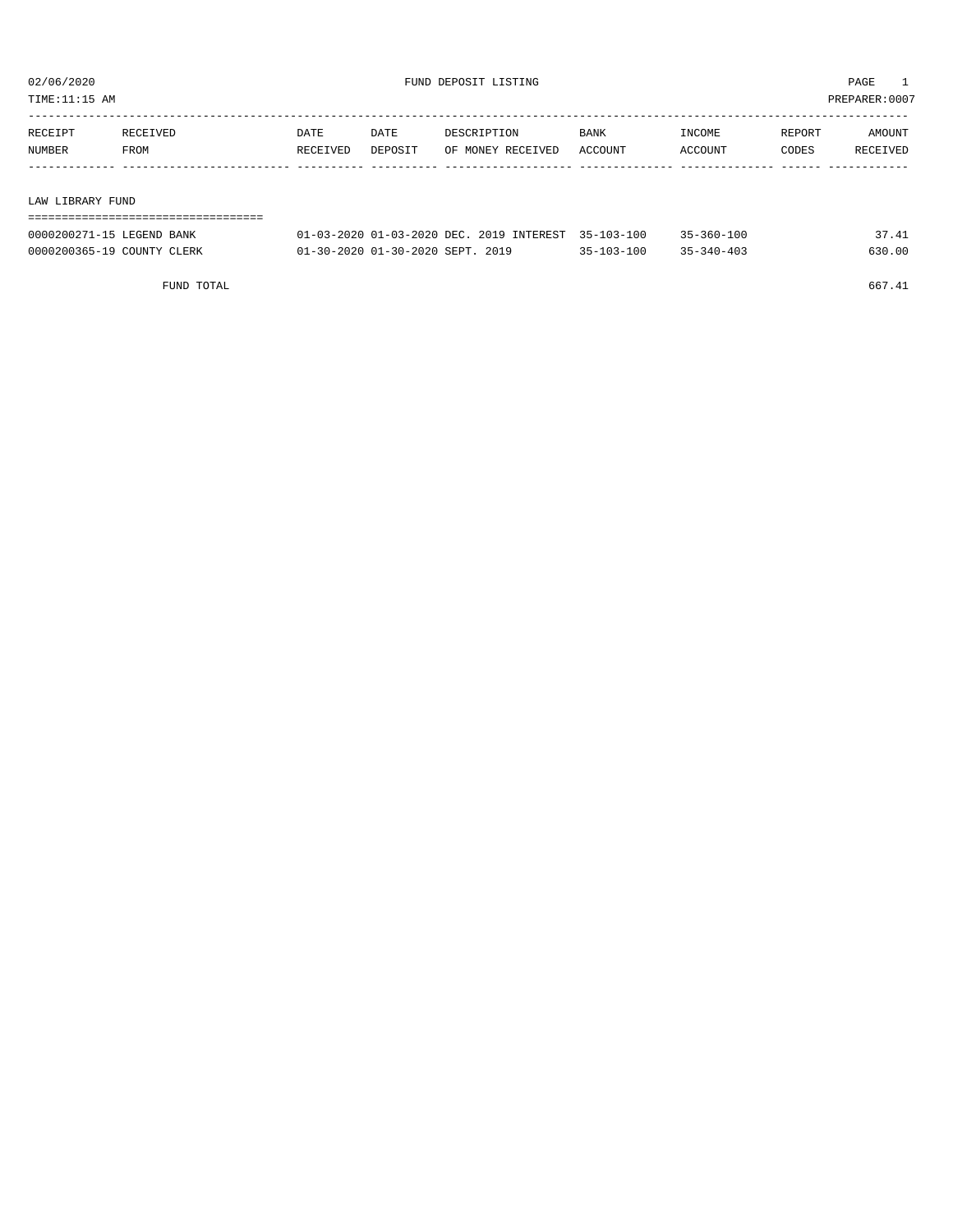TIME:11:15 AM PREPARER:0007

| RECEIPT | <b>RECEIVED</b> | DATE     | DATE    | DESCRIPTION       | <b>BANK</b> | INCOME  | REPORT | AMOUNT   |
|---------|-----------------|----------|---------|-------------------|-------------|---------|--------|----------|
| NUMBER  | <b>FROM</b>     | RECEIVED | DEPOSIT | OF MONEY RECEIVED | ACCOUNT     | ACCOUNT | CODES  | RECEIVED |
|         |                 |          |         |                   |             |         |        |          |
|         |                 |          |         |                   |             |         |        |          |

#### D.A. FEE ACCOUNT FUND

| 0000200271-23 LEGEND BANK             | 01-03-2020 01-03-2020 DEC. 2019 INTEREST 36-103-136  |                  | 36-360-100       | 0.60   |
|---------------------------------------|------------------------------------------------------|------------------|------------------|--------|
| 0000200271-24 LEGEND BANK             | 01-03-2020 01-03-2020 DEC. 2019 INTEREST 36-103-236  |                  | 36-360-236       | 0.02   |
| 0000200279-01 DISTRICT ATTORNEY TRUST | 01-07-2020 01-07-2020 DISTRICT ATTORNEY F 36-103-136 |                  | $36 - 340 - 475$ | 120.00 |
| 0000200343-01 FANNIN COUNTY CSCD      | 01-27-2020 01-27-2020 BLOOD DRAWS                    | $36 - 103 - 136$ | $36 - 370 - 130$ | 58.30  |

FUND TOTAL 178.92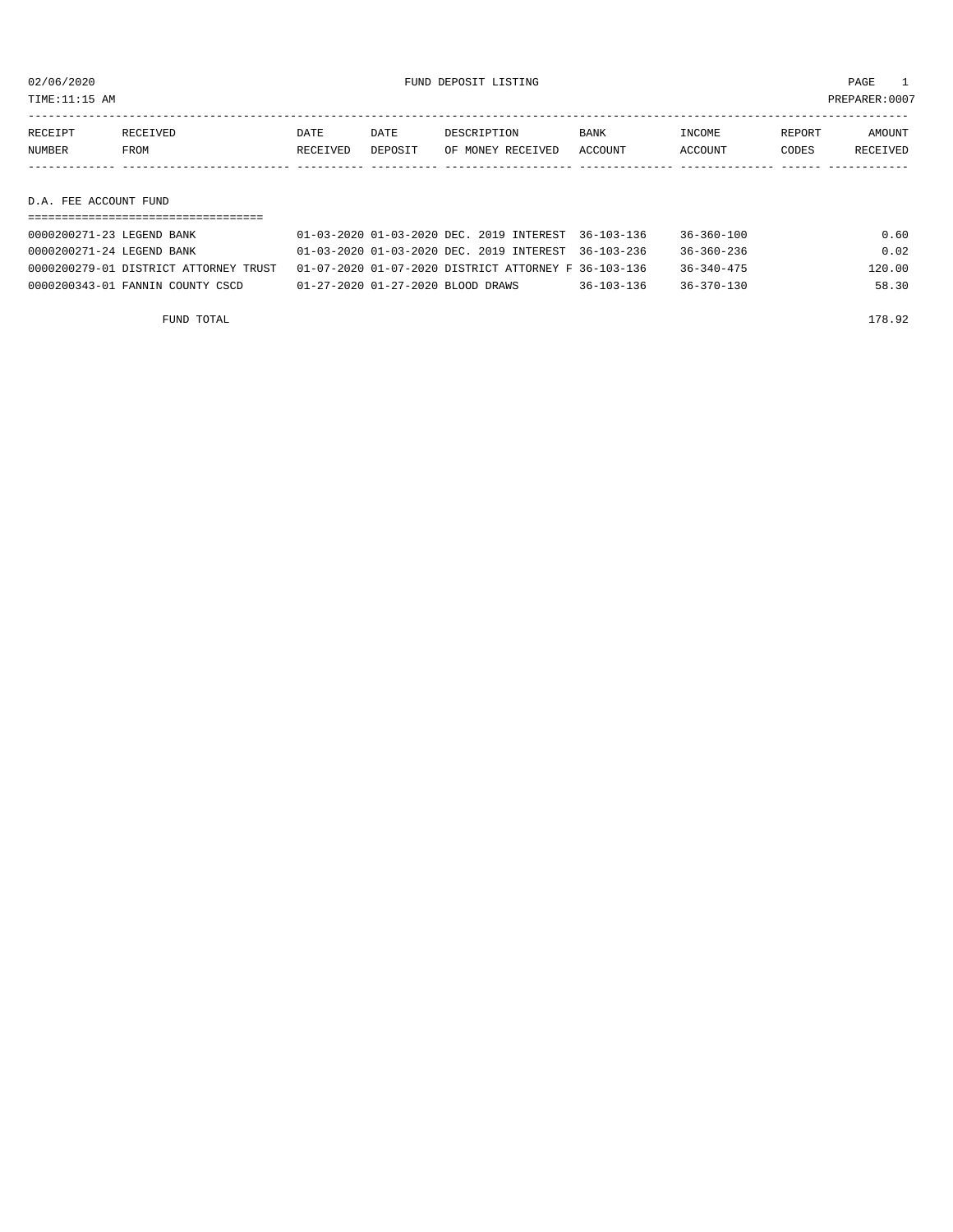TIME:11:15 AM PREPARER:0007

| RECEIPT | RECEIVED. | DATE     | DATE    | DESCRIPTION       | <b>BANK</b> | <b>TNCOME</b> | REPORT | AMOUNT          |
|---------|-----------|----------|---------|-------------------|-------------|---------------|--------|-----------------|
| NUMBER  | FROM      | RECEIVED | DEPOSIT | OF MONEY RECEIVED | ACCOUNT     | ACCOUNT       | CODES  | <b>RECEIVED</b> |
|         |           |          |         |                   |             |               |        |                 |

#### CONTRABAND SEIZURE

===================================

| 0000200271-25 LEGEND BANK | 01-03-2020 01-03-2020 DEC. 2019 INTEREST 37-103-137 |  | $37 - 360 - 100$ |  |
|---------------------------|-----------------------------------------------------|--|------------------|--|
|                           |                                                     |  |                  |  |

FUND TOTAL 5.52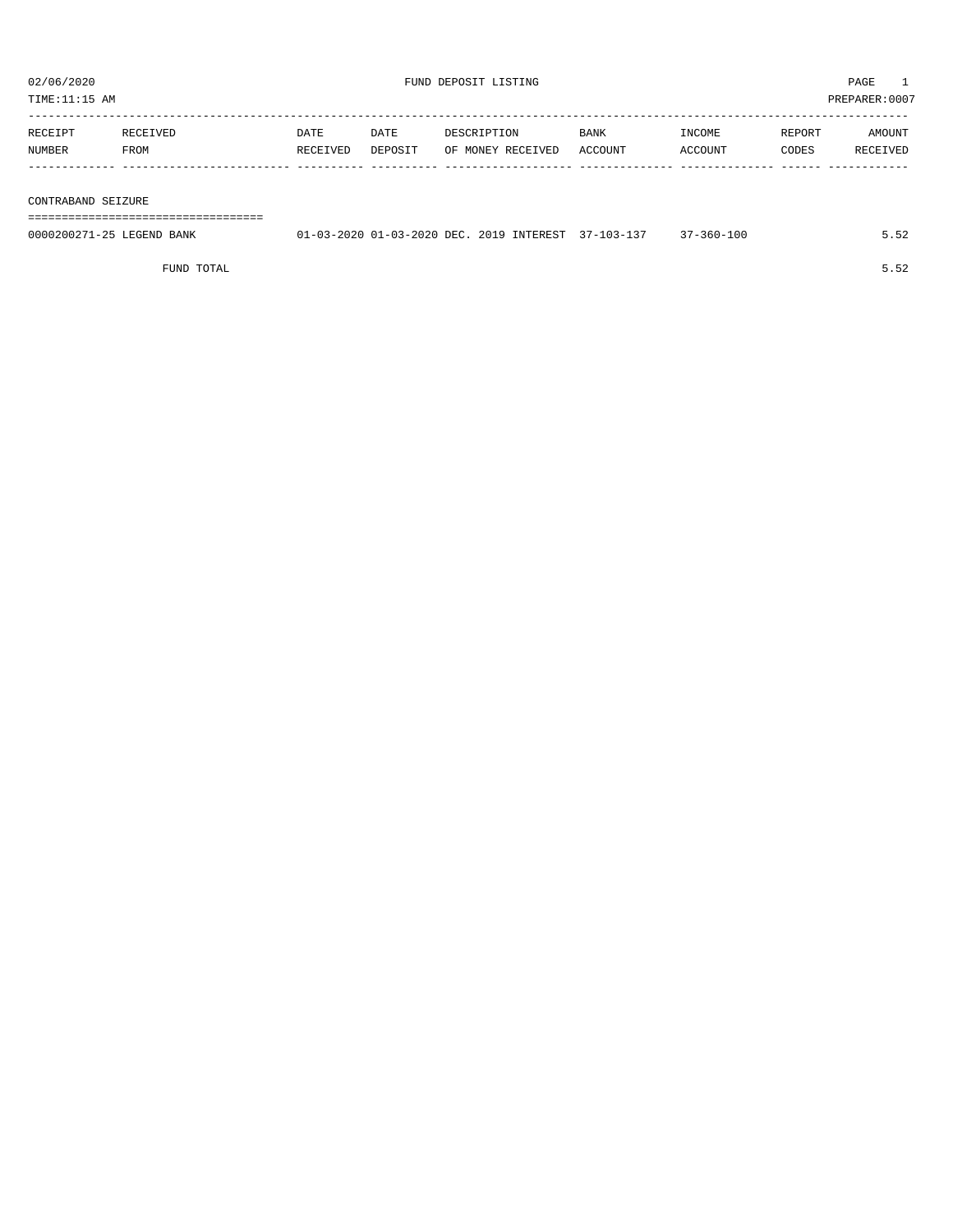TIME:11:15 AM PREPARER:0007

| RECEIPT | RECEIVED | DATE     | DATE    | DESCRIPTION       | BANK    | INCOME  | REPORT | AMOUNT   |
|---------|----------|----------|---------|-------------------|---------|---------|--------|----------|
| NUMBER  | FROM     | RECEIVED | DEPOSIT | OF MONEY RECEIVED | ACCOUNT | ACCOUNT | CODES  | RECEIVED |
|         |          |          |         |                   |         |         |        |          |
|         |          |          |         |                   |         |         |        |          |
|         |          |          |         |                   |         |         |        |          |

IHC CO-OP GIN

| -------------------------------------  |  |
|----------------------------------------|--|
| -------------------------------------- |  |

| 0000200271-16 LEGEND BANK | 01-03-2020 01-03-2020 DEC. 2019 INTEREST 38-103-100 |  | $38 - 360 - 100$ |       |
|---------------------------|-----------------------------------------------------|--|------------------|-------|
| 0000200273-06 TEXPOOL     | 01-03-2020 01-03-2020 DEC. 2019 INTEREST 38-103-175 |  | $38 - 360 - 100$ | 26.33 |

FUND TOTAL 26.44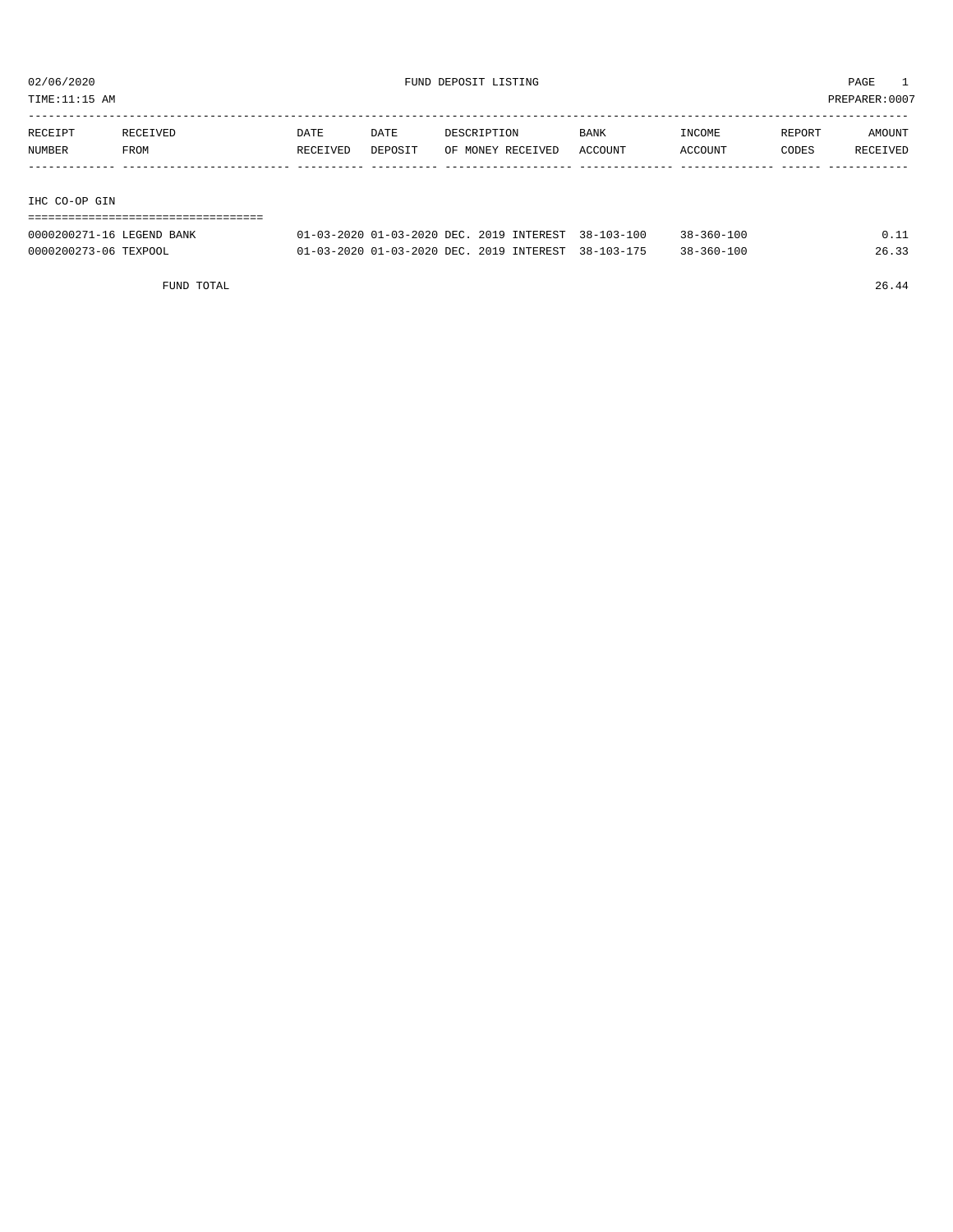TIME:11:15 AM PREPARER:0007

| RECEIPT                   | RECEIVED | DATE     | DATE    | DESCRIPTION       | <b>BANK</b> | INCOME  | REPORT | AMOUNT   |
|---------------------------|----------|----------|---------|-------------------|-------------|---------|--------|----------|
| NUMBER                    | FROM     | RECEIVED | DEPOSIT | OF MONEY RECEIVED | ACCOUNT     | ACCOUNT | CODES  | RECEIVED |
|                           |          |          |         |                   |             |         |        |          |
|                           |          |          |         |                   |             |         |        |          |
| C <sub>Q</sub><br>THA D D |          |          |         |                   |             |         |        |          |

IHC B.R. COOPER

|  |  |  |  |  |  |  | -------------------------------------  |  |  |  |  |  |  |  |  |  |  |
|--|--|--|--|--|--|--|----------------------------------------|--|--|--|--|--|--|--|--|--|--|
|  |  |  |  |  |  |  |                                        |  |  |  |  |  |  |  |  |  |  |
|  |  |  |  |  |  |  | -------------------------------------- |  |  |  |  |  |  |  |  |  |  |
|  |  |  |  |  |  |  |                                        |  |  |  |  |  |  |  |  |  |  |
|  |  |  |  |  |  |  |                                        |  |  |  |  |  |  |  |  |  |  |

| 0000200271-17 LEGEND BANK | 01-03-2020 01-03-2020 DEC. 2019 INTEREST 39-103-100 |  | $39 - 360 - 100$ | .02 |
|---------------------------|-----------------------------------------------------|--|------------------|-----|
| 0000200273-07 TEXPOOL     | 01-03-2020 01-03-2020 DEC. 2019 INTEREST 39-103-175 |  | $39 - 360 - 100$ | 78  |

FUND TOTAL 11.80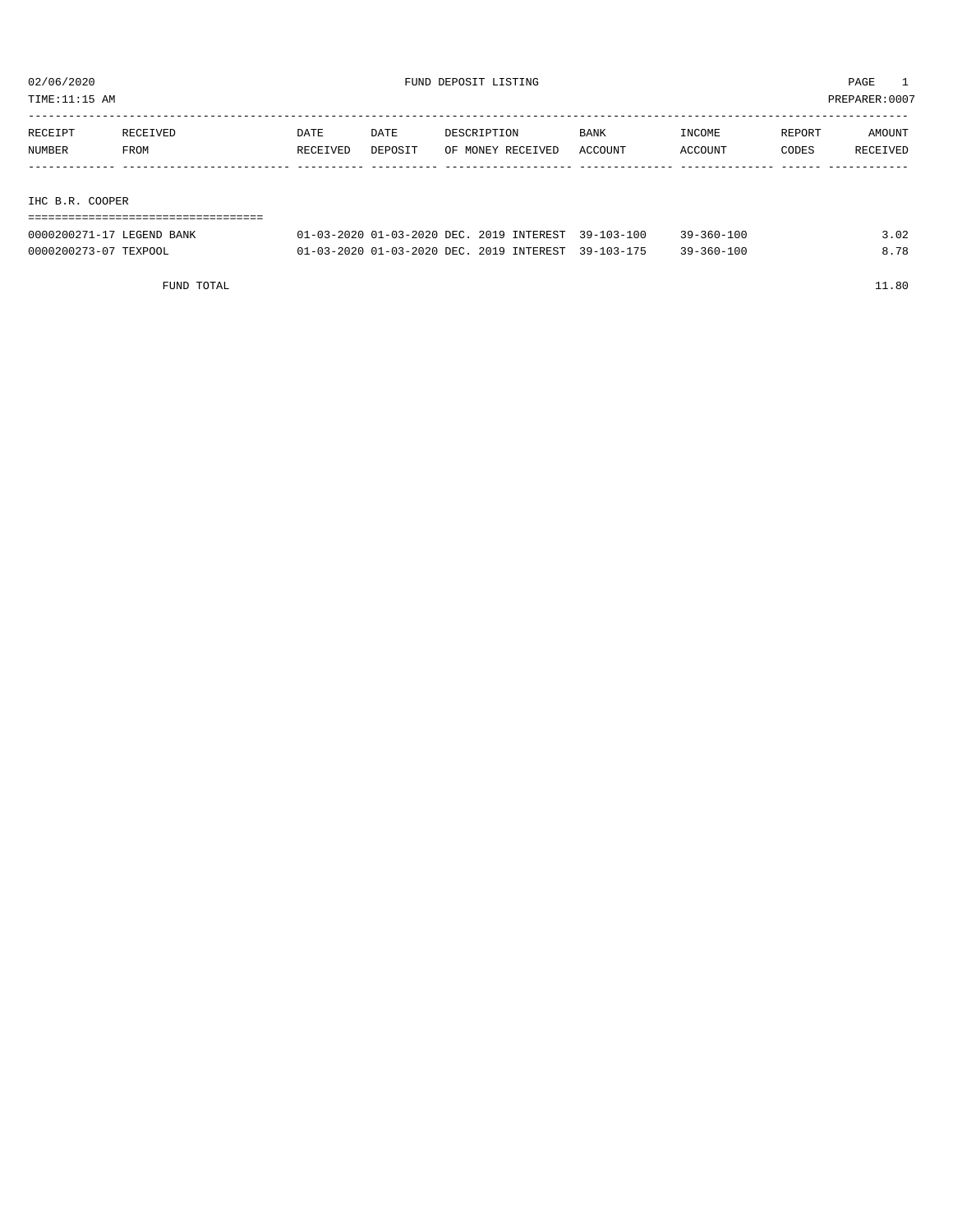TIME:11:15 AM PREPARER:0007

| <b>RECEIPT</b> | RECEIVED | DATE            | DATE    | DESCRIPTION       | <b>BANK</b>    | NCOME <sup>-</sup> | REPORT | AMOUNT          |
|----------------|----------|-----------------|---------|-------------------|----------------|--------------------|--------|-----------------|
| NUMBER         | FROM     | <b>RECEIVED</b> | DEPOSIT | OF MONEY RECEIVED | <b>ACCOUNT</b> | ACCOUNT            | CODES  | <b>RECEIVED</b> |
|                |          |                 |         |                   |                |                    |        |                 |

#### ELECTION EQUIPMENT FUND

| 0000200277-01 FROGNOT WATER SUPPLY | 01-07-2020 01-07-2020 ELECTION REIMBURSEM 48-103-100 |  | $48 - 340 - 484$ | 50.00 |
|------------------------------------|------------------------------------------------------|--|------------------|-------|
| 0000200313-01 city of bailey       | 01-16-2020 01-16-2020 EARLY & ELECTION DA 48-103-100 |  | $48 - 340 - 484$ | 50.00 |

FUND TOTAL 100.00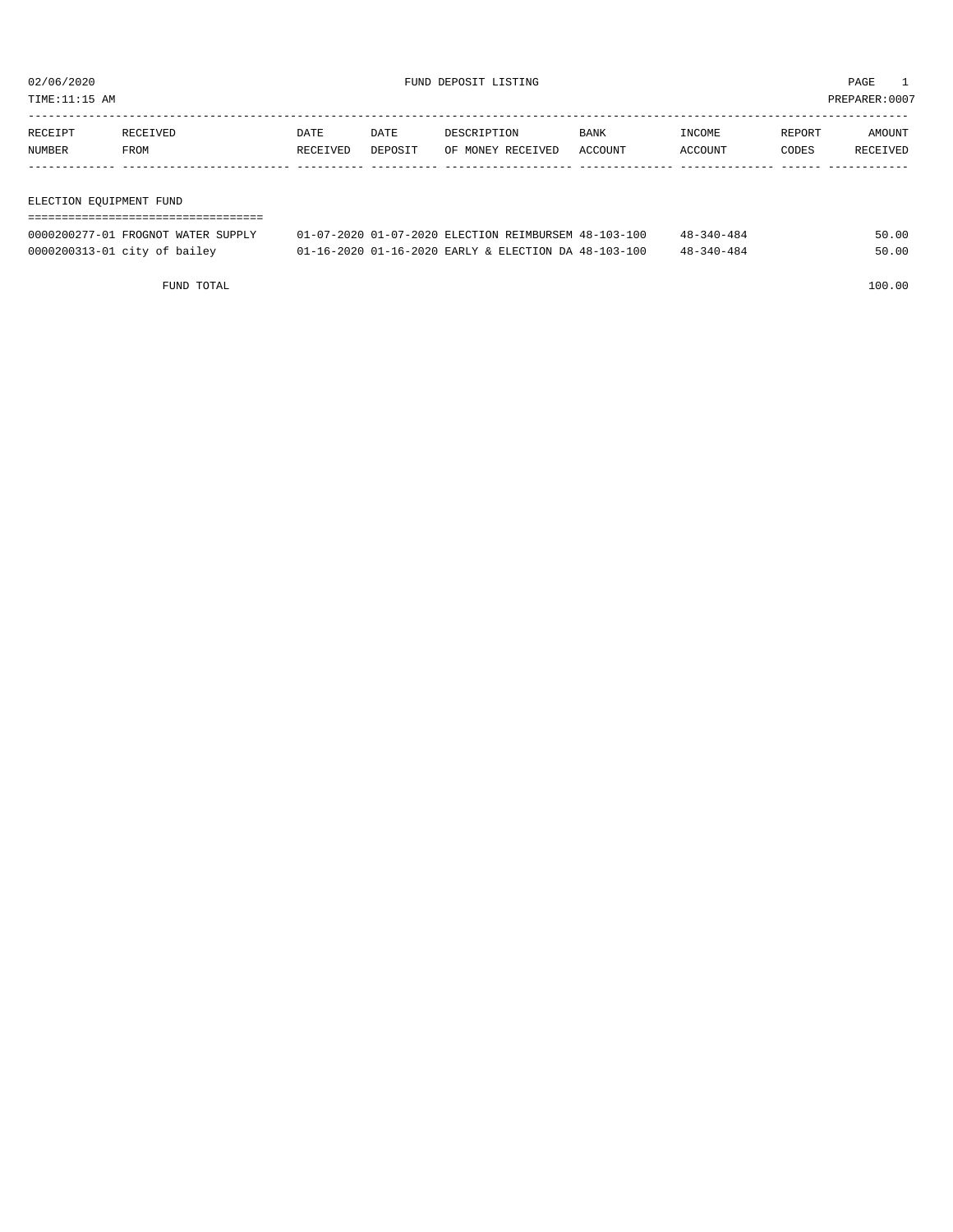| TIME:11:15 AM              |                                   |          |                                  |                   |                  |                  |        | PREPARER:0007 |
|----------------------------|-----------------------------------|----------|----------------------------------|-------------------|------------------|------------------|--------|---------------|
|                            |                                   |          |                                  |                   |                  |                  |        |               |
| RECEIPT                    | RECEIVED                          | DATE     | DATE                             | DESCRIPTION       | <b>BANK</b>      | INCOME           | REPORT | AMOUNT        |
| NUMBER                     | FROM                              | RECEIVED | DEPOSIT                          | OF MONEY RECEIVED | ACCOUNT          | ACCOUNT          | CODES  | RECEIVED      |
|                            |                                   |          |                                  |                   |                  |                  |        |               |
|                            |                                   |          |                                  |                   |                  |                  |        |               |
|                            | CO.CLERK CO.& DIST.CT. TECHNOLOGY |          |                                  |                   |                  |                  |        |               |
|                            | ,,,,,,,,,,,,,,,,,,,,,,,,,,,,,,    |          |                                  |                   |                  |                  |        |               |
| 0000200365-24 COUNTY CLERK |                                   |          | 01-30-2020 01-30-2020 SEPT. 2019 |                   | $51 - 103 - 100$ | $51 - 370 - 440$ |        | 60.36         |
|                            |                                   |          |                                  |                   |                  |                  |        |               |

FUND TOTAL 60.36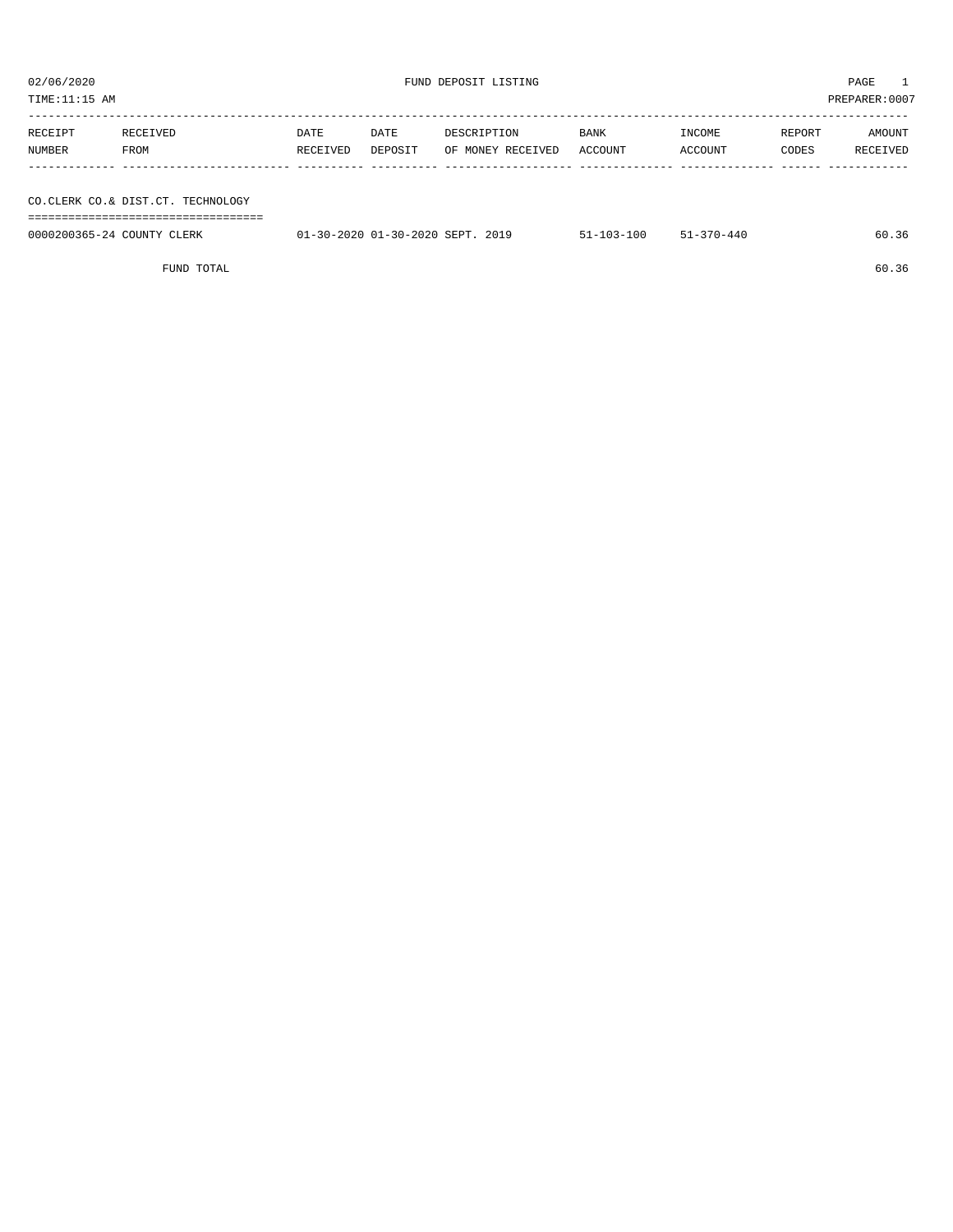| TIME:11:15 AM     |                                     |                  |                 |                                  |                 |                   |                 | PREPARER: 0007     |
|-------------------|-------------------------------------|------------------|-----------------|----------------------------------|-----------------|-------------------|-----------------|--------------------|
| RECEIPT<br>NUMBER | RECEIVED<br>FROM                    | DATE<br>RECEIVED | DATE<br>DEPOSIT | DESCRIPTION<br>OF MONEY RECEIVED | BANK<br>ACCOUNT | INCOME<br>ACCOUNT | REPORT<br>CODES | AMOUNT<br>RECEIVED |
|                   | CO. CLK. COURT RECORDS PRESERVATION |                  |                 |                                  |                 |                   |                 |                    |

| ---------------------------------- |                                                     |                  |                  |        |
|------------------------------------|-----------------------------------------------------|------------------|------------------|--------|
| 0000200271-18 LEGEND BANK          | 01-03-2020 01-03-2020 DEC. 2019 INTEREST 52-103-100 |                  | $52 - 360 - 100$ | 3.02   |
| 0000200365-25 COUNTY CLERK         | 01-30-2020 01-30-2020 SEPT. 2019                    | $52 - 103 - 100$ | $52 - 370 - 133$ | 180.00 |

FUND TOTAL 183.02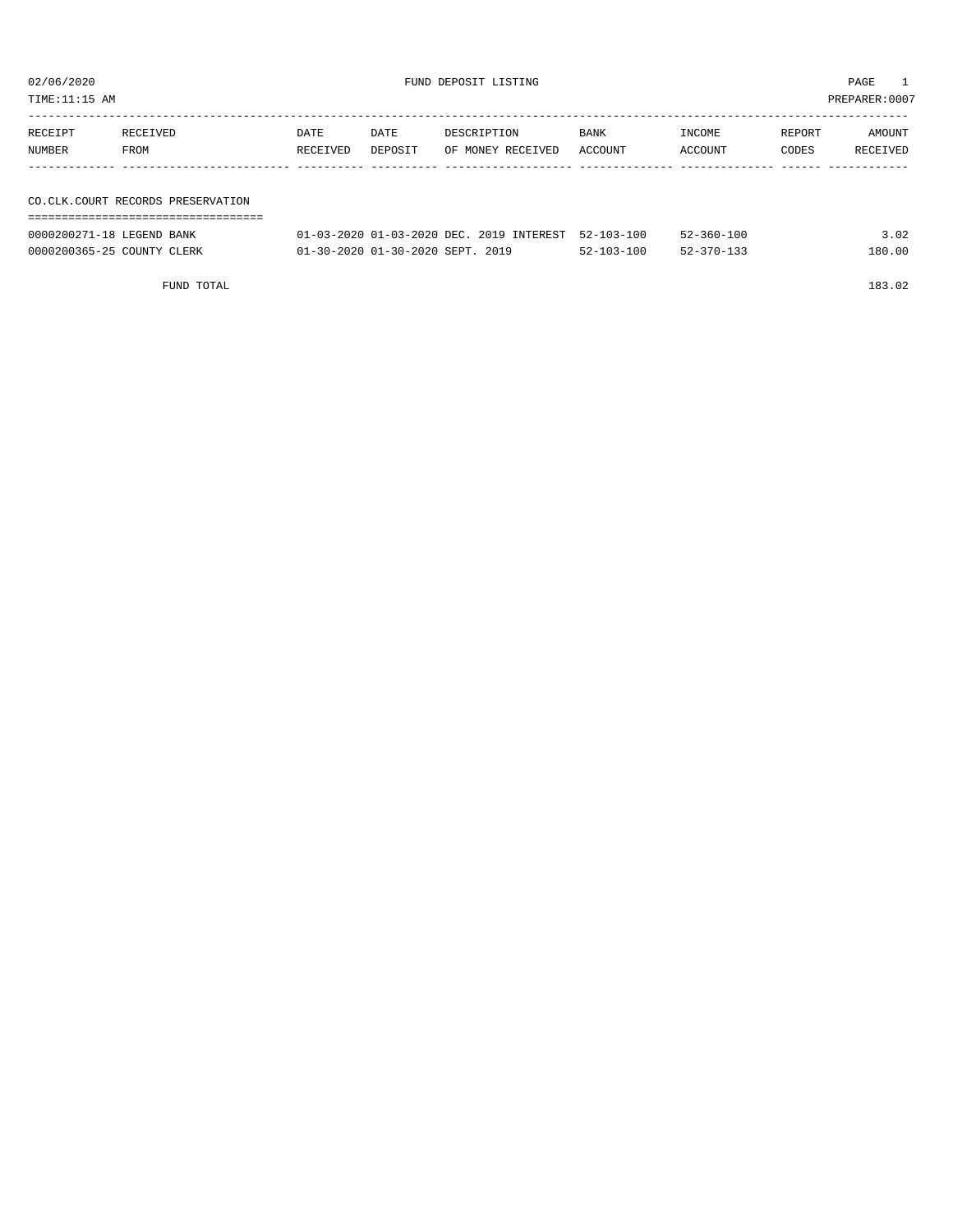| TIME:11:15 AM |                          |          |         |                   |             |         |        | PREPARER:0007 |  |
|---------------|--------------------------|----------|---------|-------------------|-------------|---------|--------|---------------|--|
|               |                          |          |         |                   |             |         |        |               |  |
| RECEIPT       | RECEIVED                 | DATE     | DATE    | DESCRIPTION       | <b>BANK</b> | INCOME  | REPORT | AMOUNT        |  |
| NUMBER        | FROM                     | RECEIVED | DEPOSIT | OF MONEY RECEIVED | ACCOUNT     | ACCOUNT | CODES  | RECEIVED      |  |
|               |                          |          |         |                   |             |         |        |               |  |
|               |                          |          |         |                   |             |         |        |               |  |
|               | CO.CLERK RECORDS ARCHIVE |          |         |                   |             |         |        |               |  |
|               |                          |          |         |                   |             |         |        |               |  |

| 0000200365-26 COUNTY CLERK | 01-30-2020 01-30-2020 SEPT. 2019 | $53 - 103 - 100$ | $53 - 370 - 133$ | 7,350.00 |
|----------------------------|----------------------------------|------------------|------------------|----------|
|                            |                                  |                  |                  |          |

FUND TOTAL  $7,350.00$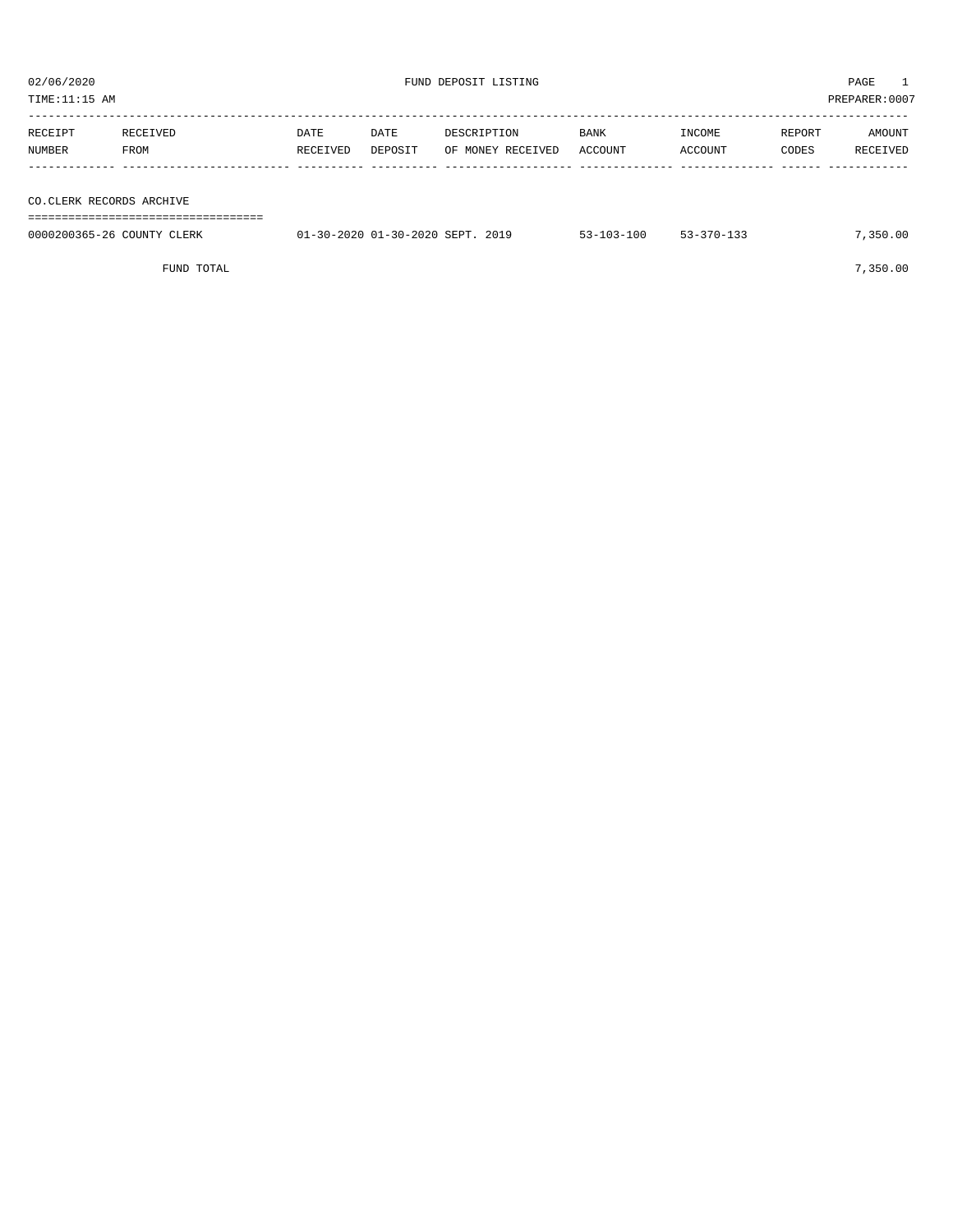TIME:11:15 AM PREPARER:0007

| <b>RECEIPT</b> | RECEIVED | DATE     | DATE    | DESCRIPTION       | <b>BANK</b>    | <b>INCOME</b> | REPORT | AMOUNT          |
|----------------|----------|----------|---------|-------------------|----------------|---------------|--------|-----------------|
| NUMBER         | FROM     | RECEIVED | DEPOSIT | OF MONEY RECEIVED | <b>ACCOUNT</b> | CCOUNT        | CODES  | <b>RECEIVED</b> |
|                |          |          |         |                   |                |               |        |                 |

F C SHERIFF FORFEITURE

| 0000200271-26 LEGEND BANK                                                       | 01-03-2020 01-03-2020 DEC. 2019 INTEREST 56-103-156  |            | 56-360-100       | 4.34     |
|---------------------------------------------------------------------------------|------------------------------------------------------|------------|------------------|----------|
| 0000200271-27 LEGEND BANK                                                       | 01-03-2020 01-03-2020 DEC. 2019 INTEREST 56-103-159  |            | $56 - 360 - 100$ | 0.11     |
| 0000200280-01 FANNIN COUNTY OPERATING                                           | 01-07-2020 01-07-2020 OUT OF COUNTY TRAVE 56-103-156 |            | 56-560-427       | 184.00   |
| 0000200332-01 RENE' BATES AUCTIONEERS, I 01-22-2020 01-22-2020 AUCTION PROCEEDS |                                                      | 56-103-156 | 56-352-200       | 4,944.01 |

FUND TOTAL  $5,132.46$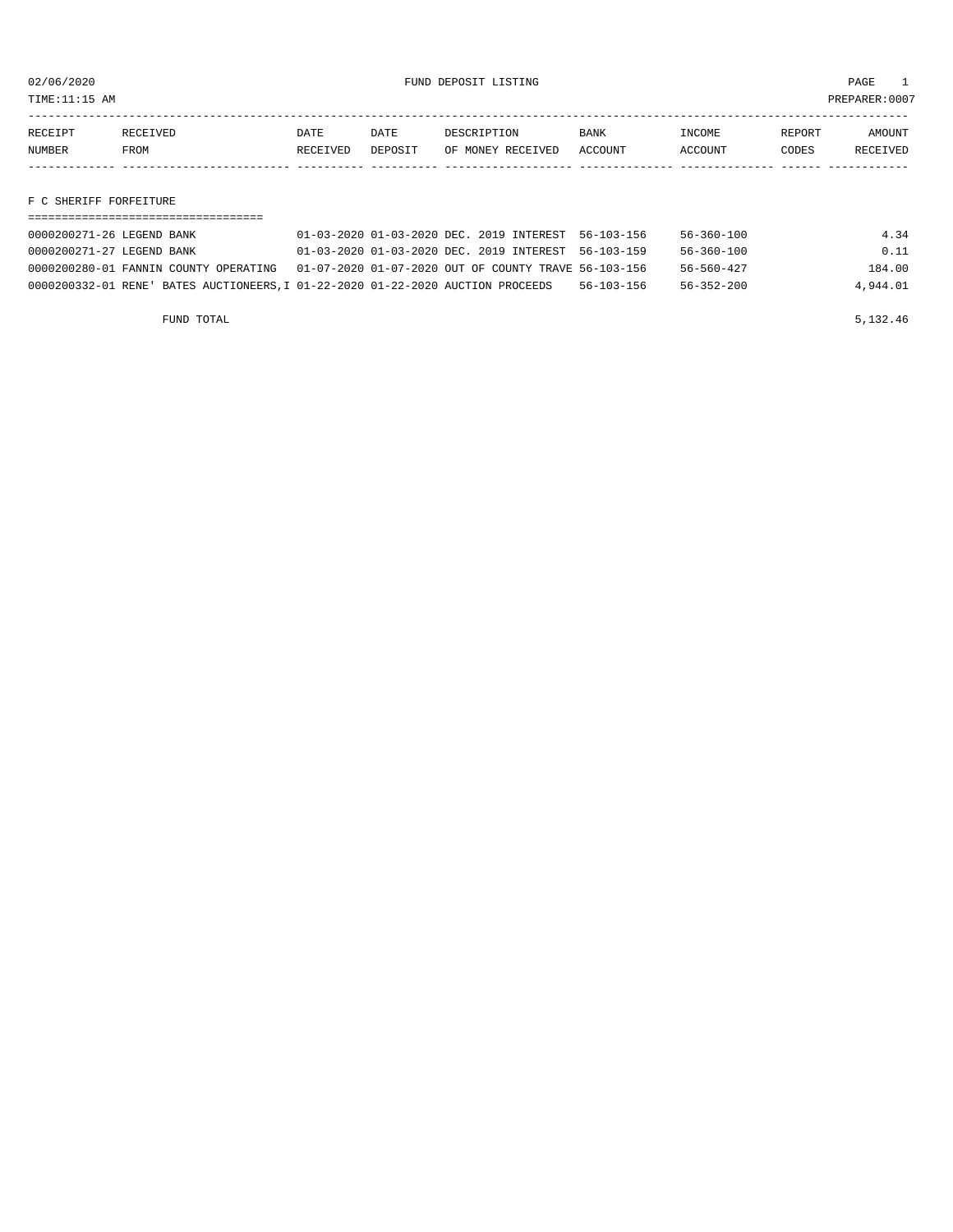| TIME:11:15 AM      |          |          |         |                   |             |         | PREPARER:0007 |          |
|--------------------|----------|----------|---------|-------------------|-------------|---------|---------------|----------|
|                    |          |          |         |                   |             |         |               |          |
| RECEIPT            | RECEIVED | DATE     | DATE    | DESCRIPTION       | <b>BANK</b> | INCOME  | REPORT        | AMOUNT   |
| NUMBER             | FROM     | RECEIVED | DEPOSIT | OF MONEY RECEIVED | ACCOUNT     | ACCOUNT | CODES         | RECEIVED |
|                    |          |          |         |                   |             |         |               |          |
|                    |          |          |         |                   |             |         |               |          |
| DRUG COURT PROGRAM |          |          |         |                   |             |         |               |          |
|                    |          |          |         |                   |             |         |               |          |

| 0000200271-19 LEGEND BANK  | 01-03-2020 01-03-2020 DEC. 2019 INTEREST 59-103-100 |                  | $59 - 360 - 100$ |        |
|----------------------------|-----------------------------------------------------|------------------|------------------|--------|
| 0000200365-27 COUNTY CLERK | 01-30-2020 01-30-2020 SEPT. 2019                    | $59 - 103 - 100$ | $59 - 370 - 425$ | 196.19 |

FUND TOTAL 202.33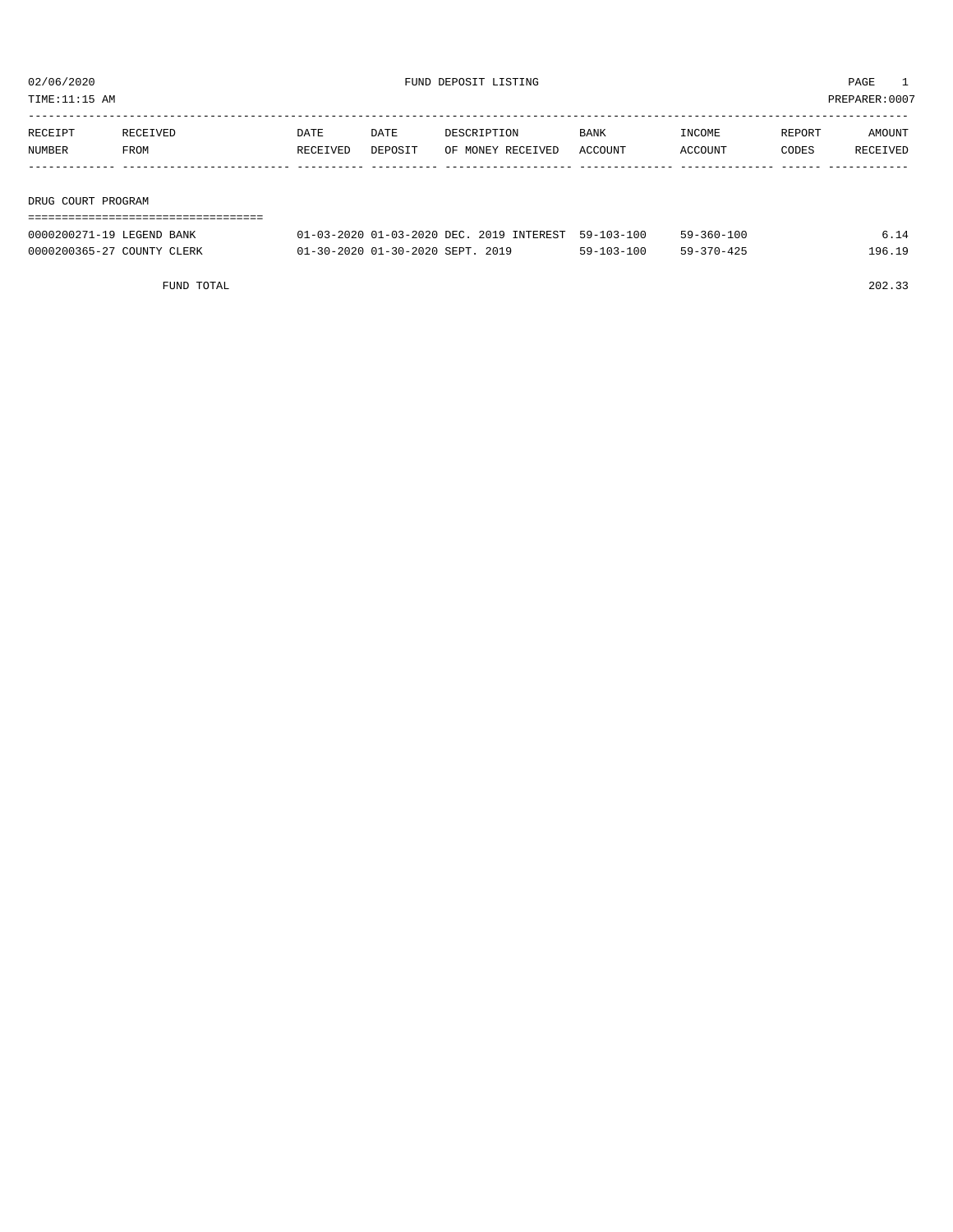02/06/2020 FUND DEPOSIT LISTING PAGE 1

| RECEIPT | RECEIVED | DATE     | DATE    | DESCRIPTION       | BANK    | INCOME  | REPORT | AMOUNT   |
|---------|----------|----------|---------|-------------------|---------|---------|--------|----------|
| NUMBER  | FROM     | RECEIVED | DEPOSIT | OF MONEY RECEIVED | ACCOUNT | ACCOUNT | CODES  | RECEIVED |
|         |          |          |         |                   |         |         |        |          |
|         |          |          |         |                   |         |         |        |          |

#### SINKING FUND

| 0000200269-02 APPRAISAL DISTRICT | 01-03-2020 01-03-2020 TAXES             | $60 - 103 - 100$ | $60 - 310 - 110$ | 144,565.96 |
|----------------------------------|-----------------------------------------|------------------|------------------|------------|
| 0000200269-08 APPRAISAL DISTRICT | 01-03-2020 01-03-2020 TAXES             | $60 - 103 - 100$ | $60 - 310 - 120$ | 77.82      |
| 0000200302-02 APPRAISAL DISTRICT | 01-10-2020 01-10-2020 TAXES             | 60-103-100       | $60 - 310 - 110$ | 42,917.54  |
| 0000200302-08 APPRAISAL DISTRICT | 01-10-2020 01-10-2020 TAXES             | 60-103-100       | 60-310-120       | 709.87     |
| 0000200325-03 APPRAISAL DISTRICT | 01-17-2020 01-17-2020 TAXES             | $60 - 103 - 100$ | $60 - 310 - 110$ | 74,378.14  |
| 0000200325-09 APPRAISAL DISTRICT | 01-17-2020 01-17-2020 TAXES             | $60 - 103 - 100$ | $60 - 310 - 120$ | 231.42     |
| 0000200329-02 TAX A/C            | 01-17-2020 01-17-2020 2019 VIT OVERAGES | $60 - 103 - 100$ | $60 - 310 - 110$ | 37.66      |
| 0000200338-03 APPRAISAL DISTRICT | 01-24-2020 01-24-2020 TAXES             | $60 - 103 - 100$ | $60 - 310 - 110$ | 50,663.04  |
| 0000200338-09 APPRAISAL DISTRICT | 01-24-2020 01-24-2020 TAXES             | $60 - 103 - 100$ | $60 - 310 - 120$ | 286.28     |
| 0000200367-03 APPRAISAL DISTRICT | 01-31-2020 01-31-2020 TAXES             | $60 - 103 - 100$ | $60 - 310 - 110$ | 61,249.60  |
| 0000200367-09 APPRAISAL DISTRICT | 01-31-2020 01-31-2020 TAXES             | $60 - 103 - 100$ | $60 - 310 - 120$ | 241.22     |

FUND TOTAL 375,358.55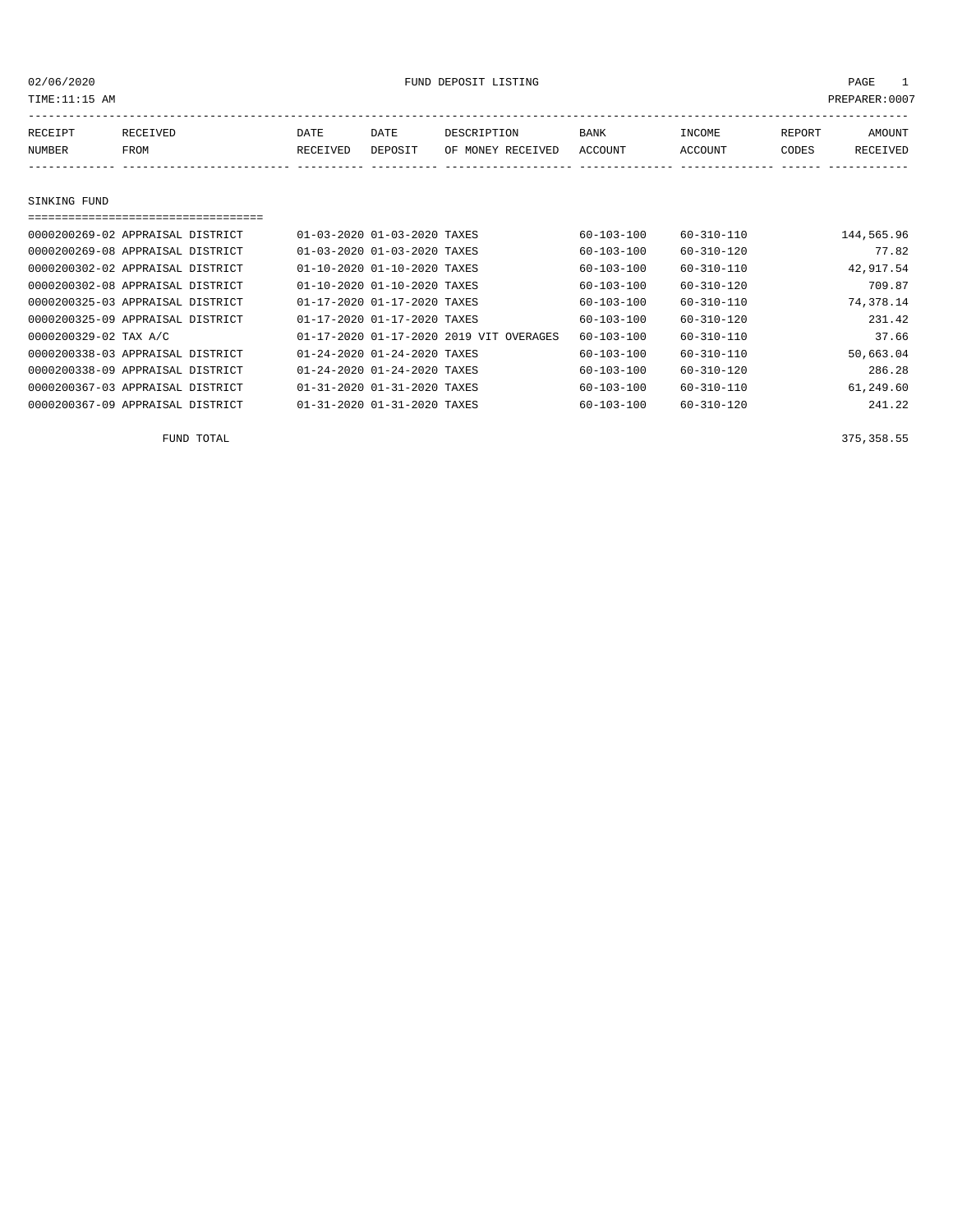TIME:11:15 AM PREPARER:0007 ----------------------------------------------------------------------------------------------------------------------------------- RECEIPT RECEIVED DATE DATE DESCRIPTION BANK INCOME REPORT AMOUNT NUMBER FROM RECEIVED DEPOSIT OF MONEY RECEIVED ACCOUNT ACCOUNT CODES RECEIVED ------------- ------------------------- ---------- ---------- ------------------- -------------- -------------- ------ ------------

DIST.CLK.COURT RECORDS PRESERVATION

===================================

0000200271-20 LEGEND BANK 01-03-2020 01-03-2020 DEC. 2019 INTEREST 62-103-100 62-360-100 7.26

FUND TOTAL  $7.26$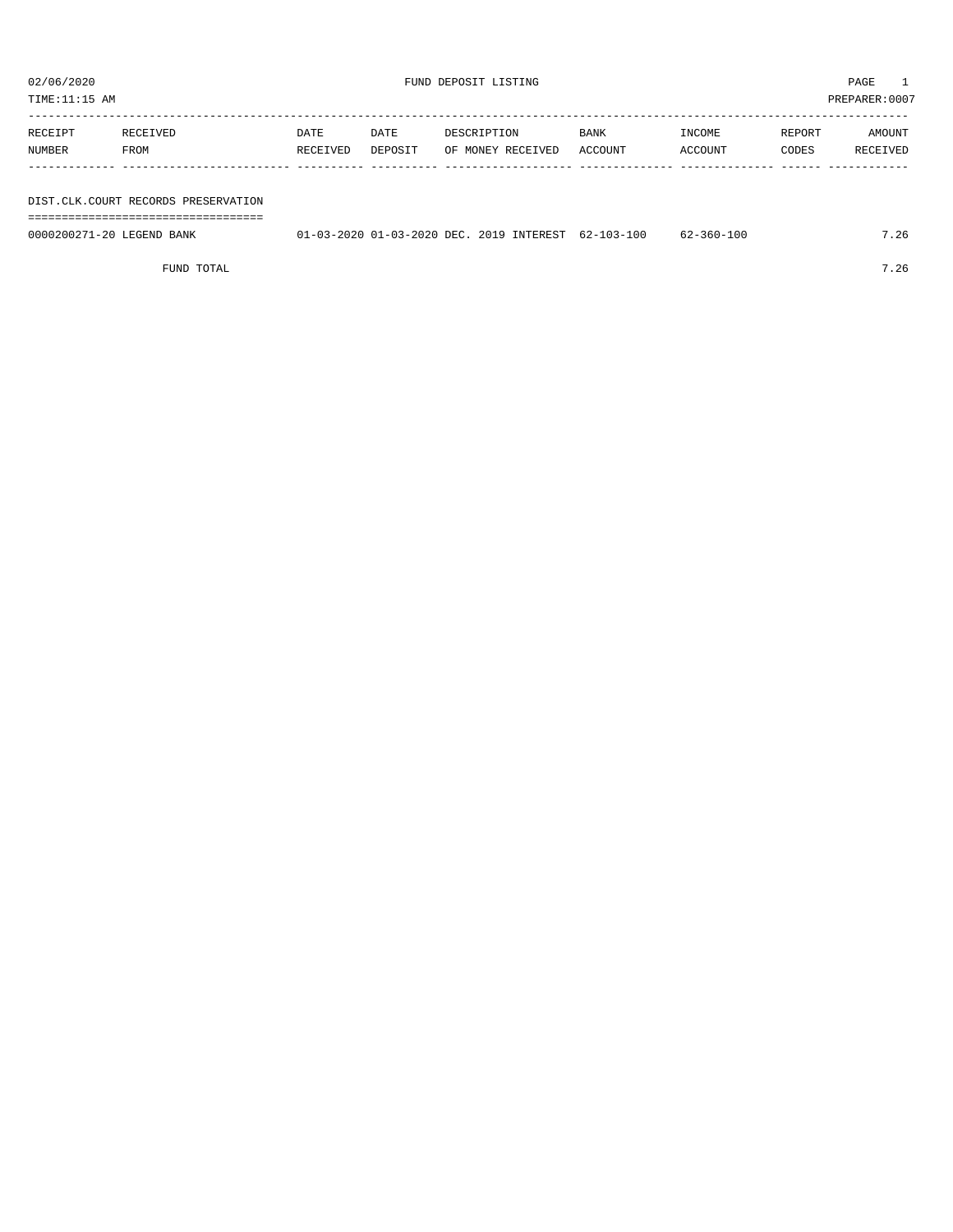| PREPARER: 0007<br>TIME:11:15 AM |                                 |                  |                 |                                  |                 |                   |                 |                    |  |
|---------------------------------|---------------------------------|------------------|-----------------|----------------------------------|-----------------|-------------------|-----------------|--------------------|--|
| RECEIPT<br>NUMBER               | RECEIVED<br>FROM                | DATE<br>RECEIVED | DATE<br>DEPOSIT | DESCRIPTION<br>OF MONEY RECEIVED | BANK<br>ACCOUNT | INCOME<br>ACCOUNT | REPORT<br>CODES | AMOUNT<br>RECEIVED |  |
|                                 | 2017 GO BONDS-CONSTRUCTION FUND |                  |                 |                                  |                 |                   |                 |                    |  |

===================================

| 0000200271-30 LEGEND BANK | 01-03-2020 01-03-2020 DEC. 2019 INTEREST 66-103-166 |  | 66-360-166 | 3,298.40 |
|---------------------------|-----------------------------------------------------|--|------------|----------|
|                           |                                                     |  |            |          |

FUND TOTAL  $3,298.40$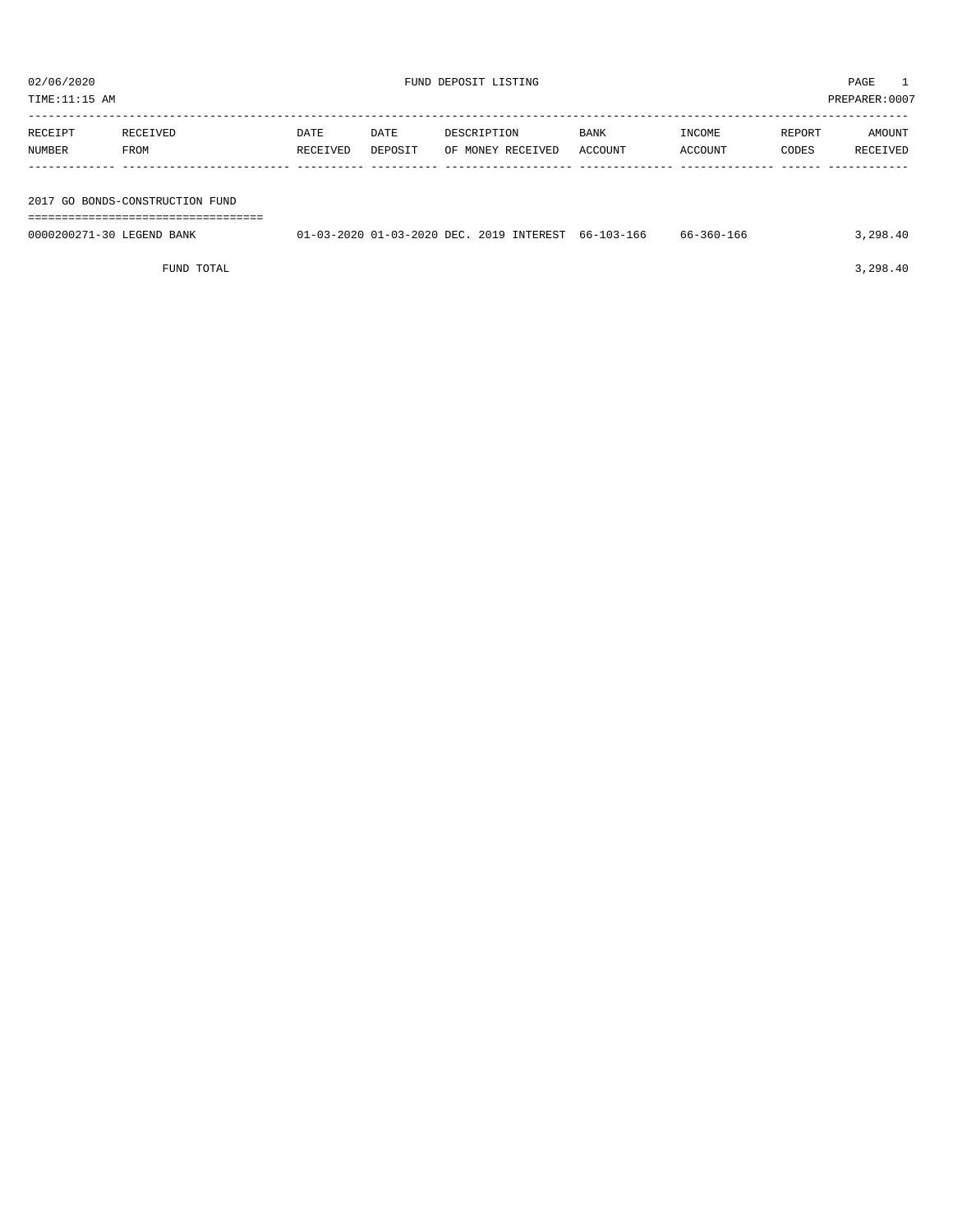TIME:11:15 AM PREPARER:0007

| RECEIPT | RECEIVED                        | DATE     | DATE    | DESCRIPTION       | <b>BANK</b> | INCOME  | REPORT | AMOUNT   |
|---------|---------------------------------|----------|---------|-------------------|-------------|---------|--------|----------|
| NUMBER  | FROM                            | RECEIVED | DEPOSIT | OF MONEY RECEIVED | ACCOUNT     | ACCOUNT | CODES  | RECEIVED |
|         |                                 |          |         |                   |             |         |        |          |
|         | 2018 GO BONDS-CONSTRUCTION FUND |          |         |                   |             |         |        |          |

===================================

0000200271-32 LEGEND BANK 01-03-2020 01-03-2020 DEC. 2019 INTEREST 68-103-168 68-360-168 9,756.88

FUND TOTAL 9,756.88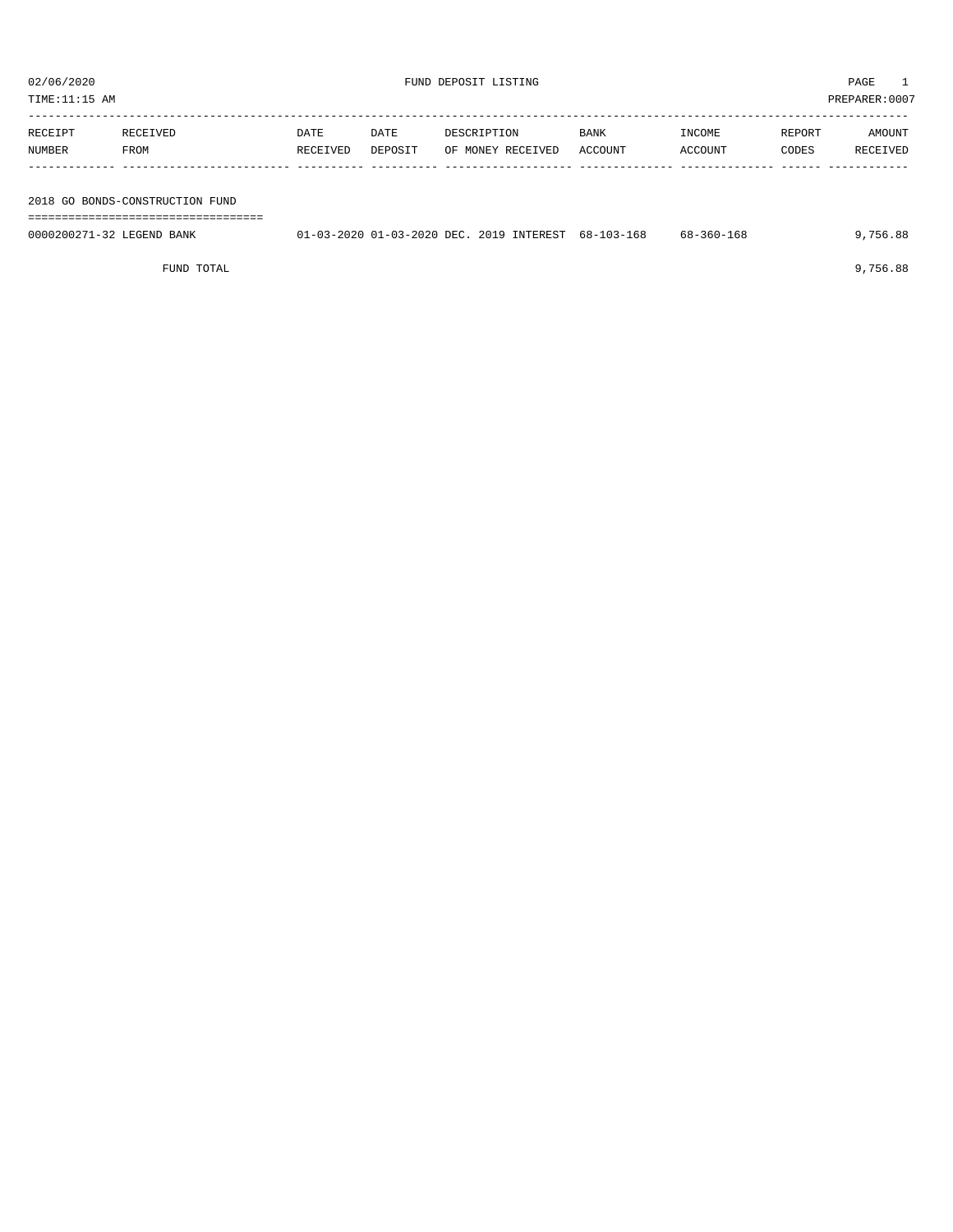TIME:11:15 AM PREPARER:0007

| RECEIPT | RECEIVED          | <b>DATE</b> | DATE    | DESCRIPTION       | <b>BANK</b> | INCOME  | REPORT | AMOUNT   |  |  |  |
|---------|-------------------|-------------|---------|-------------------|-------------|---------|--------|----------|--|--|--|
| NUMBER  | FROM              | RECEIVED    | DEPOSIT | OF MONEY RECEIVED | ACCOUNT     | ACCOUNT | CODES  | RECEIVED |  |  |  |
|         |                   |             |         |                   |             |         |        |          |  |  |  |
|         |                   |             |         |                   |             |         |        |          |  |  |  |
|         | RIGHT OF WAY FUND |             |         |                   |             |         |        |          |  |  |  |

| ------------------------- |                                                     |  |                  |        |
|---------------------------|-----------------------------------------------------|--|------------------|--------|
| 0000200271-21 LEGEND BANK | 01-03-2020 01-03-2020 DEC. 2019 INTEREST 70-103-100 |  | $70 - 360 - 100$ | 3.35   |
| 0000200273-08 TEXPOOL     | 01-03-2020 01-03-2020 DEC. 2019 INTEREST 70-103-175 |  | 70-360-100       | 116.24 |

FUND TOTAL 119.59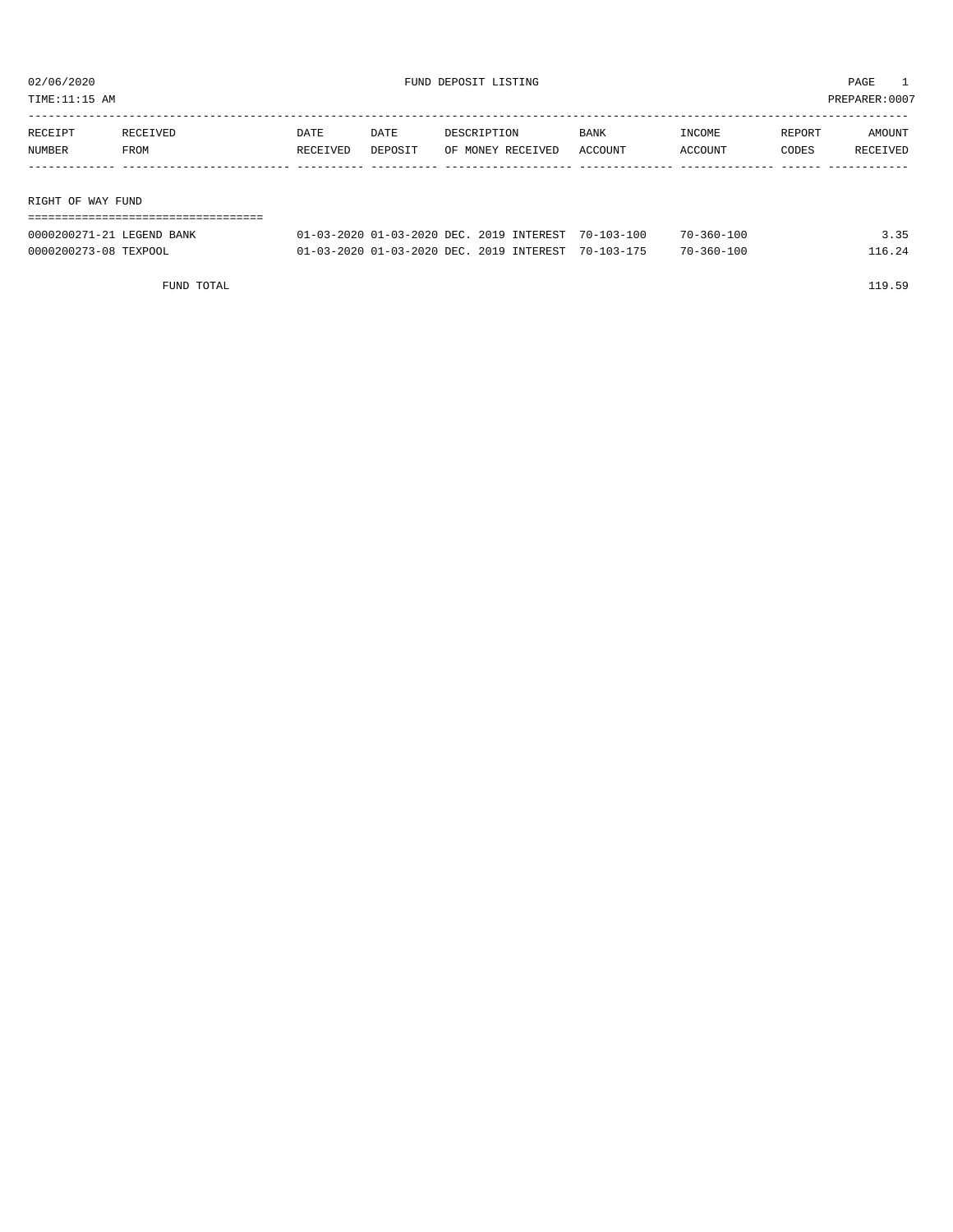TIME:11:15 AM PREPARER:0007

| RECEIPT | RECEIVED | DATE     | DATE    | DESCRIPTION       | <b>BANK</b> | INCOME  | REPORT | AMOUNT   |
|---------|----------|----------|---------|-------------------|-------------|---------|--------|----------|
| NUMBER  | FROM     | RECEIVED | DEPOSIT | OF MONEY RECEIVED | ACCOUNT     | ACCOUNT | CODES  | RECEIVED |
|         |          |          |         |                   |             |         |        |          |

#### LAKE FANNIN

===================================

| 0000200323-01 DUSTY REICHERT         | 01-17-2020 01-17-2020 DUES        | 85-103-100       | $85 - 370 - 183$ | 100.00 |
|--------------------------------------|-----------------------------------|------------------|------------------|--------|
| 0000200339-01 LAKE FANNIN VOLUNTEERS | 01-27-2020 01-27-2020 YEARLY DUES | -100<br>95-103-1 | $85 - 370 - 183$ | 150.00 |

FUND TOTAL 250.00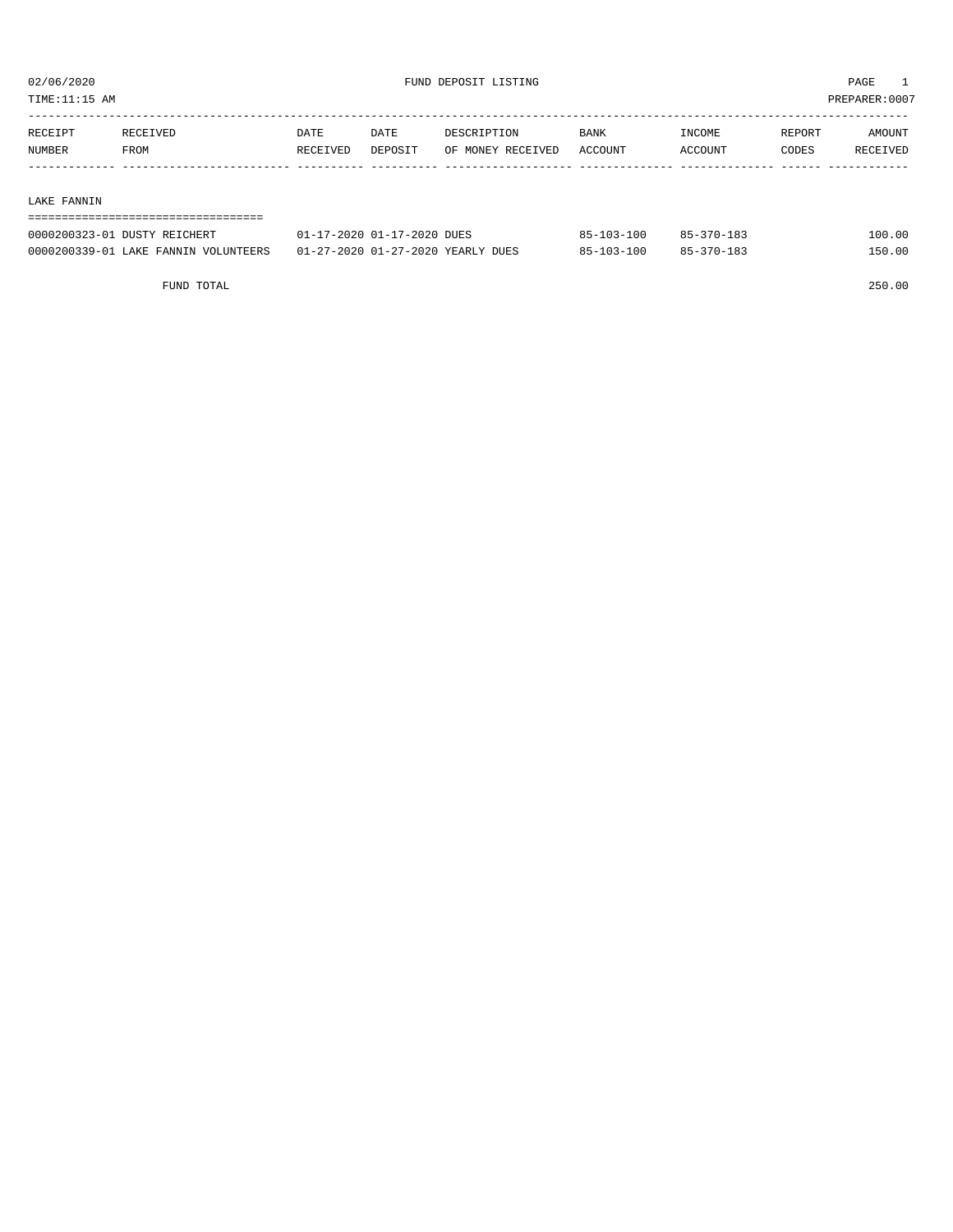02/06/2020 FUND DEPOSIT LISTING PAGE 1

| RECEIPT | <b>RECEIVED</b> | DATE     | DATE    | DESCRIPTION       | <b>BANK</b> | INCOME  | REPORT | AMOUNT          |
|---------|-----------------|----------|---------|-------------------|-------------|---------|--------|-----------------|
| NUMBER  | FROM            | RECEIVED | DEPOSIT | OF MONEY RECEIVED | ACCOUNT     | ACCOUNT | CODES  | <b>RECEIVED</b> |
|         |                 |          |         |                   |             |         |        |                 |

JUVENILE PROBATION

===================================

| 0000200281-01 JUVENILE PROBATION |  | $01-08-2020$ $01-08-2020$ $PID-2275$ - JOINT RE 87-103-187       |  | 87-340-576       | 125.00 |
|----------------------------------|--|------------------------------------------------------------------|--|------------------|--------|
| 0000200282-01 JUVENILE PROBATION |  | $01-08-2020$ $01-08-2020$ PID- 2265 - DEFERRE 87-103-187         |  | $87 - 340 - 575$ | 10.00  |
| 0000200283-01 JUVENILE PROBATION |  | $01-08-2020$ $01-08-2020$ PID- 2282 - DEFERRE 87-103-187         |  | $87 - 340 - 575$ | 60.00  |
| 0000200304-01 JUVENILE PROBATION |  | $01-10-2020$ $01-10-2020$ PID-2177 - PROBATIO 87-103-187         |  | $87 - 340 - 575$ | 60.00  |
| 0000200305-01 JUVENILE PROBATION |  | $01-10-2020$ $01-10-2020$ PID-2243 - PROBATIO 87-103-187         |  | $87 - 340 - 575$ | 33.00  |
| 0000200316-01 JUVENILE PROBATION |  | $01-16-2020$ $01-16-2020$ PID-2272 - DEFERRED 87-103-187         |  | $87 - 340 - 575$ | 60.00  |
| 0000200330-01 JUVENILE PROBATION |  | $01-17-2020$ $01-17-2020$ PID-2284 - PROBATIO 87-103-187         |  | $87 - 340 - 575$ | 30.00  |
| 0000200346-01 JUVENILE PROBATION |  | $01-27-2020$ $01-27-2020$ PID- 2276 - JOINT R 87-103-187         |  | $87 - 340 - 576$ | 60.00  |
| 0000200347-01 JUVENILE PROBATION |  | $01-27-2020$ $01-27-2020$ PID - 2286 - DEFERR 87-103-187         |  | $87 - 340 - 575$ | 29.00  |
| 0000200348-01 JUVENILE PROBATION |  | $01 - 27 - 2020$ $01 - 27 - 2020$ PID-2243 - PROBATIO 87-103-187 |  | $87 - 340 - 575$ | 13.00  |
| 0000200349-01 JUVENILE PROBATION |  | $01-27-2020$ $01-27-2020$ PID-2199 - JOINT RE 87-103-187         |  | $87 - 340 - 576$ | 40.00  |
| 0000200350-01 JUVENILE PROBATION |  | 01-27-2020 01-27-2020 PID - 2268 - DEFERR 87-103-187             |  | $87 - 340 - 575$ | 60.00  |

FUND TOTAL 580.00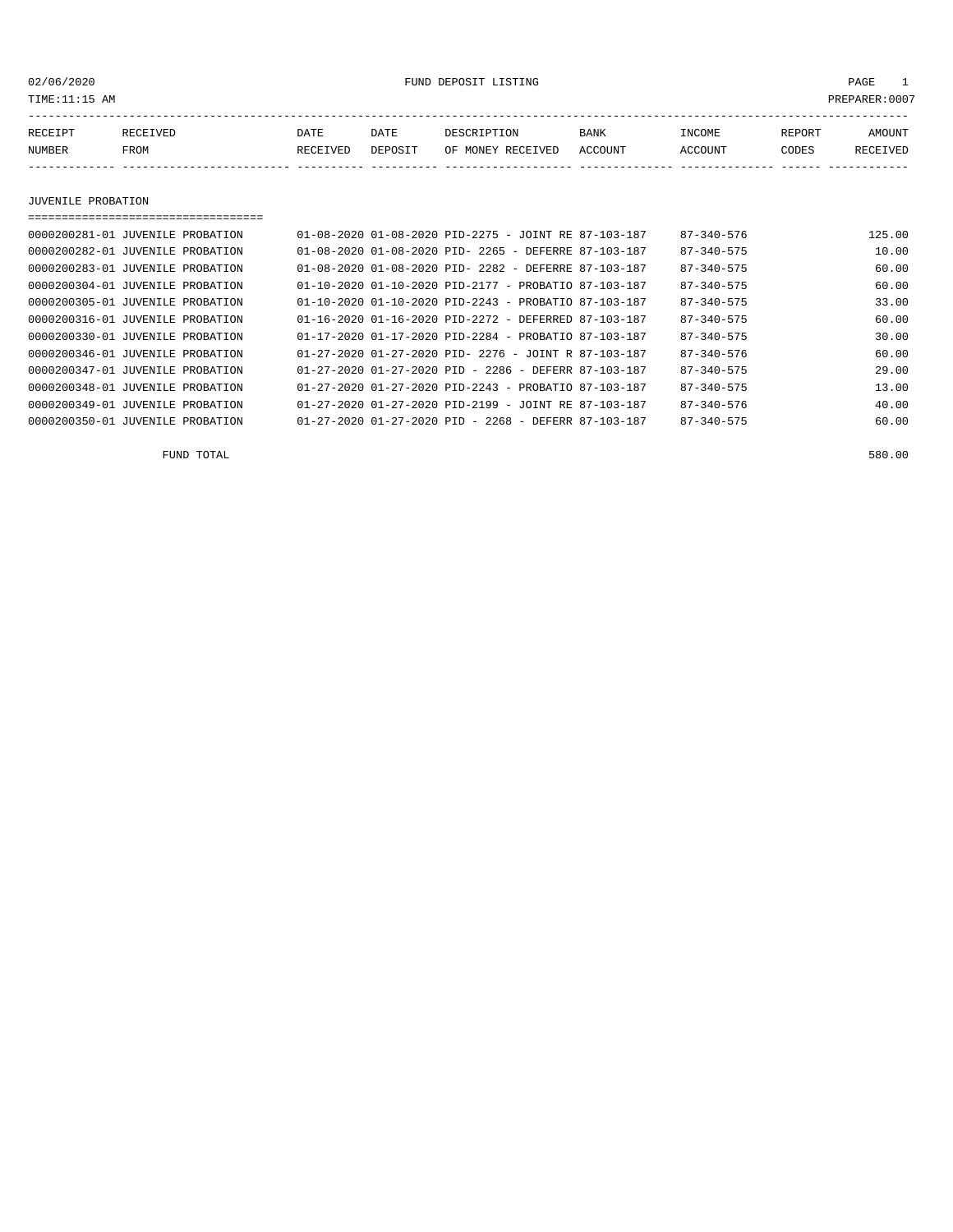02/06/2020 FUND DEPOSIT LISTING PAGE 1

| RECEIPT | <b>RECEIVED</b> | DATE     | DATE    | DESCRIPTION       | BANK    | INCOME  | REPORT | AMOUNT   |
|---------|-----------------|----------|---------|-------------------|---------|---------|--------|----------|
| NUMBER  | FROM            | RECEIVED | DEPOSIT | OF MONEY RECEIVED | ACCOUNT | ACCOUNT | CODES  | RECEIVED |
|         |                 |          |         |                   |         |         |        |          |

#### TEXAS JUVENILE JUSTICE DEPT.

| =================================== |  |                                                      |                  |           |
|-------------------------------------|--|------------------------------------------------------|------------------|-----------|
| 0000200271-28 LEGEND BANK           |  | 01-03-2020 01-03-2020 DEC. 2019 INTEREST 89-103-992  | $89 - 360 - 189$ | 11.83     |
| 0000200300-01 T.J.J.D.              |  | 01-09-2020 01-09-2020 BASIC PROBATION SUP 89-103-993 | 89-330-915       | 10,827.00 |
| 0000200300-02 T.J.J.D.              |  | 01-09-2020 01-09-2020 COMMUNITY PROGRAMS 89-103-994  | $89 - 330 - 916$ | 6,666.00  |
| 0000200300-03 T.J.J.D.              |  | 01-09-2020 01-09-2020 PRE/POST ADJUDICATI 89-103-996 | 89-330-917       | 530.00    |
| 0000200300-04 T.J.J.D.              |  | 01-09-2020 01-09-2020 COMMITMENT DIVERSIO 89-103-997 | 89-330-918       | 834.00    |
| 0000200300-05 T.J.J.D.              |  | 01-09-2020 01-09-2020 MENTAL HEALTH SERVI 89-103-998 | $89 - 330 - 919$ | 980.00    |
|                                     |  |                                                      |                  |           |

FUND TOTAL 19,848.83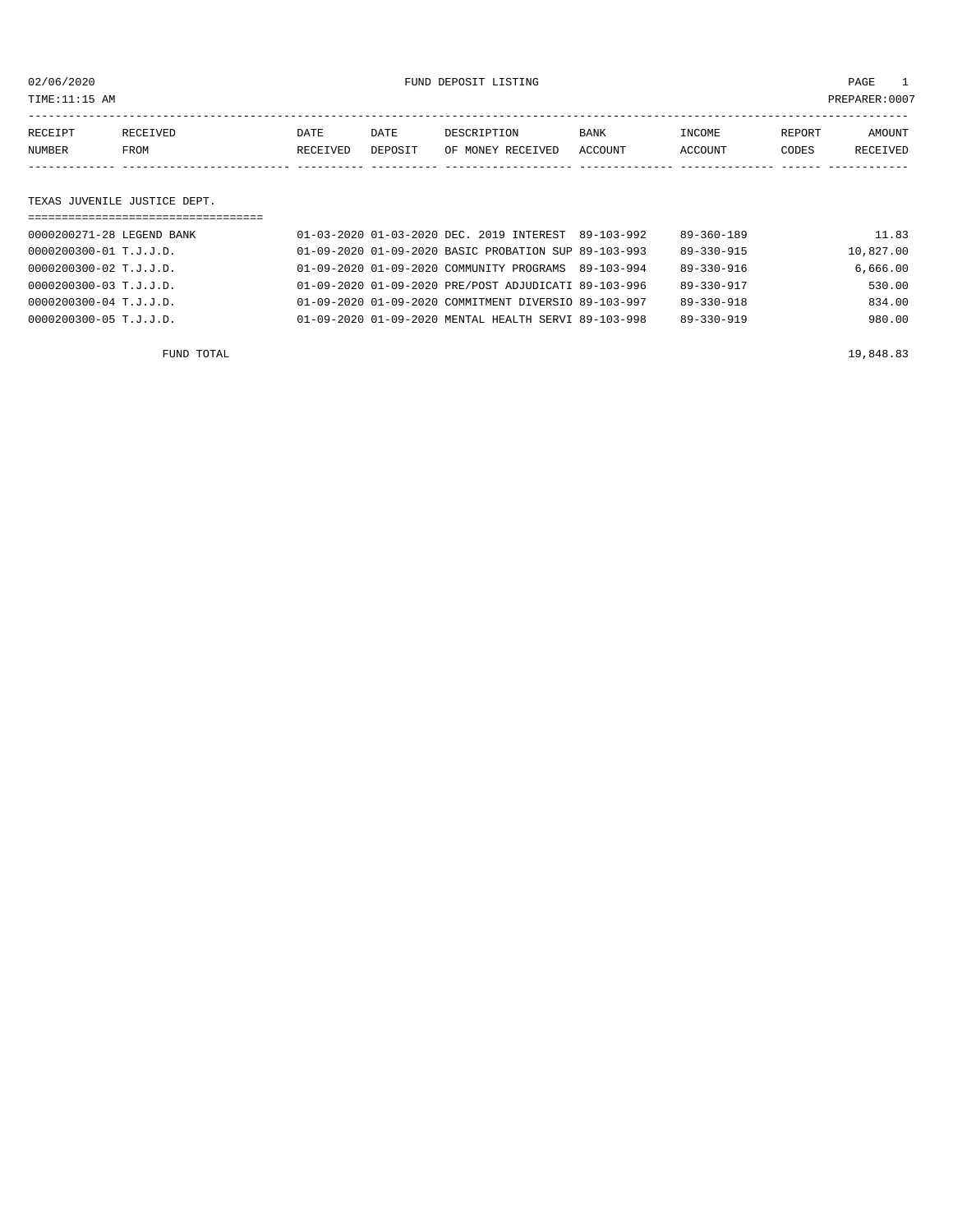TIME:11:15 AM PREPARER:0007

| RECEIPT | RECEIVED | DATE     | DATE    | DESCRIPTION       | BANK    | INCOME  | REPORT | AMOUNT   |
|---------|----------|----------|---------|-------------------|---------|---------|--------|----------|
| NUMBER  | FROM     | RECEIVED | DEPOSIT | OF MONEY RECEIVED | ACCOUNT | ACCOUNT | CODES  | RECEIVED |
|         |          |          |         |                   |         |         |        |          |
|         |          |          |         |                   |         |         |        |          |
|         |          |          |         |                   |         |         |        |          |

#### STATZER FUND

#### =================================== 0000200271-22 LEGEND BANK 01-03-2020 01-03-2020 DEC. 2019 INTEREST 92-103-100 92-360-100 1.12

| 0000200273-09 TEXPOOL |  | 01-03-2020 01-03-2020 DEC. 2019 INTEREST 92-103-175 |  | $92 - 360 - 100$ | 56.72 |
|-----------------------|--|-----------------------------------------------------|--|------------------|-------|
|-----------------------|--|-----------------------------------------------------|--|------------------|-------|

FUND TOTAL 57.84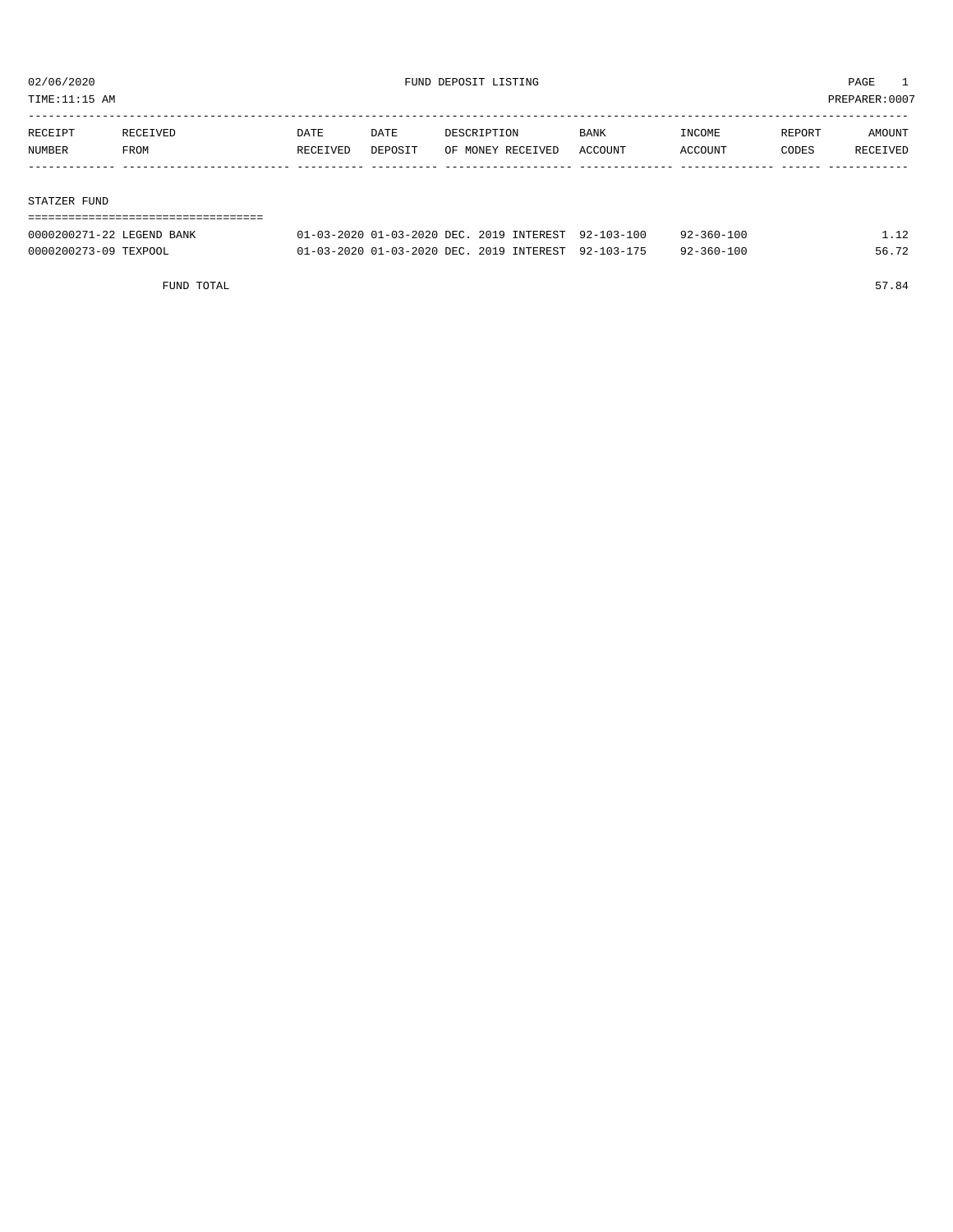TIME:11:15 AM PREPARER:0007

| RECEIPT | CEIVED      | DATE     | DATE    | DESCRIPTION       | <b>BANK</b> | <b>INCOME</b> | REPORT | AMOUNT          |
|---------|-------------|----------|---------|-------------------|-------------|---------------|--------|-----------------|
| NUMBER  | <b>FROM</b> | RECEIVED | DEPOSIT | OF MONEY RECEIVED | ACCOUNT     | ACCOUNT       | CODES  | <b>RECEIVED</b> |
|         |             |          |         |                   |             |               |        |                 |

#### PAYROLL

| 0000200266-01 C. D. BREWER     | 01-02-2020 01-02-2020 JAN. 2020 COBRA DEN 95-100-100     |                  | $95 - 370 - 130$ | 75.32    |
|--------------------------------|----------------------------------------------------------|------------------|------------------|----------|
| 0000200292-01 CLC PROPERTIES   | 01-08-2020 01-08-2020 JAN. 2020 COBRA HEA 95-100-100     |                  | $95 - 370 - 130$ | 2,148.42 |
| 0000200293-01 MARY BLOODSWORTH | 01-08-2020 01-08-2020 JAN. 2020 COBRA HEA 95-100-100     |                  | $95 - 370 - 130$ | 960.16   |
| 0000200293-02 MARY BLOODSWORTH | 01-08-2020 01-08-2020 MILEAGE                            | $95 - 100 - 100$ | $95 - 370 - 130$ | 29.40    |
| 0000200318-01 JERRY HUFFMAN    | 01-16-2020 01-16-2020 TRAVEL REIMBURSEMEN 95-100-100     |                  | $95 - 370 - 130$ | 194.64   |
| 0000200319-01 JERRY HUFFMAN    | 01-16-2020 01-16-2020 TRAVEL REIMBURSEMEN 95-100-100     |                  | $95 - 370 - 130$ | 27.97    |
| 0000200366-01 CLC PROPERTIES   | $01-30-2020$ $01-30-2020$ FEB. 2020 COBRA HEA 95-100-100 |                  | $95 - 370 - 130$ | 2,148.42 |

FUND TOTAL 5,584.33